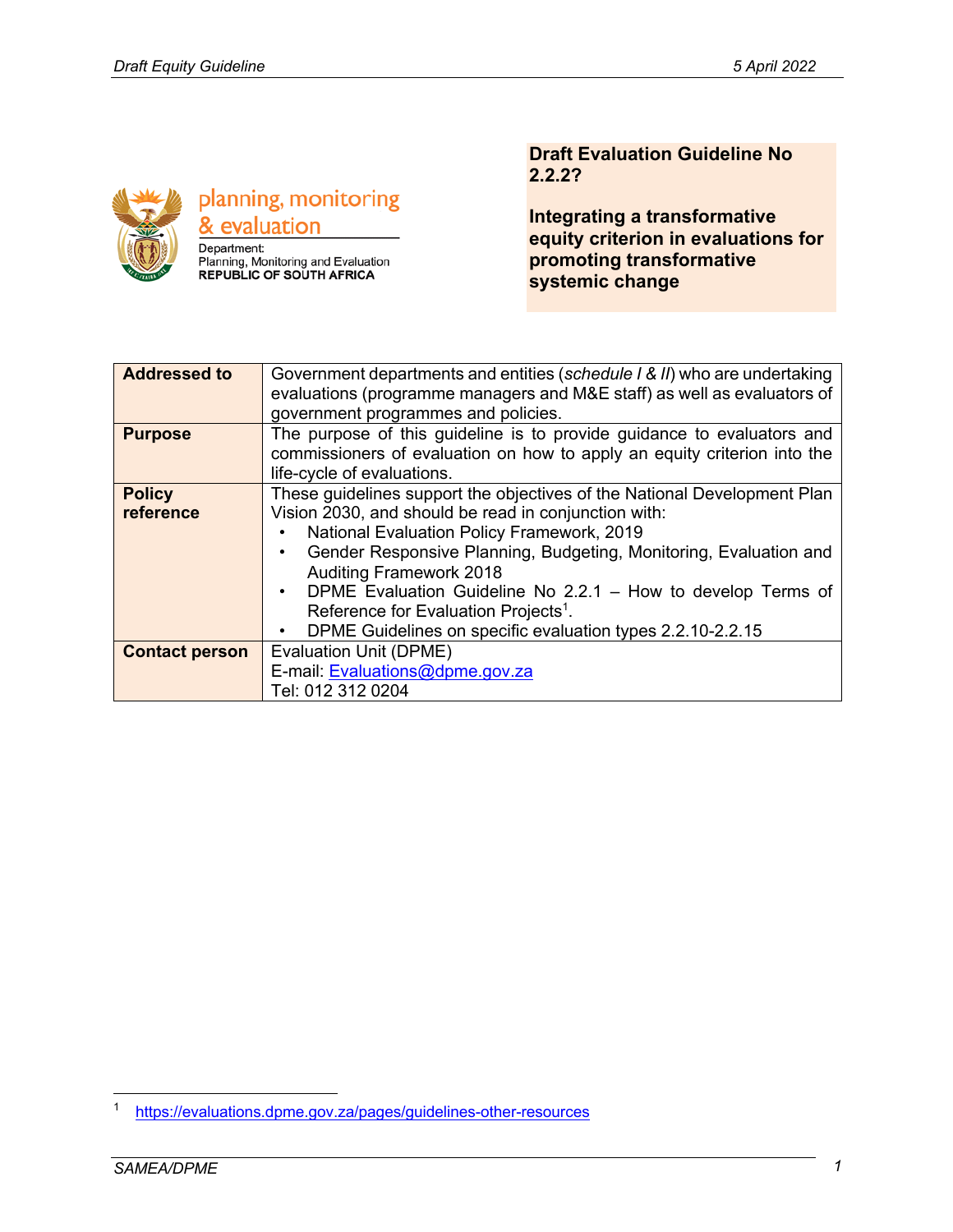# **Contents**

|   |                                                                                                                                       | PART A: BACKGROUND, PURPOSE AND FRAMEWORK FOR THE GUIDELINE3                                  |  |  |  |
|---|---------------------------------------------------------------------------------------------------------------------------------------|-----------------------------------------------------------------------------------------------|--|--|--|
| 1 |                                                                                                                                       |                                                                                               |  |  |  |
| 2 |                                                                                                                                       |                                                                                               |  |  |  |
| 3 |                                                                                                                                       |                                                                                               |  |  |  |
| 4 |                                                                                                                                       |                                                                                               |  |  |  |
| 5 |                                                                                                                                       |                                                                                               |  |  |  |
|   | 5.1<br>5.2<br>5.3                                                                                                                     |                                                                                               |  |  |  |
| 6 |                                                                                                                                       |                                                                                               |  |  |  |
|   |                                                                                                                                       | PART B: INTEGRATING EQUITY INTO EVALUATION PROJECTS: Commissioning, Designing and             |  |  |  |
| 7 |                                                                                                                                       |                                                                                               |  |  |  |
| 8 | 7.1<br>7.2<br>7.2.1<br>7.2.2<br>7.3<br>7.3.1<br>7.3.2<br>7.3.3<br>7.3.4<br>7.3.5<br>7.3.6<br>7.3.7<br>8.1<br>8.2<br>8.3<br>8.4<br>8.5 | Step 2: Elements to consider in developing Terms of Reference that consider equity 14         |  |  |  |
| 9 |                                                                                                                                       |                                                                                               |  |  |  |
|   | 9.1<br>9.2                                                                                                                            |                                                                                               |  |  |  |
|   | 10                                                                                                                                    |                                                                                               |  |  |  |
|   | 10.1<br>10.2<br>10.3                                                                                                                  |                                                                                               |  |  |  |
|   |                                                                                                                                       |                                                                                               |  |  |  |
|   |                                                                                                                                       | Annex 3: Possible adjustments to evaluator competences in TORs to address issues of equity 37 |  |  |  |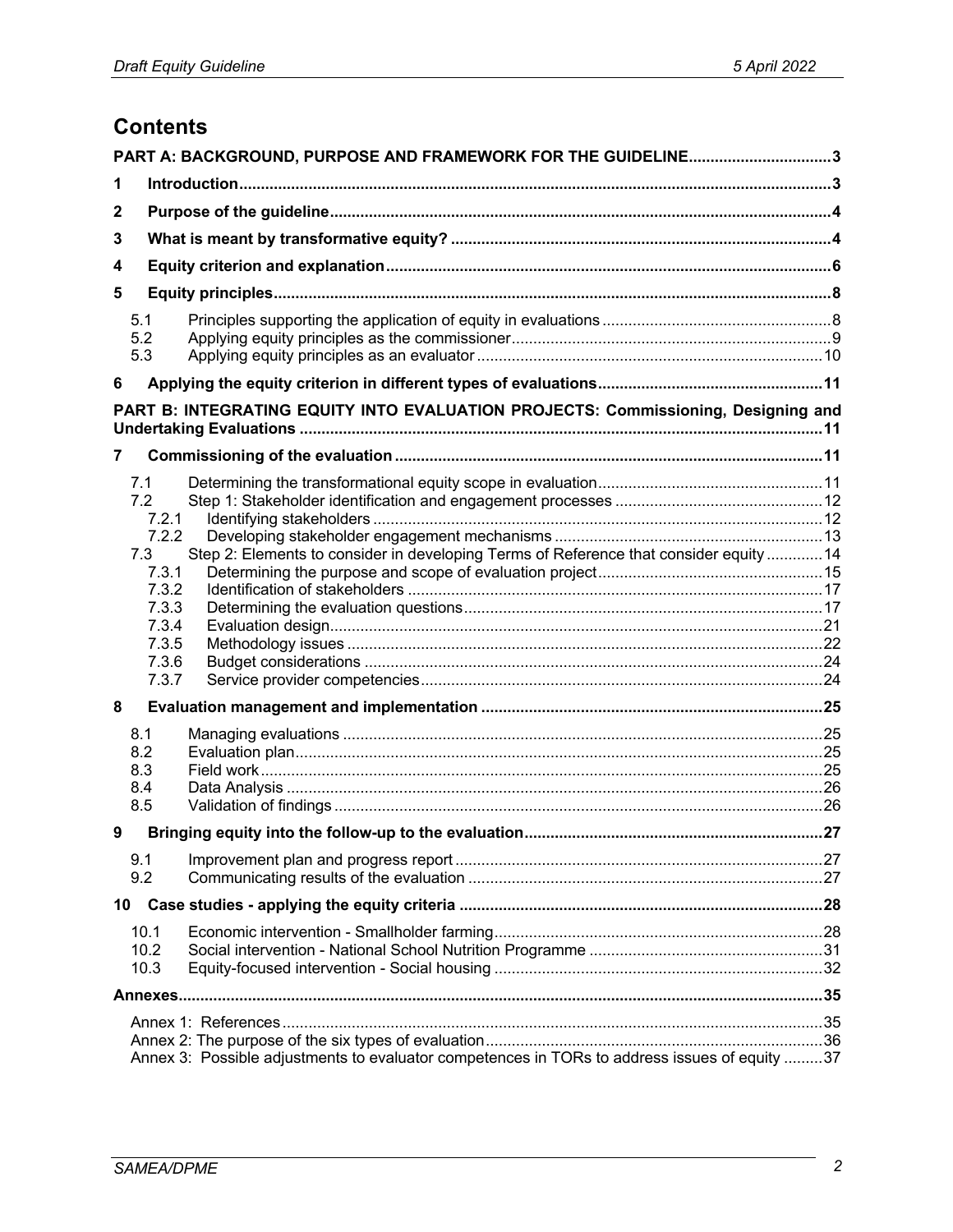## **PART A: BACKGROUND, PURPOSE AND FRAMEWORK FOR THE GUIDELINE**

## **1 Introduction**

South Africa is the most inequal country in the world.<sup>2</sup> The history of apartheid and colonialism has left deep-rooted injustices and inequalities in access to and ownership of services, resources and assets. Socio-economic research demonstrates how the policies and systems that were established during apartheid continue to affect availability and accessibility of quality education, infrastructure, basic services, and employment and markets across different segments of society (Makgetla, 2020; Leibbrandt, 2021). Social, economic and environmental inequalities negatively affect the social fabric of society and undermine social cohesion, thereby threatening the full development and stability of the country.

The South African government has pledged to pursue a unified and equitable society in which human dignity and rights are upheld for all its citizens, as promulgated in the Constitution and expressed in the National Development Plan 2030 (NDP). The NDP 2030 acknowledges key development challenges including inadequate infrastructure, spatial divides, and persistent poverty. These development challenges reflect paradigms for understanding how inequality and inequities manifest and are reproduced. Recent research into the persistence of economic inequality in South Africa argues that inequality exists along different dimensions, including geographic location, mechanisms of possession of wealth and assets, and availability and quality of services (Makgetla, 2020).

The National Evaluation Policy Framework 2019-2024 (NEPF) presents the government's commitment to evaluation as a mechanism for achieving the transformational national development agenda. The NEPF makes clear reference to how planning, budgeting, implementation, monitoring and evaluation of government interventions should adopt an inclusive approach, particularly for women, youth and persons with disabilities, as part of its transformative effort. However, a recent evaluation of the national evaluation system highlighted that many evaluations struggled to adequately incorporate an equity focus, and did not adequately address issues affecting women, youth, persons with disabilities, and other marginalised groups. While the NEPF provides some guidance for where and how issues of equity should be considered within the life-cycle of an intervention, a detailed guideline on equity in evaluation is needed to further support the framework.

The current OECD/DAC evaluation criteria that guide most evaluations undertaken globally and which are promoted in the NEPF (2019) do not explicitly cover equity either. In revising the criteria, the DAC suggest that the issues of equity and inclusion can be covered in other domains such as relevance, effectiveness and impact. However, criteria are key guideposts for conducting evaluations, as they guide the questions that are developed, reflect and operationalise the priorities and values under investigation (NEPF, 2019). Therefore, without an explicit criterion on transformative equity, evaluators and commissioners of evaluation may overlook key questions and steps to ensure that issues of equity and equality are adequately and purposefully evaluated. We use the term "transformative equity," emphasising that reaching equity requires a transformation of systems and structures, both of the evaluand and of the evaluation approach.

 $2$  Based on World Bank assessments of the Gini coefficient, which is a measure of income distribution across segments of society and is used to demonstrate levels of inequality, South Africa has the highest level of inequality, at 0.69 out of a scale of 0-1.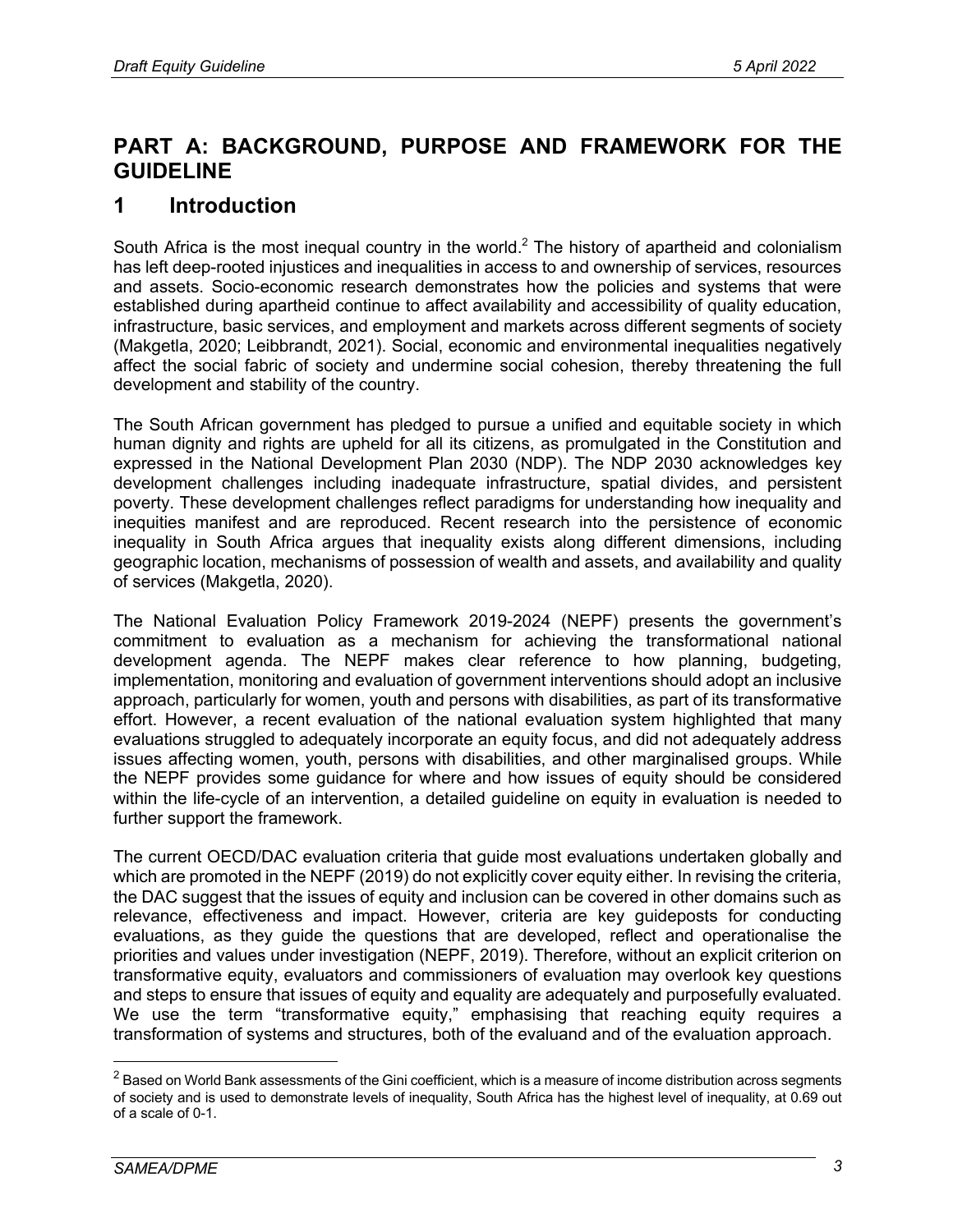This guideline was developed through a collaborative process involving the South African M&E Association (SAMEA), representatives from DPME, Department of Social Development (DSD), National Development Agency as well as independent evaluators, researchers, and civil society representatives<sup>3</sup>. The guideline provides more specific guidance for how equity can be considered as an evaluation criterion and how it can be applied broadly, across all sectors and interventions. The first part of the guideline provides an overview of the transformational equity criterion and the ways it can be integrated into evaluation designs and questions. From section 7 we use the structure of the DPME guideline on terms of reference to provide explanation as to how equity can be applied during commissioning and implementation.

## **2 Purpose of the guideline**

The purpose of this guideline is to inform evaluators and commissioners of evaluation<sup>4</sup> on how to incorporate the new transformational equity criterion and lens when planning and conducting evaluations to ensure that evaluations assess the extent to which interventions under review address the national commitment to redress inequalities that affect different sections of society. These guidelines were developed with the intention that any evaluation, regardless of evaluand objectives or evaluation type, can integrate transformational equity as one of the different lenses by which the evaluand is assessed.

As such, the guideline elaborates on the following:

- What is meant by transformational equity and the role of evaluation in promoting transformation;
- The transformational equity criterion: description and dimensions;
- The principles guiding transformational equity and how these principles can be adopted and applied by commissioners and evaluators
- How transformational equity can be applied to different types of evaluation;
- How transformational equity can be mainstreamed into the planning, commissioning, design, undertaking of, and follow-up use of evaluations;
- Provides some case studies and practical examples for expanding the scope of evaluations to include the transformational equity criterion.

It is noted that this not a standalone guideline and must be read in conjunction with other relevant DPME guidelines, notably the guideline on developing evaluation TORs.<sup>5</sup>

## **3 What is meant by transformative equity?**

In proposing an evaluation criterion on transformative equity, it is important to first define equity and equality, which are often conflated. However, there are important differences between the two constructs that must be made explicit. *Equality* is understood as a state of affairs in which all individuals, groups or areas receive the same set of benefits or have same exposure to opportunity regardless of their current position of privilege or need. Giving every child in a grade 8 class a medium-sized t-shirt would be a very simple example of equality. On the other hand,

<sup>3</sup> Contributors include: Jen Norins; Thandolwethu Lukuko; Zulaikha Brey; Ian Goldman; Sinenhlanhla Tsekiso; Oliver Zambuko; Desiree Jason; Simon Baloyi; Khethani H; Josephilda Nhlapo-Hlope; Stellah Masombuka; Nwabisa Mgcotyelwa-Ntoni; Chantelle Van Der Byl; Phathiswa Dlova; Friddah Kutumela; Neva Makgetla. The basic elements of the guideline were developed in a SAMEA hackathon in October 2021. It also draws from a Western Cape Guideline on Equity.

<sup>&</sup>lt;sup>4</sup> Across different sectors including state & non-state actors and funders/donors

<sup>5</sup> See https://evaluations.dpme.gov.za/pages/guidelines-other-resources.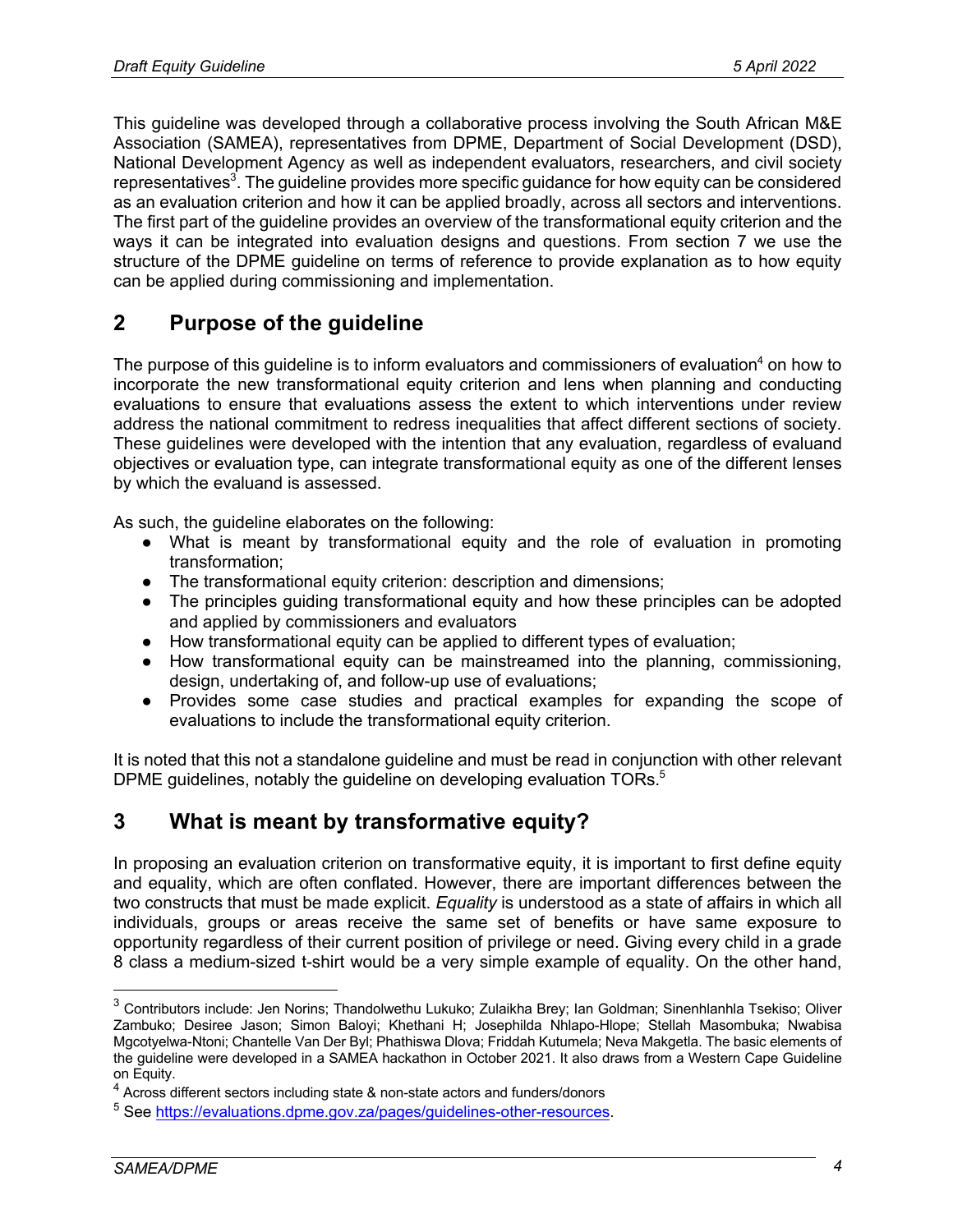equity recognises that systems have been purposefully designed to benefit some individuals, groups or areas over others and that these entities require differentiated interventions so that they can equally benefit or participate. Using the t-shirt example, children's sizes are noted and a range of t-shirt sizes procured so that each child received a t-shirt that appropriately fits her.

#### **Box 1: The extent of inequality in South Africa**

The persistent inequalities in South Africa are not only economic, but also reflect inequities between races and ethnicities, between genders, between geographic regions, and are evident in the availability and quality of services and programmes and in environmental concerns. For example, Africans have higher rates of joblessness and earn the lowest wages when they are employed, compared to other race groups. The mean real earnings between 2011 and 2015 amongst employed black Africans was only R6 899 per month, compared to R9 339 among Coloureds, R14 235 among Indians/Asians, and R24 646 per month among whites. African youth (15 -34 years) bear the brunt of the unemployment problem, with almost one in every second young person unemployed. Statistics SA echoes this, finding 59,5% of youth unemployed (StatsSA, 2021).

Causes of inequality speak to long established systems and infrastructure that have yet to be appropriately transformed and thereby replicate inequities. Within the education system, poor infrastructure in public schools including lack of basic facilities, quality teaching and learning materials, and well qualified teachers negatively impact on children's ability to learn effectively, thereby generating huge divides in the educational preparedness. At the core of the country's health challenge lies the dual and unsustainable health system, characterised by high costs of care in the private sector, which in 2019 catered for only 17.2 percent of the population with medical aid, and a public sector that provides for care for the majority (82.8%). There has been an increase in households receiving services (water, sanitation, electricity, and solid waste). However, the reliability and sustainability of supply of services have been severely affected due to a neglect of maintenance and refurbishment of infrastructure in many municipalities.

Social, economic and environmental inequalities are becoming increasingly evident in recent years, leading to social, economic, political and environmental instabilities, as manifest in the Marikana strikes and resultant deaths of mineworkers in 2012, the social unrest in KwaZulu-Natal in 2021, and the "fees must fall" movement that started in 2015. The COVID-19 pandemic over 2020 and 2021 further exposed the depth and breadth of these structural inequalities and strengthened the need to redress the causes of inequity for a more just and equal society. Therefore, addressing systemic inequities in South Africa is a necessary step to promoting true equality, and to achieve equity, systems need to be transformed so that the structural biases of power and ownership are redressed.

Evaluation can play a critical role in this transformation. American evaluation theorist Ernest House argues that evaluation can be used to either shift or maintain existing repressive structures because "it is used to determine 'who gets what' and that … evaluation's primary purpose [is] namely to promote social justice" (Christie and Alkin, 2013, 38). Zenda Ofir affirms the transformative role of evaluation in promoting more equitable development in Africa, noting that "as evaluation [continue to] shift from being donor-driven to being driven from within Africa, it is important to ensure the expertise required to evaluate efforts to address some of the most serious challenges faced by the continent" (Ofir, 2012, 8-9) including systemic inequities. The urgency to better address equity in evaluations also aligns with African philosophies and the growing thinking on Made in Africa evaluations, which recognize the need to incorporate shared knowledge systems and communal relational understandings of wellbeing (Chilisa, 2012, 34-36).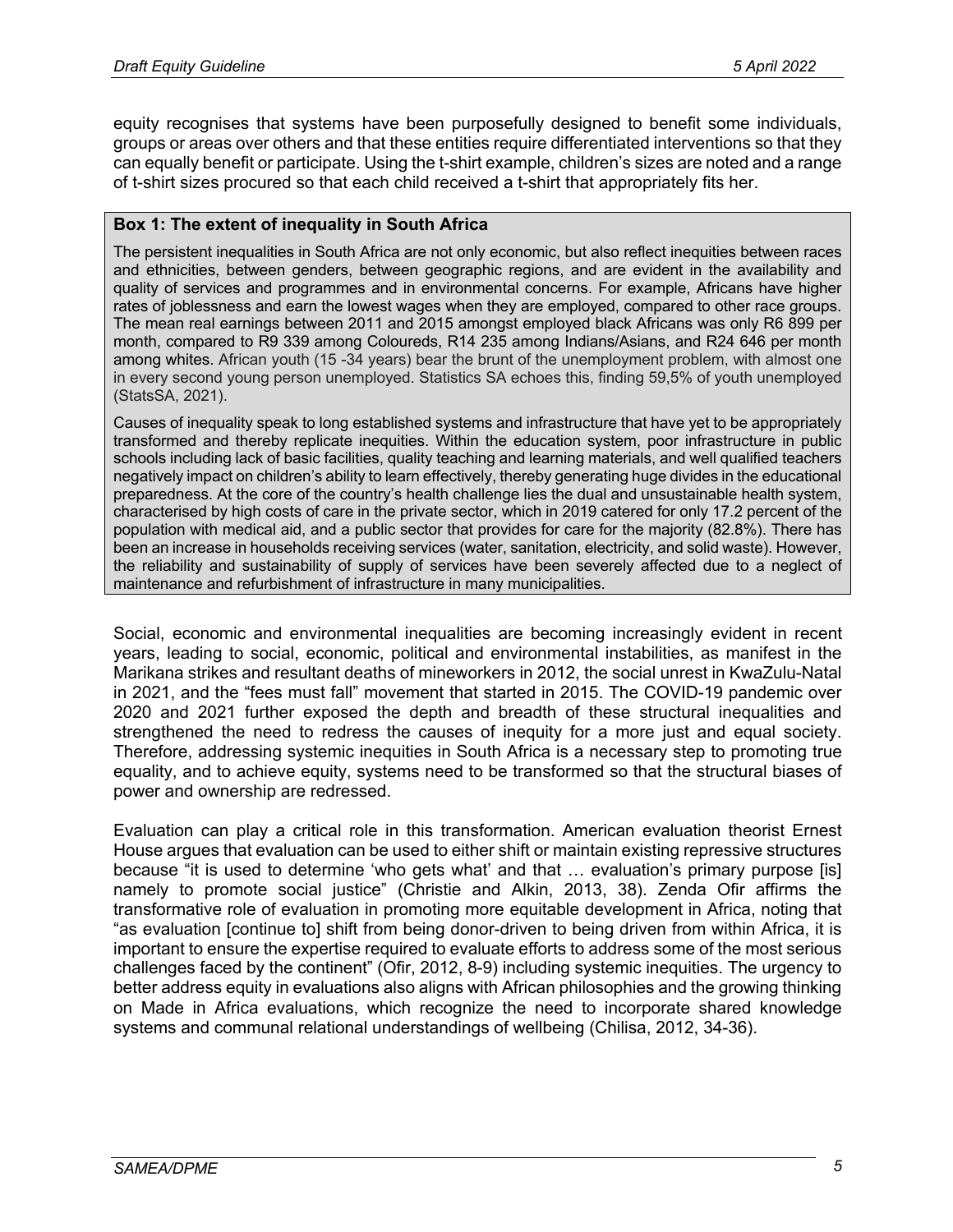## **4 Equity criterion and explanation**

This guideline proposes that the South African evaluation system incorporate an evaluation criterion called "Transformative Equity". By including "transformative," the criterion underscores the assumption that reaching equity requires a transformation of systems and structures, both of the evaluand and of the evaluation approach.

The criterion for transformational equity requires intentional consideration of five dimensions, which are: (1) **Population/populace:** *Who* benefits, who loses; (2) **Cause and effect:** *How* is the intervention responding to inequality; (3) **Spatial:** *Where* - which areas benefit or lose from interventions; (4) **Content and intention:** W*hat* do interventions actually do in relation to inequality; and (5) **Temporal:** *When* should this criterion be applied. These dimensions are expanded upon below in Table 1. It is important to note that these dimensions are often intersecting and iterative.

#### **Table 1: Dimensions of Transformative Equity**

| <b>Criterion</b>  | <b>Transformative equity</b>                                                                                                                                                                                                                                                                                                                                                                                                                                                                                                                                                                                                                                                                                                                                                                                                                                                                                                                        |  |
|-------------------|-----------------------------------------------------------------------------------------------------------------------------------------------------------------------------------------------------------------------------------------------------------------------------------------------------------------------------------------------------------------------------------------------------------------------------------------------------------------------------------------------------------------------------------------------------------------------------------------------------------------------------------------------------------------------------------------------------------------------------------------------------------------------------------------------------------------------------------------------------------------------------------------------------------------------------------------------------|--|
| <b>Definition</b> | The extent to which an intervention's objectives, design, implementation and impact address<br>systemic inequities and promote a more inclusive society                                                                                                                                                                                                                                                                                                                                                                                                                                                                                                                                                                                                                                                                                                                                                                                             |  |
| <b>Notes</b>      | By including "transformative," the criterion underscores the assumption that reaching equity<br>requires a transformation of systems and structures, both of the evaluand and of the<br>evaluation approach.<br>Systemic inequities refer to the ways systems have been established and maintained that<br>perpetuate inequities. In South Africa, the persistent social inequities are remnants of the<br>system of apartheid and levels of inequality as measured by the GINI coefficient are now the<br>highest in the world.<br>Transformative equity considers five dimensions: (1) Population/ populace: Who benefits,<br>who loses; (2) Cause and effect: $How$ is the intervention responding to inequality; (3)<br>Spatial: Where - which areas benefit or lose from interventions; (4) Content and intention:<br>What do interventions actually do in relation to inequality; and (5) Temporal: When should<br>this criterion be applied. |  |

#### **Dimension 1: Population/populace:** *who* **benefits, who loses?**

The "*Who*" dimension requires evaluators and other stakeholders to reflect on which segments of the population are targeted by an intervention and those which are not, as well as to examine who benefits and who loses from the intervention (whether intentional or not) and how the consequences of an intervention, expected or unexpected, affect groups differently. Critical in the context of transformative equity is the intentional inclusion of individuals/groups who are disempowered by the initiative, historically marginalised or otherwise disempowered or voiceless. The examination of "who" depends greatly on the focus of the intervention and requires an intentional awareness of issues of power and inclusion.

Within the South African context, there are specific segments of the population already identified as priorities for many social development interventions. These include: African women, children and young people, NEETS (young people not in education, employment or training), persons with disabilities. Attention to the intersections between different categories is critical, e.g. rural African women or young African trans-persons.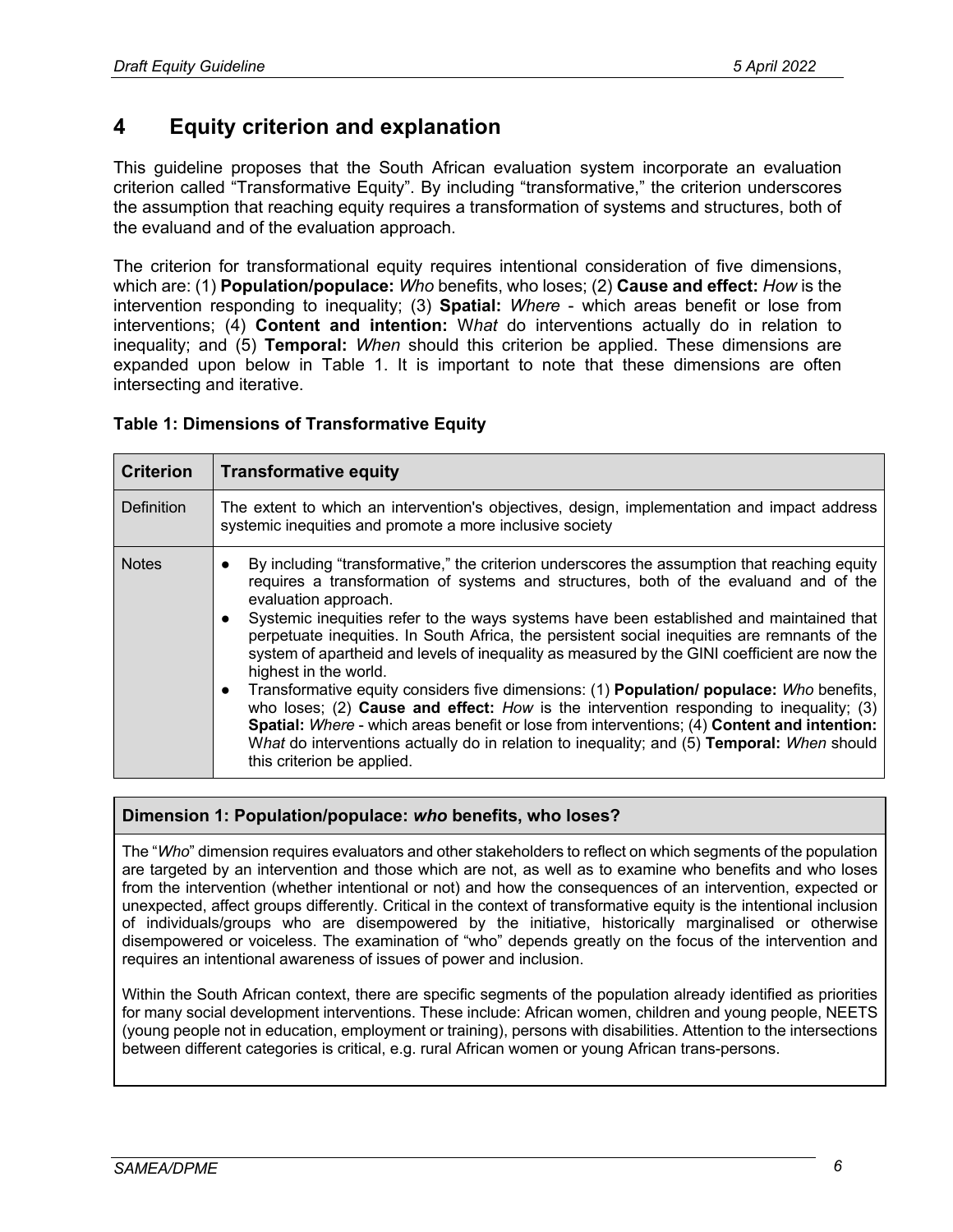#### **Dimension 2: Cause and effect:** *how* **does inequity play out, how is the intervention responding, and how evaluations should be designed to be transformative**

Under the "how" dimension, evaluators and other key stakeholders should consider what systemic factors are at play that perpetuate social and economic inequities, and the extent to which an intervention adequately addresses those issues.

Examples of systemic factors that perpetuate social and economic inequities include inequalities in the ownership and control of assets (e.g. ownership of businesses, capital stock, land), large disparities in wages between sectors, and disparities in quality of education between schools in former homelands and former allwhite schools. These systemic factors are remnants of the apartheid system that continue to influence access and distribution of wealth, jobs and services.

In understanding how interventions are responsive to equity issues, evaluations should focus on examining the extent to which the intervention was delivered in a manner that was relevant to the needs and expectations of the different target groups and the flexibility of the intervention to provide differentiated components depending on location or group need, and the extent to which it seeks to change the structural issues which disempower.

For evaluations to assess the extent to which an intervention has influence in transforming society, the evaluation questions, design and management have to take account of the specific dynamics in which inequities are played out in the given context, and the differential experiences and needs of the different groups involved. Evaluators and commissioners of evaluation should be attentive to the dynamics of power that are at play in how interventions are funded, designed and implemented; how evaluations are carried out and evaluators are perceived; and in how evaluation results are presented and used.

For example, an evaluation of a road-works plan that intersects multiple communities will need to ensure that evaluation tools are usable with low-literacy communities as well as with business owners in the main town, so that both groups are equally included in the evaluation process.

#### **Dimension 3: Spatial:** *where, e.g.* **which areas benefit or lose from interventions?**

The "Where" dimension focuses on spatial and geographic contexts (including land, space and quality of the environment), the extent to which the intervention is experienced in different areas, and the extent to which the intervention is able to redress the causes of inequality that result from these geographic contexts. The differential effects of interventions play out in different communities such as rural, informal settlements, formalised peri-urban townships, traditional formal urban centres. A particular problem faces former homelands, which are some of the poorest parts of South Africa.

The Where dimension recognizes that different locations or areas provide greater or lesser opportunity for people in terms of education, economic, mobility and transportation, health and environment, and neighbourhood quality, due to multiple reasons including historic factors, geographic location, and available environmental resources. It also asks how the intervention sought to address the geographical issues which disadvantage, e.g. designing appropriate services for rural areas.

**Dimension 4: Content and intention:** *what* **do interventions actually do?** To what extent do interventions contribute to the progressive change for a more equal or equitable South Africa?

While some interventions have explicit objectives promoting equity or inclusion – e.g. a youth employment programme – the transformational equity criterion urges that every intervention is assessed to determine alignment of objectives and results with the national priorities of equity and social inclusion. Therefore, the "What" dimension urges evaluators and other key stakeholders to consider the choice of intervention, its design and implementation approach to consider if the design and implementation approach adequately match a transformative objective.

Specifically, the "What" dimension urges evaluators and other key stakeholders to consider the extent to which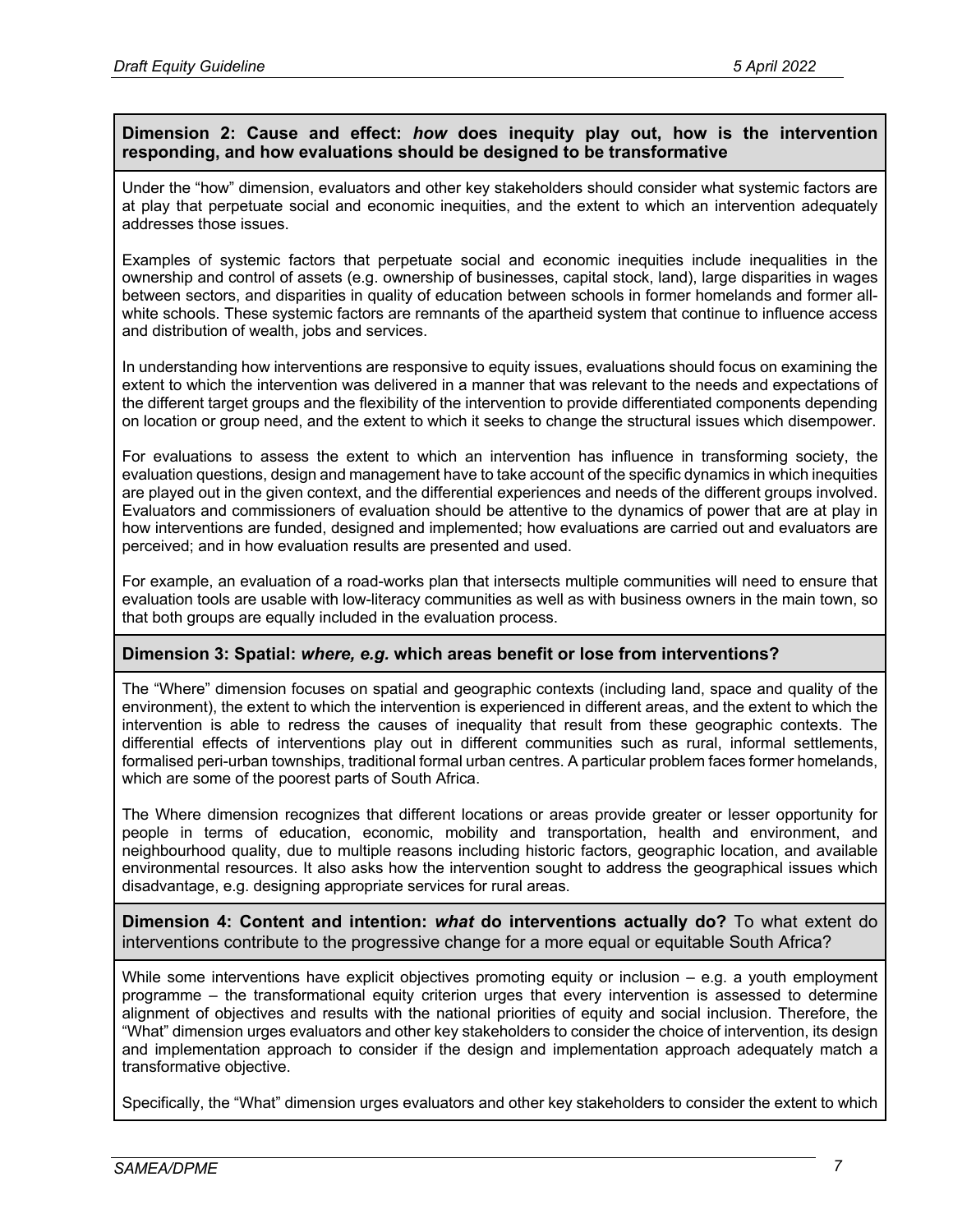the intervention is meeting specific transformational objectives that seek to redress social and economic inequities; to differentiate between interventions that make a deliberate and concerted effort to address issues of equity versus those that lightly glance over it; and whether interventions seek only to address symptoms but not the root cause for the problem.

The What dimension requires reviewing the existing theory of change or developing a theory of change through engagement with designers/implementers/ participants, in order to determine the driving objective of intervention.

#### **Dimension 5: Temporal:** *when* **should this criterion be applied?**

The "When" dimension urges evaluators and other key stakeholders to consider the value of this criterion in various contexts throughout an intervention's life-cycle:

- Diagnostic evaluation before the intervention is implemented
- Implementation/formative evaluations during implementation
- Outcome/impact/summative evaluations after a period of implementation

(See Table 2: Equity-focused evaluation questions by evaluation type for further guidance)

## **5 Equity principles**

### **5.1 Principles supporting the application of equity in evaluations**

Applying an equity lens to evaluation requires an acknowledgement of and continual referencing to a set of supporting principles, as well as conscious efforts to include equity-focused questions into each step of the evaluation process.

These guidelines propose the following supporting principles that evaluators and commissioners of evaluation should reflect on and undertake during the evaluation process:

**a) Awareness of power:** Power dynamics are hugely influential in the implementation of interventions and in their evaluation. Power differentials exist between intervention and target; between evaluator and commissioners; between funder and recipient; and between evaluator and respondents. To integrate equity into the evaluation process, intentional awareness of and mitigating steps against these dynamics is required. Evaluators, commissioners, and funders must be prepared to explicitly search for how power manifests in the intervention, and share ownership of the evaluation process such that study participants and others invested in the intervention have the opportunity to participate in and influence evaluation design, interpretation of findings and evidence-based decision-making.

**b) Ubuntu:** Ubuntu emphasises a relational way of being that acknowledges interdependencies between all things, living and non-living, material and spiritual (See Box 2 for more on African relational perspectives). In applying ubuntu to evaluation planning, implementation and use, evaluators and commissioners of evaluation are urged to give space to the perspectives of all stakeholders and consider the multiple and interconnected ways of knowing and ways of being that will influence how an intervention is experienced and how values are determined (Chilisa, 2015, and Billman, 2019).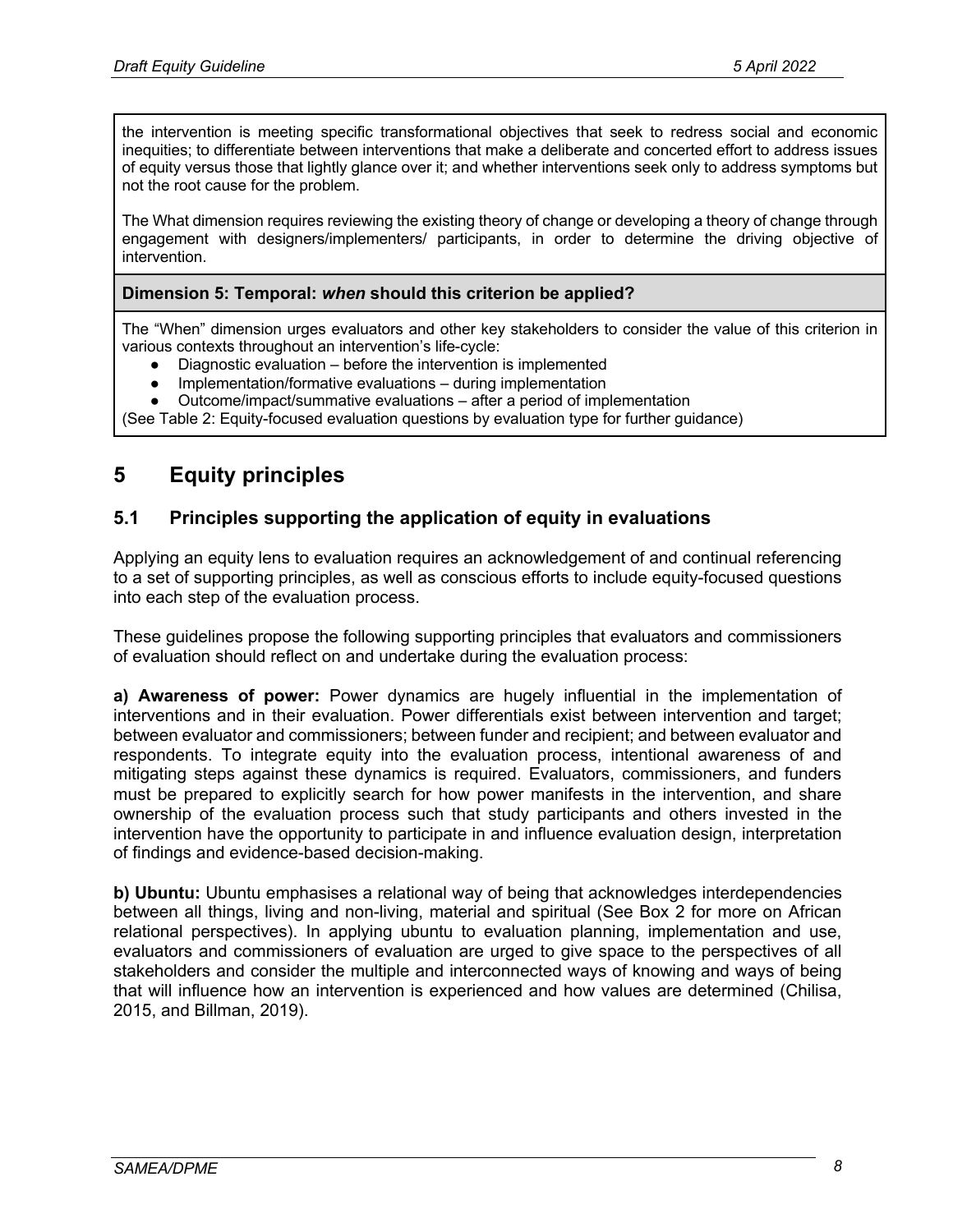#### **Box 2: African relational perspectives**

*"In most African communities… evaluation of wellness of one another involves a person asking the other about their wellness, the wellness of their children and those related to them including non-living things. The I/We relationship with its emphasis on a connection of human-beings to non-living things reminds us that evaluation of projects from the African perspective should include a holistic approach that links the project to the sustainability of the environment. Evaluation of development programmes in Africa is about the contribution of projects to the quality and wellbeing of the people and from the everyday practice of the Africans, the wellbeing of relatives and those around including things is as important as one's wellbeing. Thus an African will usually say they are not that well because a relative is not well."* (Chilisa, 2015, 22-23)

**c) Inclusivity:** Inclusivity can be defined as "the practice or policy of providing equal access to opportunities and resources for people who might otherwise be excluded or marginalised, such as those having physical or mental disabilities or belonging to minority groups."<sup>6</sup> In the context of evaluation, inclusivity reflects the intentional inclusion of the multiple identities and geographies that are affected (directly or indirectly) by a given intervention and ensure adequate representation of these identities and geographies in the different phases of the evaluation. Processes need to be established to ensure that those who may have been previously marginalised from evaluation processes or have had less voice are given the opportunity to contribute to the process meaningfully. For example, community stakeholders must be equal partners, not merely as sources/objects of data or token representatives on "advisory councils." Inclusivity also means the priorities, interests, voices, insights, and concerns of stakeholders are solicited and reflected upon from the conception stage through to delivering the evaluation findings.

**d) Fairness and respect of human dignity:** In the evaluation process, evaluators and commissioners of evaluation are urged to uphold impartiality, and to treat all stakeholders with the same level of respect. Fairness supports inclusivity and requires that those representing less powerful stakeholder groups have equal opportunities to make voices heard or to review and respond to evaluation findings. Access to basic services such as water and sanitation or decent wage employment are examples of practices that respect human dignity. In the evaluation process, evaluators and commissioners of evaluation should consider both the extent to which the intervention under evaluation and the actual practice of evaluation supports and promotes human dignity.

In the next sections we distinguish the implications for commissioners and evaluators.

## **5.2 Applying equity principles as the commissioner**

The Commissioner has a responsibility to stimulate equity in the process of commissioning and managing evaluations. This implies:

● Creating an *inclusive* environment where those affected by the intervention can meaningfully input into the evaluation process (e.g. by being on the steering committee, or by being consulted or involved in the evaluation). This should include ensuring that the *interests of less powerful groups* (e.g. landless or subsistence farmers viz small-scale commercial farmers) are safeguarded in the evaluation process and ensuring that meetings facilitate inputs from less powerful groups. For some meetings, this may require use of local languages, groups meeting separately, or establishing active rules of engagement to facilitate equity in contributing to meetings (e.g. all participants are asked their views at particular points). In some cases, creating inclusive environments means

<sup>&</sup>lt;sup>6</sup> Oxford Dictionary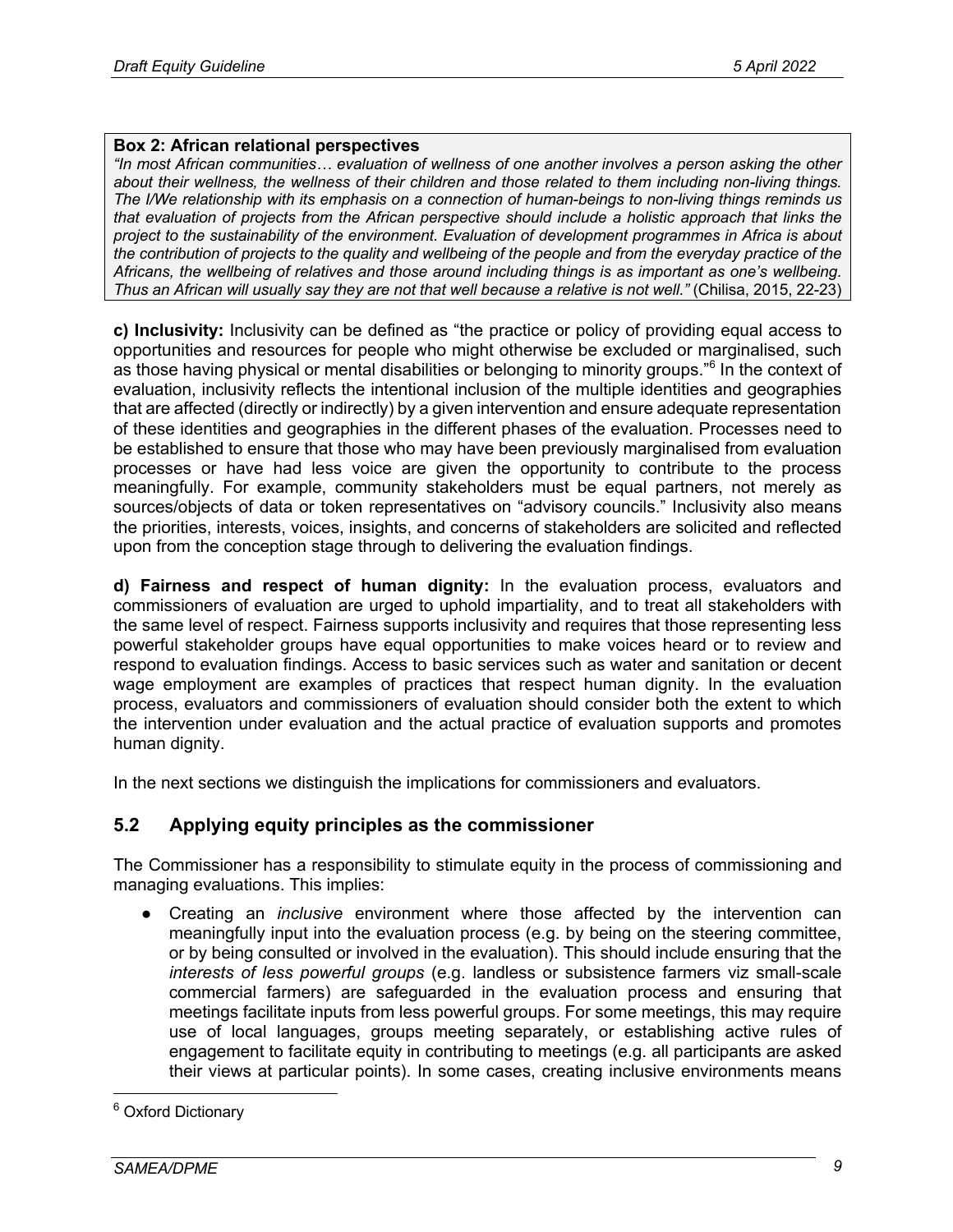bringing in civil society organisations that represent these groups or advocate around these groups or issues.

- Creating an environment that encourages a *creative thinking environment* i.e., appreciating everyone's contributions, promoting equality of input, encouragement of everyone's contributions, quality of attention to all, a relaxed environment that creates feelings of ease, accepting emotions and feelings which may emerge, using information to inform, encouraging diversity of thinking, and using incisive questions to unpack underlying root causes.<sup>7</sup>
- Welcoming *divergent views* to enrich the debate while also facilitating a process of coming to agreement.<sup>8</sup>
- Ensuring the evaluation team is *diverse in background and experience* and demonstrate commitment to the principles of transformative equity.

### **5.3 Applying equity principles as an evaluator**

The evaluator has a responsibility for promoting and upholding equity throughout the evaluation process. Evaluators need to specifically look for how power plays out in the intervention, and to be conscious of who gains, who loses, and the contextual factors at play. The ethical mandate required of evaluators incorporates and supports the equity principles; by ensuring informed consent, privacy and confidentiality of evaluation participants, evaluators respect participants' human dignity. In addition, adopting equity principles requires evaluators to engage in a process of ongoing self-reflection and adjustment, including a willingness to question and adapt traditional evaluation methods in order to ensure meaningful inclusion of a broad range of stakeholders, particularly historically excluded populations. This implies:

- Self-reflecting on own biases and position of privilege, and transparency of how these biases may influence the evaluation process;
- Considering the application of evaluation theories or methodologies that are inclusive and participatory, e.g. participatory evaluation or empowerment evaluation;
- Appreciating the specific features/principles of our African context, particularly the importance of relationships, the appreciation of material and non-material interactions, and the connection to spiritual, and acknowledgement of multiple ways of knowing.
- Creating safe spaces for all stakeholders to be honest about how power is manifested, ensuring that less powerful groups are treated fairly and respectfully and given the opportunity to input to the evaluation and voice their experiences and opinions without intimidation. This requires the facilitation skills to be able to create a creative and inclusive process. For some meetings this may require use of local language, groups meeting separately, or active rules of engagement for promoting equitable contribution in meetings (e.g. all people are asked their views at particular points).
- Upholding ethical practice and ensuring that evaluation participants have full understanding of their rights as an evaluation participant.

<sup>7</sup> https://www.timetothink.com/thinking-environment/the-ten-components/

<sup>&</sup>lt;sup>8</sup> An example of this is in this video of the Diagnostic Review of Violence Against Women and Children https://youtu.be/JFZdnEOWARA and this policy brief https://wiredspace.wits.ac.za/bitstream/id/e627b871-2636-4369 a5c8-

<sup>79074</sup>f22bd56/Government%20Commissioned%20Evaluation\_Building%20a%20culture%20of%20evidence%20infor med%20policy.pdf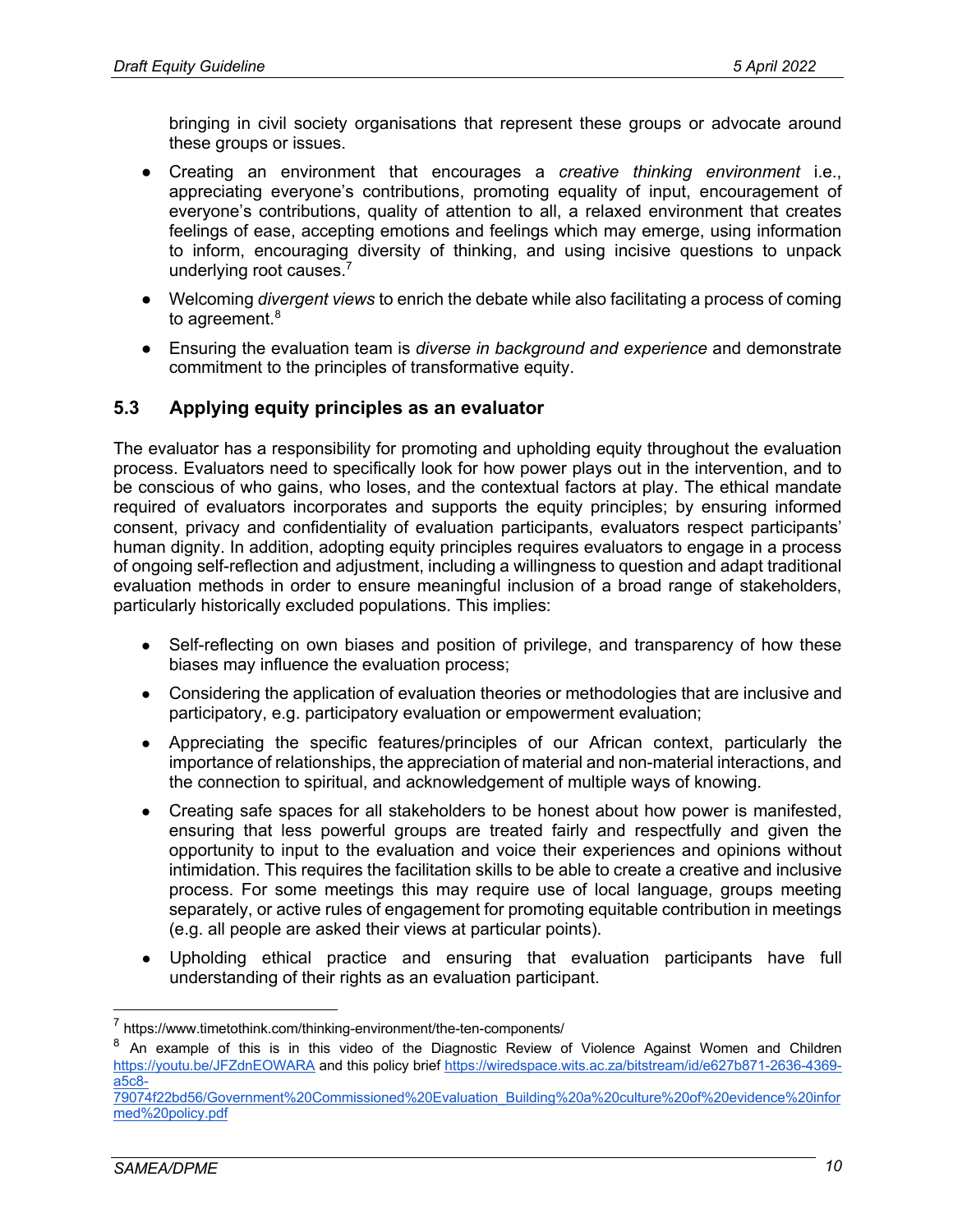## **6 Applying the equity criterion in different types of evaluations**

A key function of evaluation criteria is to guide the types of questions being asked in the evaluation. An overarching question posed by the equity criterion is "To what extent does the intervention support transformational systems change that redresses societal inequities?". Other evaluation questions are required to expand upon this question, along the dimensions described above and in accordance with the different types of evaluations that may be applied, as described in the NEPF. The NEPF identifies six specific types of evaluation that are typically used within the public sector: Diagnosis (or diagnostic), Design, Implementation, Outcome, Impact, Economic and Synthesis. These can be normal full length or rapid evaluations, although impact evaluations are more difficult to do rapidly. These evaluations occur at different stages of an intervention's life-cycle – prior to an intervention, during implementation (formative), and after implementation (summative) – and for different purposes. There are DPME guidelines for each type of evaluation available (see guidelines 2.2.10-15).  $9$  Each evaluation type requires a different set of evaluation questions, relevant to the phase in the intervention's life-cycle.10

## **PART B: INTEGRATING EQUITY INTO EVALUATION PROJECTS: Commissioning, Designing and Undertaking Evaluations**

## **7 Commissioning of the evaluation**

## **7.1 Determining the transformational equity scope in evaluation**

In the process of identifying priority interventions for evaluation, e.g. in national, provincial or district evaluation plans, consideration should be given to interventions that have significant implications for transformational changes in equity (e.g., the basic income grant), for broadening socio-economic benefits across the population, and the extent to which they address the needs of marginalised or historically disenfranchised people or areas. Note, not all interventions will address equity – for example evaluating an advanced technology programme, or South Africa's involvement in space, may have broader justifications that are not specifically related to equity. However, such programmes can have implications for equity; for example, satellite observation of weather can benefit small and large-scale farmers if mechanisms are established for involving their perspectives and sharing data

As with all evaluations, decisions need to be made about the nature and scope of the evaluation – in this case, specifically the nature and extent of the inclusion of transformational equity considerations in the evaluation terms of reference (ToR), design and implementation. This is addressed in detail in terms of scope in the ToR below. At this point it is important to think of this in overall terms. The application of the transformational equity criterion in the evaluation of interventions does not follow a one-size-fits-all approach. This recognises that different factors affect what is possible including:

- The timeframe and resources available to undertake the evaluation;
- The type of evaluation that is being undertaken (diagnostic, implementation, outcome, impact, economic etc);
- Whether the intervention operates at local, provincial and/or national levels;

<sup>9</sup> Available at https://evaluations.dpme.gov.za/pages/guidelines-other-resources

 $10$  Annex 2 has more detail on each type of evaluation. There is also a specific guideline on each type of evaluation available at https://evaluations.dpme.gov.za/pages/guidelines-other-resources.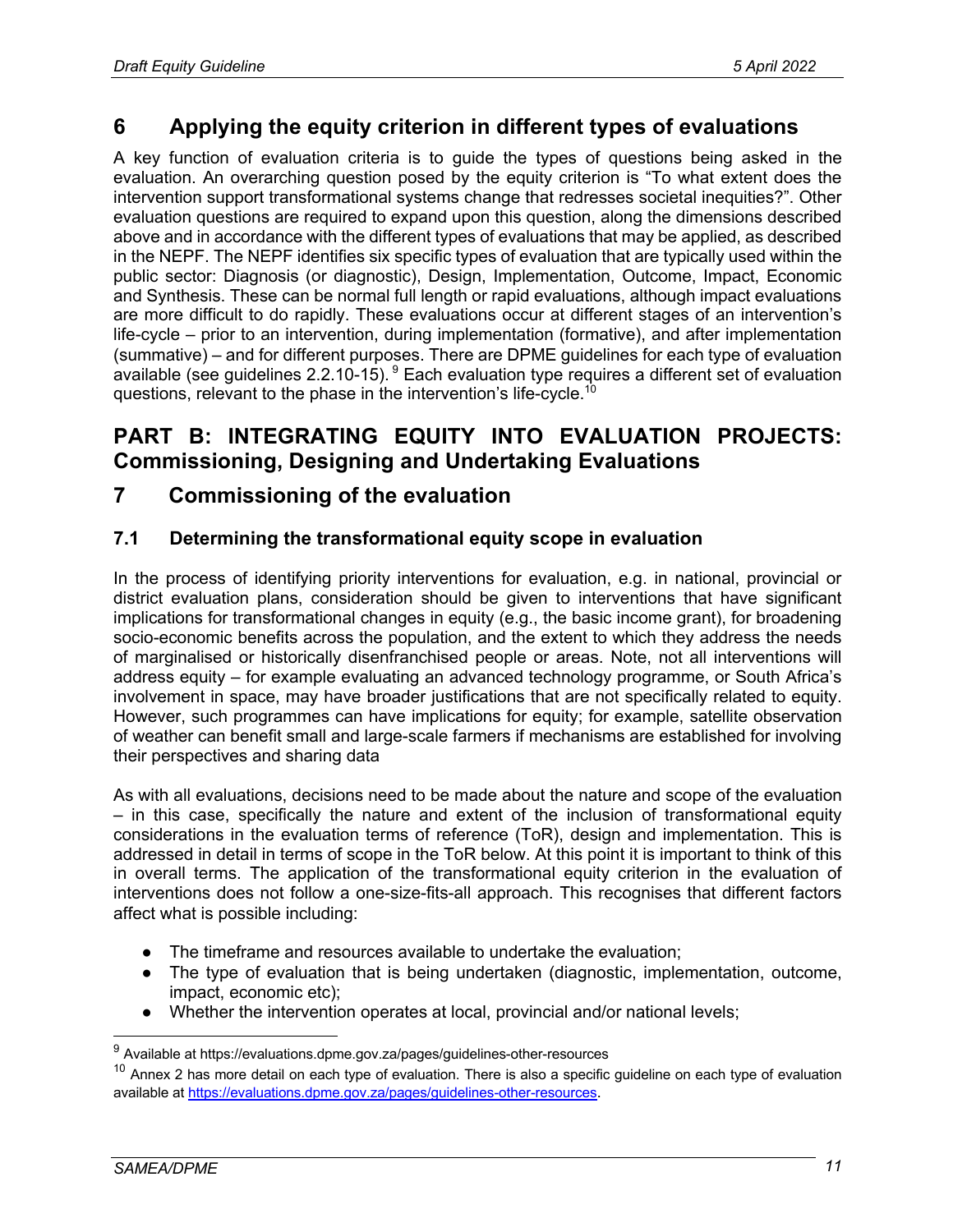- Whether any equity considerations have been explicitly incorporated into the objectives and design of the intervention, or its theory of change;
- The availability of relevant sources of data and expertise (e.g. regarding resource use);
- The extent to which those managing the intervention are already aware of and have data on the outcomes and impacts of the intervention.

Preparing for an evaluation project involves a number of steps as outlined in the NEPF and other relevant guidelines. These steps typically include establishing:

- Establishing mechanisms for engaging with stakeholders in oversight capacities such as steering committees;
- Drafting a terms of reference (TOR) that outlines context of the evaluand and expectations for the evaluation undertaken; identifies the purpose and focus of the evaluation; determines the key evaluative questions; identifies intended users and their use of results; suggests possible methodologies; suggests likely evaluation team skills needed;
- Overseeing the supply chain process itself, including the expected competences.

Across each step, the equity dimensions (e.g., Population; Cause and Effect; Spatial; Content and Intent; and Temporal) and guiding principles (e.g., Inclusivity, Representativeness, Ubuntu) should be considered and clearly stated in process documentation. In this section each step will be explained with specific reference to equity.

### **7.2 Step 1: Stakeholder identification and engagement processes**

#### **7.2.1 Identifying stakeholders**

As in any evaluation process, there are multiple role players who each has a responsibility to uphold and promote equity in the evaluation process (see Table 2). In addition, intentional and meaningful engagement of diverse stakeholders remains critical to the success of evaluations and the usefulness of the evidence they produce. In this section, the roles and responsibilities of the different role players and mechanisms for engagement are explained as initial steps in preparing for evaluations.

| Role player                         | <b>Responsibilities</b>                                                                                                                                                                                                                                                                                                                                                                                                                                                                                                                          |
|-------------------------------------|--------------------------------------------------------------------------------------------------------------------------------------------------------------------------------------------------------------------------------------------------------------------------------------------------------------------------------------------------------------------------------------------------------------------------------------------------------------------------------------------------------------------------------------------------|
| Commissioners<br>of evaluation      | Commissioners of evaluation have the responsibility for defining the terms of<br>reference, obtaining suitable evaluators, overseeing the evaluation process, and<br>ensuring that the results of the evaluation are disseminated in a transparent manner<br>and integrated into improvement plans. All of these need to promote an equity<br>agenda. In the transformational equity context, commissioners need to ensure that<br>the evaluation processes are inclusive, representative, and responsive to the broad<br>range of stakeholders. |
|                                     | In the private sector, commissioners of evaluation may also include funders.                                                                                                                                                                                                                                                                                                                                                                                                                                                                     |
| Technical<br>working group<br>(TWG) | The TWG oversees the day-to-day management of the evaluation and often<br>includes the M&E people from the custodian department, and if a national or<br>provincial evaluation, from DPME or the Office of the Premier. As with the<br>commissioners, the TWG must advocate for equity at each step of the evaluation                                                                                                                                                                                                                            |

|  |  |  | Table 2: Responsibilities of different role players in the evaluation process |
|--|--|--|-------------------------------------------------------------------------------|
|--|--|--|-------------------------------------------------------------------------------|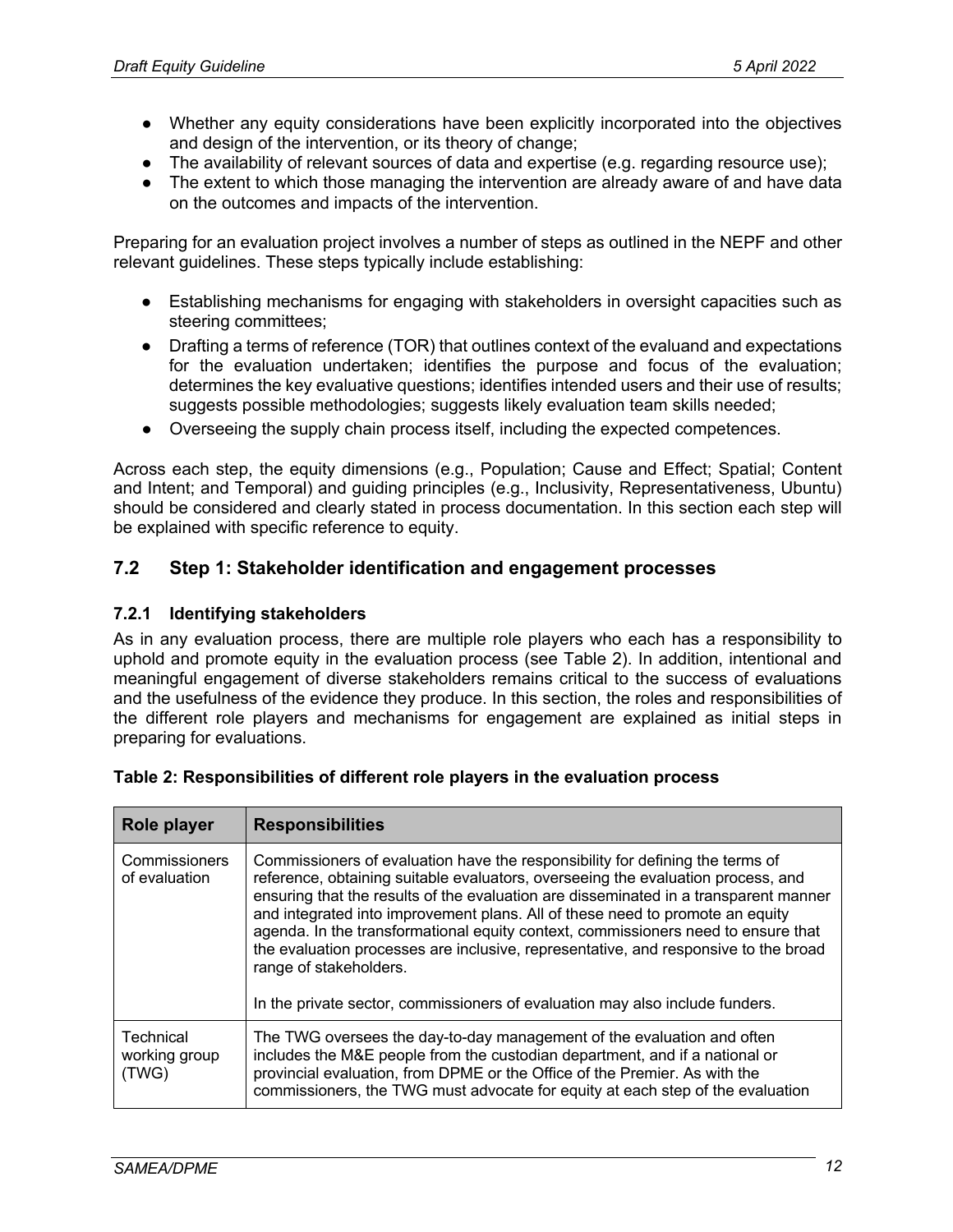| Role player           | <b>Responsibilities</b>                                                                                                                                                                                                                                                                                                                                             |  |
|-----------------------|---------------------------------------------------------------------------------------------------------------------------------------------------------------------------------------------------------------------------------------------------------------------------------------------------------------------------------------------------------------------|--|
|                       | process.                                                                                                                                                                                                                                                                                                                                                            |  |
| Steering<br>Committee | The steering committee provides overall guidance to evaluations and are the<br>mechanism for approving evaluation deliverables such as TORs, final reports etc.<br>Steering committees ensure key stakeholders have a strong role in guiding the<br>evaluation, as described in Section 6.2. External funders are usually represented on<br>the steering committee. |  |
| Evaluation team:      | The evaluation team includes the evaluation manager in the evaluation service<br>provider, the evaluation specialist and sector specialists.                                                                                                                                                                                                                        |  |
| Peer reviewers        | Peer reviewers consider the process as well as the product of evaluations. Peer<br>reviewers normally include a content and methodology specialist.                                                                                                                                                                                                                 |  |

The evaluation is managed by a smaller technical working group (TWG) and the Steering Committee, which have different roles and responsibilities guided by Terms of Reference. The TWG aims to address the technical aspects of the assessment and reports to the Steering Committee. The Steering Committee is key for the governance and approving of all key deliverables for the project.

The evaluation manager is responsible for ensuring that evaluation ethics and standards are met by the evaluator(s), tracks adherence to equity criteria and monitors progress. Supporting the evaluation team should not interfere with the independence of the evaluation process in ways that could jeopardise the evaluation's impartiality.

### **7.2.2 Developing stakeholder engagement mechanisms**

In addition to these oversight bodies, engaging broader stakeholder groups must be planned to ensure adequacy and relevance of the evaluation design and overall use of evidence. The NEPF talks about utilisation-focused evaluation<sup>11</sup> and the national evaluation system (NES) has been designed with this in mind.

In applying the transformative equity criterion to evaluations, those involved in managing and implementing the evaluation ought to recognise the power differentials between the different stakeholder groups and ensure that mechanisms are established that support representation and meaningful engagement by them. This can be achieved through conducting a stakeholder analysis (See Box 3: Stakeholder Analysis). It is particularly critical to establish mechanisms that provide opportunity to all the relevant voices and not just the loudest or biggest/most influential.

There are different mechanisms for engaging with a broad range of stakeholders. These include:

- *Pre-meetings* where a wide range of stakeholders are brought together to discuss what is needed in the evaluation, prior to developing the  $TORs$ ;<sup>12</sup>
- *Steering committees*, which manage evaluations;
- *Reference groups*, which are often larger and include a more diverse set of stakeholders to provide advice and feedback on evaluation design, implementation and findings;
- *Peer reviewer* systems;

<sup>&</sup>lt;sup>11</sup> Page 14 of the NEPF talks about utilization focus.

 $12$  This was done for example with the 2013 evaluation of Nutrition Interventions for Children Under Five and allowed prioritisation of the key issues which needed to be looked at.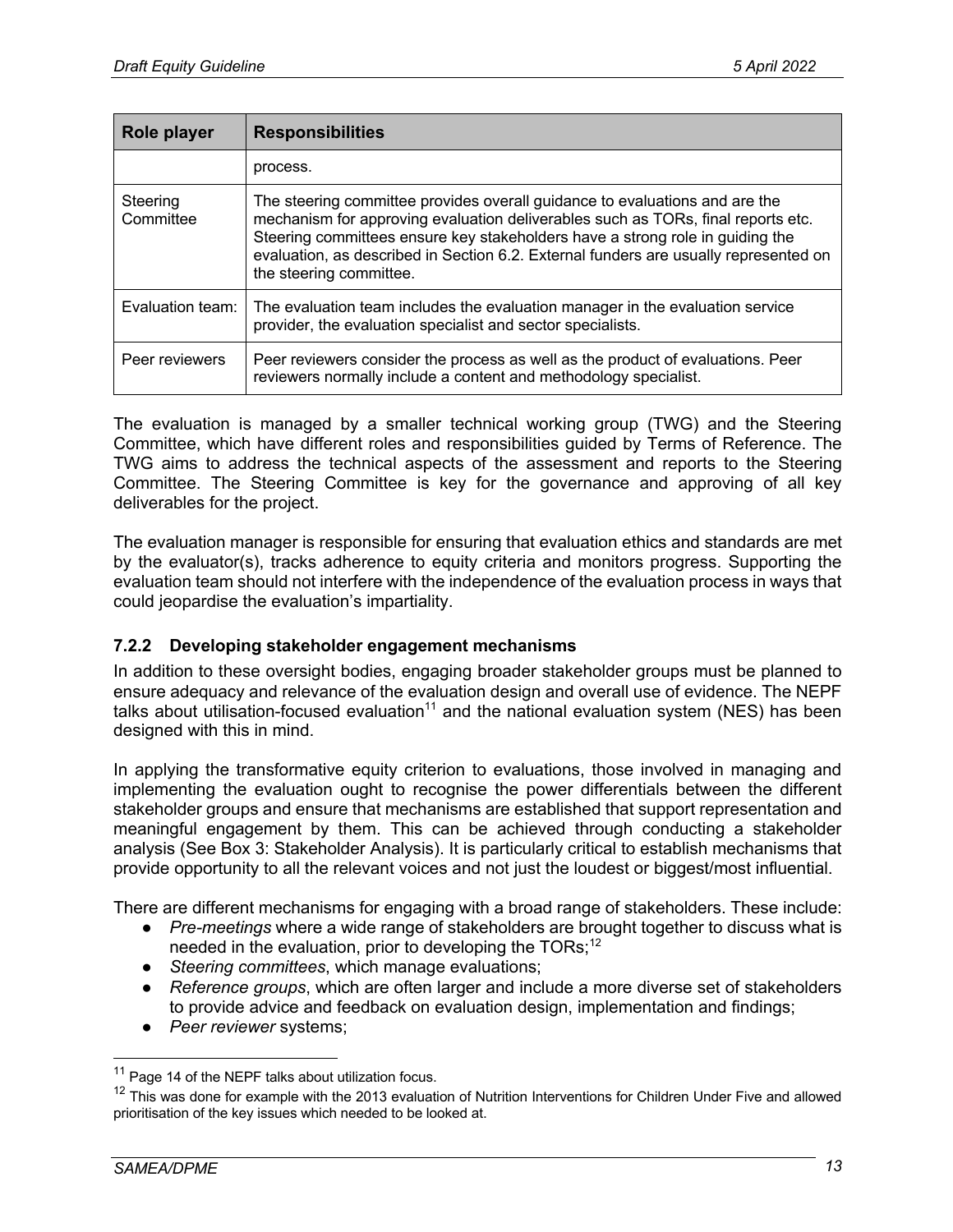- *Community dialogues*, involving affected parties;
- *Stakeholder validation meetings*, which test out emerging findings and recommendations.

Across these different engagement processes, it is critical that there is meaningful representation of all relevant voices, and that care is taken in the structure of these processes such that the different groups have equal opportunity and space to provide inputs and express opinions on the direction of the evaluation design or interpretation of evaluation findings. Consideration needs to be taken as to how best to overcome deep-seated norms and assumptions that might affect the quality of participation for some groups. For example, while a local traditional leader speaks on behalf of his community, his understanding of community needs may still primarily reflect the perspectives of males, as males are often considered decision-makers in many communities and the needs of females are deemed less important. The onus is on the commissioner, the Steering Committee and the evaluation team to establish opportunities for voices that are often overlooked to be considered, and with respect.

#### **Box 3: Stakeholder analysis**

A *stakeholder analysis* enables planners and evaluators to identify the different relevant individuals and groups and determine their level of influence and interest in an evaluation. Some stakeholders have high levels of influence and limited interest, while others have low levels of influence but high levels of interest. Some individuals or groups can potentially derail an intervention or evaluation process if they are not well managed. Therefore, it is critical to engage these different stakeholders in meaningful ways that are responsive to their needs and expectations. Engaging stakeholders, including those with who could potentially block implementation, on the evaluation steering committee or other advisory groups ensures ownership and progress. It is equally important that stakeholders from less powerful or relevant marginalised groups are also represented, and that evidence relating to their issues is included in discussions. For example, on an evaluation of smallholder farmers, including a farmers' association that mainly represents larger farmers does not ensure that the needs and experiences of subsistence farmers are recognized in the planning and implementation of the evaluation.

To establish responsive and equitable *engagement processes,* facilitation skills are needed for those chairing meetings that go beyond the typical bureaucratic approach to meetings. For example, to integrate equity into stakeholder meetings, facilitators need to create conducive and safe environments, establish intentional meeting rules with participants such as equal time allotments given to representatives from each group during discussions, and ensure that multiple means of engagement are possible. Other ways of achieving equitable processes for engagement could be to ensure that where this is needed, meeting documentation is provided in multiple formats and languages as relevant to the groups represented.

### **7.3 Step 2: Elements to consider in developing Terms of Reference that consider equity**

As noted in the NEPF, a terms of reference (TOR) is a key document that guides the design and implementation of an evaluation. The TOR specifies the evaluation's purpose or objectives, scope, existing context, expected deliverables, envisioned methodological approach, key questions to inform the evaluation methodology, the evaluation team's expected expertise and composition, and implementation arrangements, including advisory bodies and modes of communication. In the case of integrating transformative equity into an evaluation, the TOR also needs to clearly reference the inclusion of target populations on advisory bodies, the composition of evaluation teams to ensure their representativeness and expertise, expected processes with engaging with multiple stakeholder groups, and expectations for how results will be disseminated and utilized. Additionally, the TOR should describe expected processes for engaging with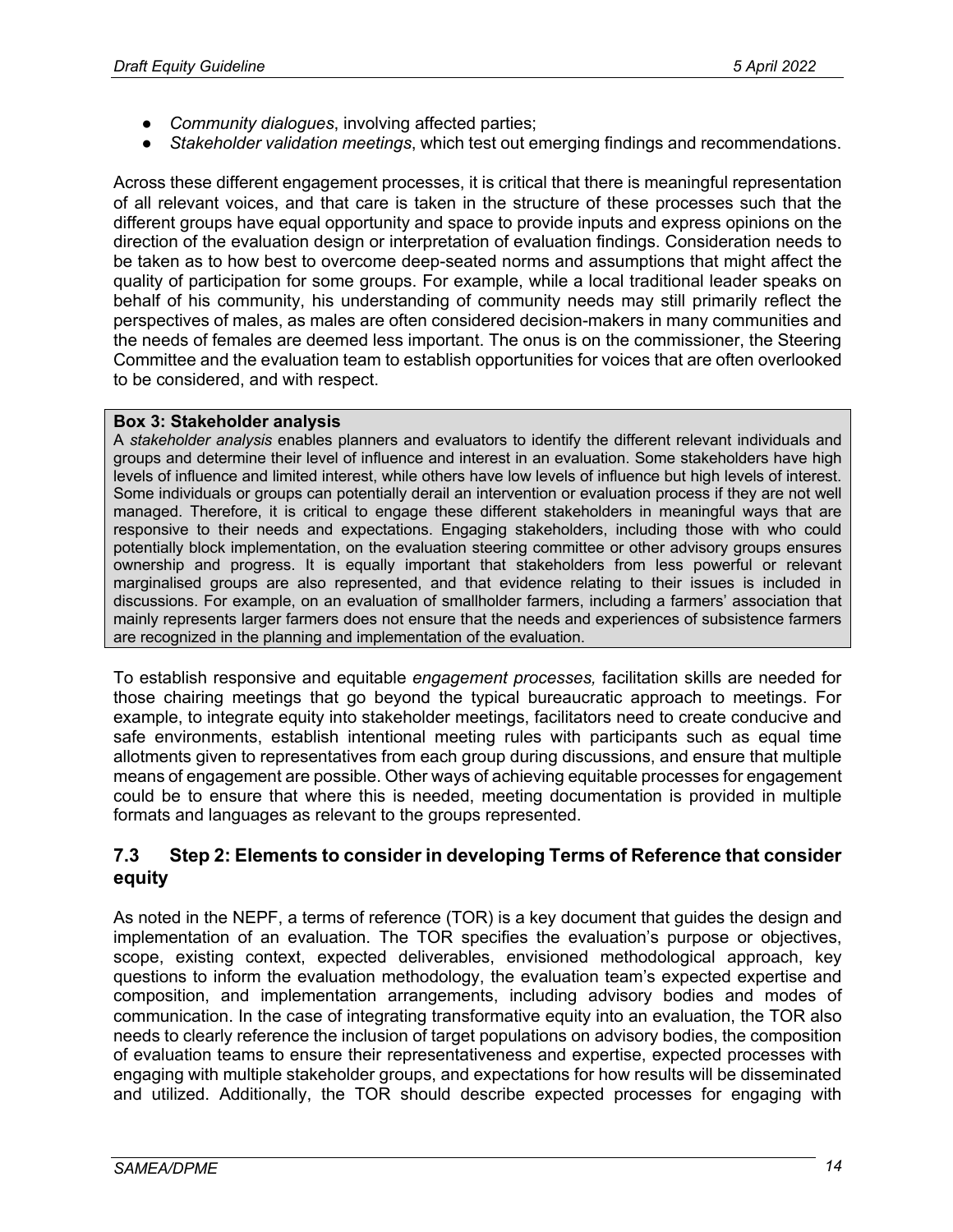stakeholders that ensures representativeness, responsiveness and awareness of power dynamics.

The DPME Evaluation Guideline No 2.2.1 provides further guidance for the development of TORs and how the document should be structured, including a description of the purpose, scope, and objectives of the evaluation; the methodology to be used; the resources and time allocated; reporting requirements; and any other expectations regarding the evaluation process and products. We go through these in turn in the following sections.

#### **7.3.1 Determining the purpose and scope of evaluation project**

Applying an equity lens to the development of a TOR requires that the purpose and scope are clearly defined, the equity intention is identified, and that the methodology and expected deliverables are responsive to the particular equity context in question. Table 3 indicates how the purpose could be adapted to consider equity, depending on the type of evaluation.

| Type                                     | <b>Timing</b>                                                                              | <b>Typical core question in</b><br>the purpose <sup>13</sup>                                                                                                       | <b>Possible adapted core</b><br>question, if a focus on equity is<br>required                                                                                                                                              |
|------------------------------------------|--------------------------------------------------------------------------------------------|--------------------------------------------------------------------------------------------------------------------------------------------------------------------|----------------------------------------------------------------------------------------------------------------------------------------------------------------------------------------------------------------------------|
| Diagnostic                               | At key stages<br>prior to design or<br>planning                                            | Assessing context prior to<br>intervention design<br>What is the current<br>situation/root cause of the<br>problem and possible<br>interventions to address<br>it? | What is the current situation and<br>root cause of the problem, what<br>systemic inequities (e.g. between<br>groups and locations) contribute<br>to that problem, and what are<br>possible interventions to address<br>it? |
| Design                                   | Prior to<br>implementation,<br>or after an<br>intervention has<br>been designed            | Assessing the<br>intervention design<br>Is the logic of the<br>intervention design robust<br>and likely to work?                                                   | Is the logic of the intervention<br>design robust and likely to work<br>and how will it contribute to<br>transformational equity?                                                                                          |
| Formative/<br>Implementation/<br>process | Once or several<br>times during the<br>intervention                                        | During intervention<br>Is the intervention being<br>implemented as specified,<br>are the outcomes likely to<br>be achieved, and why?                               | Is the intervention being<br>implemented as specified, are the<br>outcomes likely to be achieved<br>and why, and is the intervention<br>likely to result in changes in the<br>equity dimensions?                           |
| Outcome/<br>Impact/<br>(Summative)       | Designed early<br>on, Baseline<br>implemented<br>early, impact<br>checked at key<br>stages | At key stages<br>Have short-term<br>outcomes <sup>14</sup> or medium-<br>term outcomes <sup>15</sup> been<br>achieved as a result of<br>the intervention?          | Have short-term outcomes <sup>16</sup> or<br>medium-term outcomes <sup>17</sup> been<br>achieved as a result of the<br>intervention, and what have been<br>transformative equity outcomes,<br>intended or unintended?      |
| Impact                                   | At completion of<br>intervention                                                           | At the completion of<br>intervention                                                                                                                               | How have beneficiaries' lives<br>changed as a result of the                                                                                                                                                                |

#### **Table 3: Adapting the evaluation purpose to include equity considerations**

 $13$  And in almost all cases this would also include: and how can the intervention be strengthened?

<sup>&</sup>lt;sup>14</sup> Changes in capacity and systems

<sup>&</sup>lt;sup>15</sup> Changes in behaviour or performance

<sup>&</sup>lt;sup>16</sup> Changes in capacity and systems

 $17$  Changes in behaviour or performance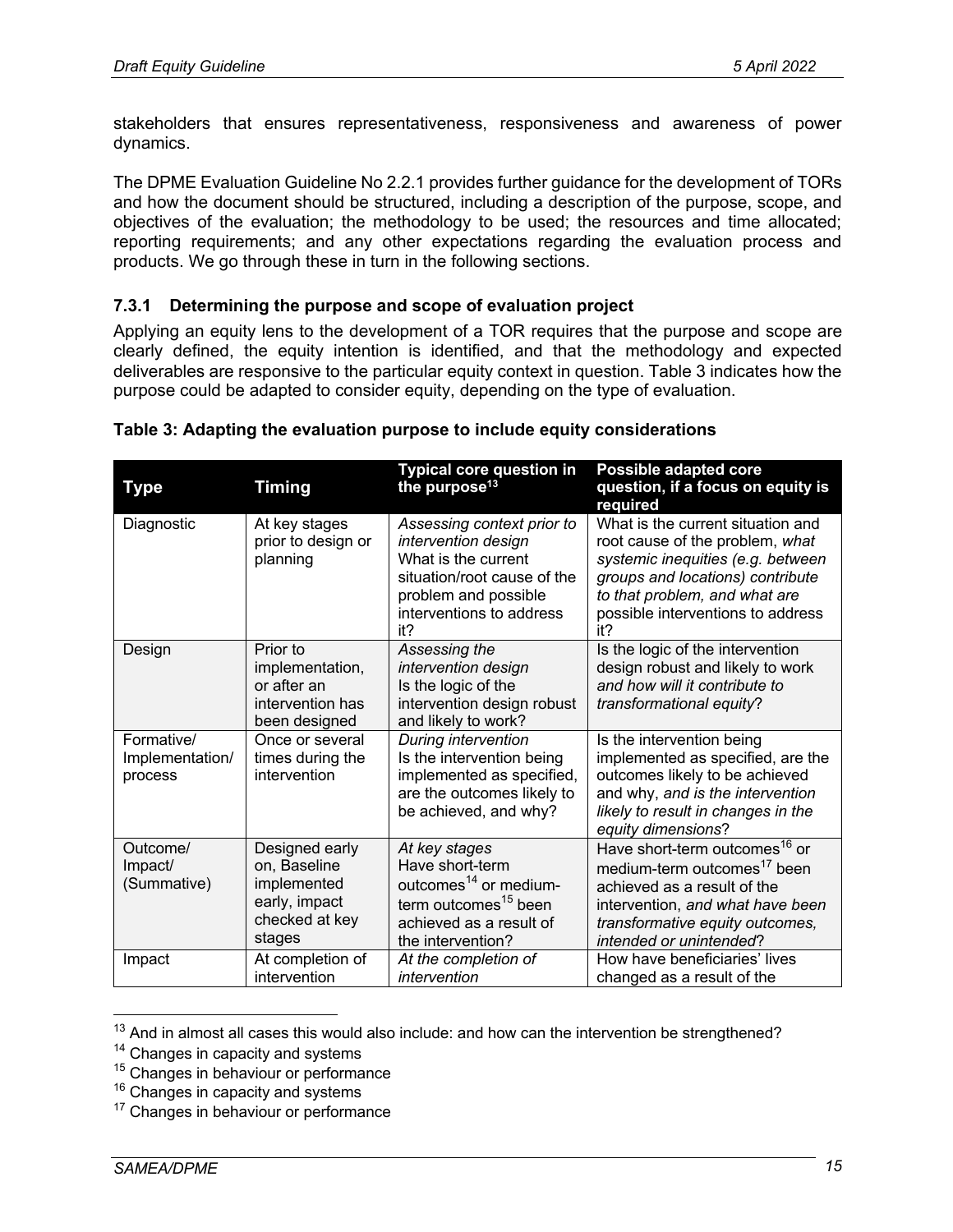| Type      | <b>Timing</b>                                     | <b>Typical core question in</b><br>the purpose <sup>13</sup>                                                                | <b>Possible adapted core</b><br>question, if a focus on equity is<br>required                                                                                                         |
|-----------|---------------------------------------------------|-----------------------------------------------------------------------------------------------------------------------------|---------------------------------------------------------------------------------------------------------------------------------------------------------------------------------------|
|           |                                                   | How have beneficiaries'<br>lives changed as a result<br>of the intervention?                                                | intervention, and have there been<br>impacts on systemic inequity?                                                                                                                    |
|           |                                                   | What have been the<br>intended/unintended<br>impacts of the<br>intervention on the<br>intended beneficiary<br>organisation? | What have been the intended or<br>unintended impacts of the<br>intervention on the intended<br>beneficiary organisation(s), and<br>how do these relate to<br>transformational equity? |
| Economic  | Can be at all<br>stages                           | What are the costs in<br>relation to the benefits? Is<br>the programme providing<br>value for money?                        | What are the costs in relation to<br>the benefits? What are the social<br>costs of inaction? Is the<br>programme providing value for<br>money?                                        |
| Synthesis | After a number of<br>evaluations are<br>completed | What is the evidence from<br>all evaluations related to<br>the topic in question?                                           | What is the evidence from<br>all/multiple evaluations related to<br>the topic in question in relation to<br>transformational equity?                                                  |

In some evaluations the link with equity is implicit. For example, the purpose of the Impact and Implementation Evaluation of the Social Housing Programme<sup>18</sup> was:

… to assess the extent to which the social housing programme is contributing to urban restructuring (integrating and revitalising neighbourhood spatially, socially and economically) and providing affordable quality rental accommodation to the target market and thus generating value for money, and to assess the sustainability of the delivery model. The evaluation will contribute to the rental housing policy revision process.

In contrast, the purpose statements for an outcome evaluation of the Export Marketing Investment Assistance Incentive programme  $(EMIA)^{19}$  did not clearly integrate questions of equity. The original purpose for this evaluation was:

This evaluation will provide: (1) Strategic information by determining if EMIA is achieving its objectives and (2) Operational information by examining where, how and why its implementation achieves/ does not achieve the best results). Lessons from the evaluation will be used to improve programme performance.

Guided by Dimension 2: *How* and Dimension 4: *What*, the purpose of the planned evaluation ought to clearly identify the equity intention of the intervention and/or the evaluation and try to unpack how systems are empowering and disempowering different groups. Using the EMIA programme as an example, a rephrased purpose statement could be:

*This evaluation will provide: (1) Strategic information by determining if EMIA is achieving its objectives, (2) who is benefiting from the programme and in what ways, (3) who is not benefiting from the programme and what are the broader social implications, and (4) how and why its* 

<sup>&</sup>lt;sup>18</sup> https://evaluations.dpme.gov.za/evaluations/519

<sup>&</sup>lt;sup>19</sup> https://evaluations.dpme.gov.za/evaluations/434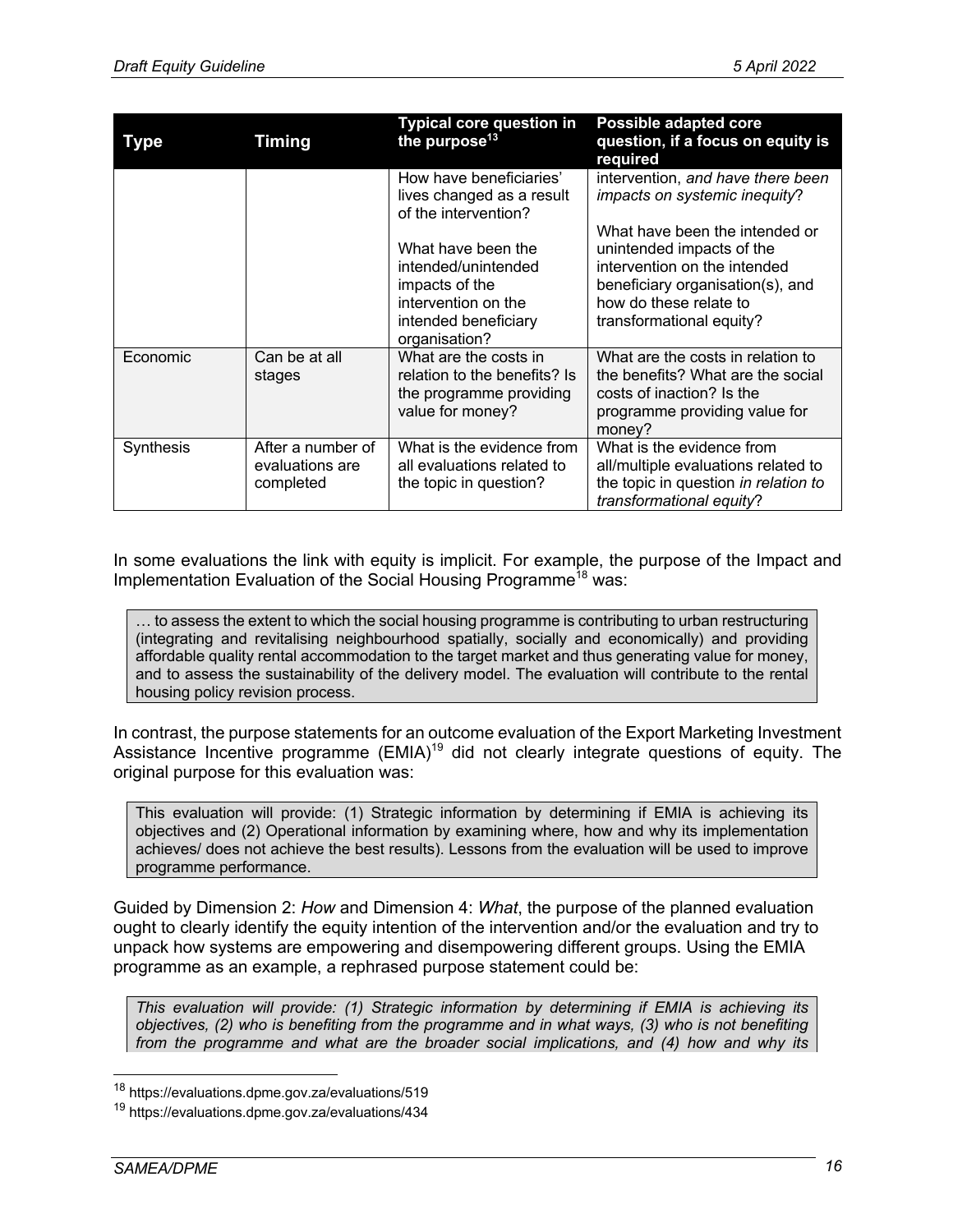*implementation achieves/ does not achieve outcomes for different target groups in a way that broadens the social benefit. Lessons from the evaluation will be used to improve programme performance.*

Similarly, defining the scope provides an opportunity to specify the different target groups or geographical areas that are to be included, and why, linking the evaluation to Dimension 1: Who and Dimension 3: Where.

Section 10 shows case examples of how the purpose and questions could be redirected to address equity.

Re issues of scope look at section 7.1.

#### **7.3.2 Identification of stakeholders**

Section 7.2.1 discusses the importance of involving stakeholders. The TOR should outline the key stakeholders of the intervention (including beneficiaries) and identifies their role in the evaluation and their potential use of the evaluation results in the context within which they operate. The outline must consider multiple segments of the population, as outlined in the dimensions.

Additionally, the TOR should describe expected processes for engaging with stakeholders that ensures representativeness, responsiveness and awareness of power dynamics. The TOR should provide clear guidance regarding the inclusion of target populations on advisory bodies, and the composition of evaluation teams to ensure their representativeness and expertise.

Throughout the development of the TOR and the implementation of the evaluation, commissioners and evaluation teams should be asking themselves: Are we including people with diverse abilities, ages, classes, cultures, ethnicities, families, incomes, languages, locations, races, and sexualities, in the different processes?

#### **7.3.3 Determining the evaluation questions**

In developing the evaluation questions, it is important to consider the context and the reality of the evaluand. While evaluation questions are often linked to the DAC criteria (e.g., relevance, effectiveness, efficiency, impact, coherence and sustainability), a key to integrating transformative equity into any evaluation is the intentional inclusion of the equity dimensions into the evaluation questions that guide the evaluation. Table 4 provides examples of the types of evaluation questions that incorporate an equity lens, based on the specific evaluation type being sought. Note synthesis can draw on the other evaluation types. As noted in the DPME guidelines on developing a TOR for evaluation projects, it is recommended that the number of evaluation questions are limited, so a selection would be needed of which questions are most relevant.

When developing evaluation questions, the commissioner and TWG need to consider who is benefitting and not benefitting, how systems have been set up to perpetuate inequity, where inequity is manifesting, and what the contribution of the intervention is toward transforming the system towards greater equity.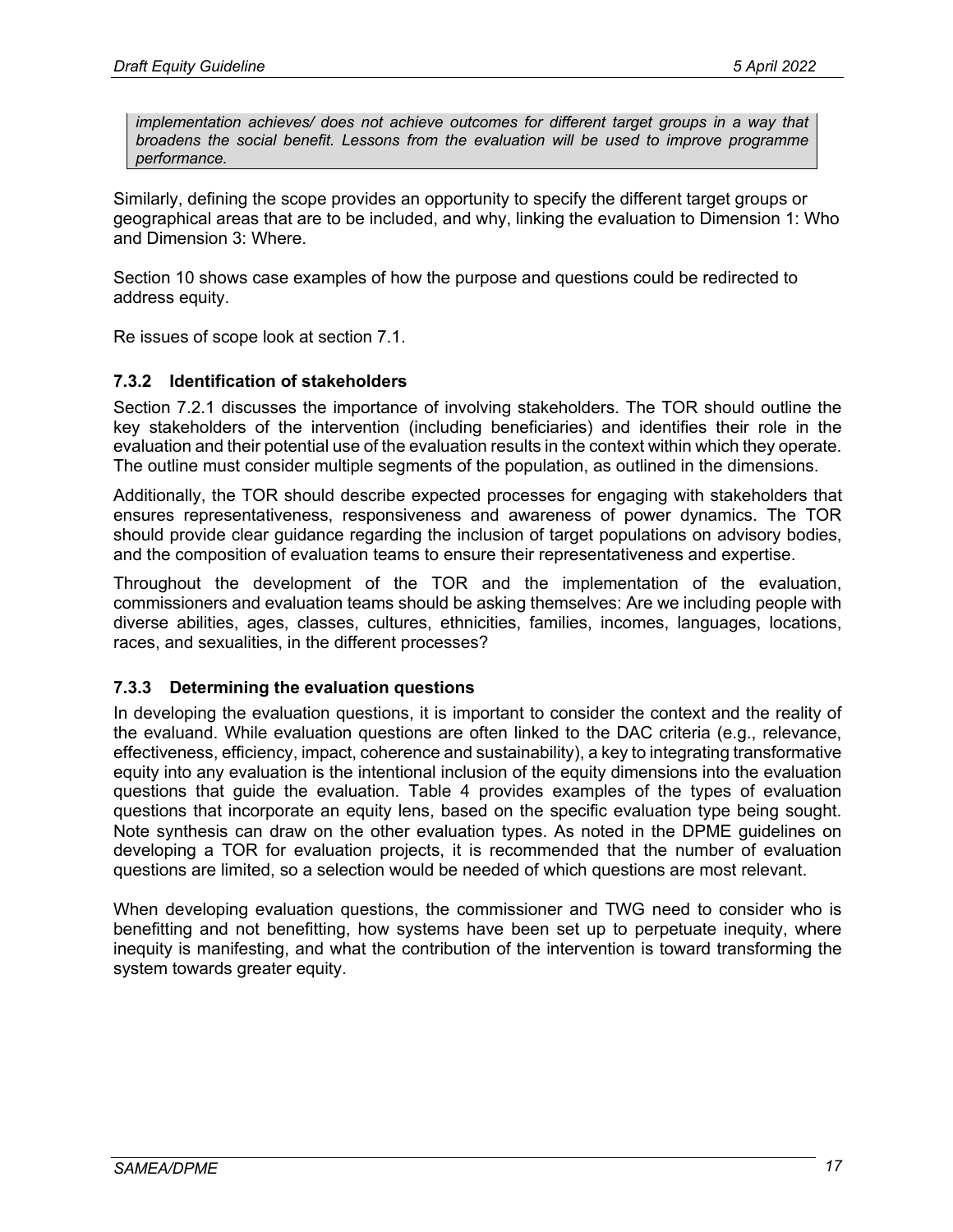| Table 4: Equity-focused evaluation questions by evaluation type $^{\mathsf{20}}$ |  |  |  |  |  |  |  |
|----------------------------------------------------------------------------------|--|--|--|--|--|--|--|
|----------------------------------------------------------------------------------|--|--|--|--|--|--|--|

| <b>Type</b> | <b>Possible adapted</b><br>purpose                                                                                                         | Equity-focused evaluation questions (and in brackets where these relate to the six DAC<br>criteria, or CEH)                                                                                                                                                                                    |
|-------------|--------------------------------------------------------------------------------------------------------------------------------------------|------------------------------------------------------------------------------------------------------------------------------------------------------------------------------------------------------------------------------------------------------------------------------------------------|
| Diagnostic  | What is the current<br>situation and root<br>cause of the                                                                                  | What are the equity needs/ problems that the intervention aims to address (how)? Has sufficient<br>attention been paid to the way in which the experienced needs/ problems may differ between population<br>groups (who) or geographic locations (where), and how the problem manifests (how)? |
|             | problem, what<br>systemic inequities<br>(e.g. differences<br>between groups and                                                            | What are the strengths, weaknesses, opportunities and threats in the current situation, and how can they<br>be leveraged (strengths/opportunities) or addressed (weaknesses/threats) to address inequality or<br>inequity (how)?                                                               |
|             | locations) contribute<br>to that problem, and<br>what are possible<br>interventions to<br>address it?                                      | What are the potential ways that the needs/ problem could be addressed (what)? How will these<br>solutions address the needs/ problems of various population groups (who), in geographic locations<br>(where), and contexts (how)?                                                             |
| Design      | Is the logic of the<br>intervention design<br>robust and likely to<br>work and how will it<br>contribute to<br>transformational<br>equity? | How does the design of the intervention address societal inequities and the need for transformational<br>equity? (what)/ Was equity considered in the intervention design (log frame, activities etc.)? What, if any,<br>are the assumptions made in the design of the programme? (how)        |
|             |                                                                                                                                            | In the consultation of intervention design, was there strong and inclusive stakeholder engagement which<br>included all the target groups most marginalised/ (who, diversity of stakeholders)?                                                                                                 |
|             |                                                                                                                                            | Were the different options for addressing the root causes clear and is there evidence that these options<br>are appropriate for different target groups, as well as those who might also have unintended impacts<br>(who), geographic locations (where) and contexts (how)?                    |
|             |                                                                                                                                            | Is there a clear Theory of Change explaining the causal mechanism for achieving the desired outcomes<br>and impacts (what)? Does the theory of change demonstrate how the intervention aims to facilitate<br>equity and not perpetuate benefits accruing to the powerful (how, what)?          |
|             |                                                                                                                                            | Is the target group of the intervention clear and is it clear who benefits and who loses (who)?                                                                                                                                                                                                |
|             |                                                                                                                                            | Are different population groups (who) or geographic locations (where) able to participate appropriately<br>and fairly?                                                                                                                                                                         |
|             |                                                                                                                                            | Do M&E systems capture disaggregated data for various population groups (who), geographic locations<br>(where) and contexts (how) to allow for equity analysis?                                                                                                                                |

<sup>&</sup>lt;sup>20</sup> Note that each of these evaluations may be applied independently or combined, but evaluation questions may be relevant to several different types of evaluations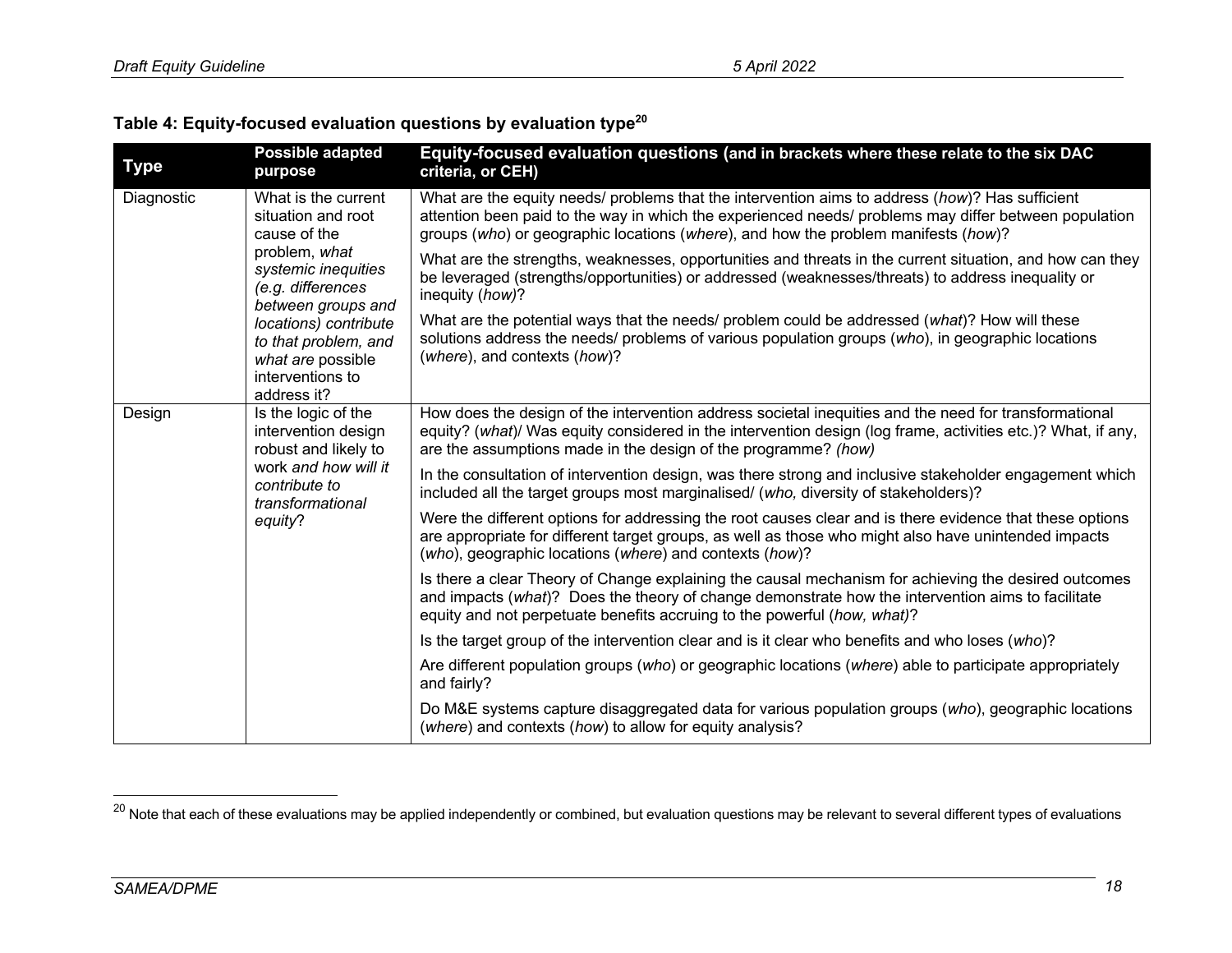| <b>Type</b>                              | <b>Possible adapted</b><br>purpose                                                                                                            | Equity-focused evaluation questions (and in brackets where these relate to the six DAC<br>criteria, or CEH)                                                                                                                                                                                                                                   |
|------------------------------------------|-----------------------------------------------------------------------------------------------------------------------------------------------|-----------------------------------------------------------------------------------------------------------------------------------------------------------------------------------------------------------------------------------------------------------------------------------------------------------------------------------------------|
| Formative/<br>Implementation/<br>process | Is the intervention<br>being implemented<br>as specified, are the                                                                             | How is the implementation of intervention working in practice and how does this relate to the theory of<br>change – how does implementation differ between population groups (who), geographic locations<br>(where) and contexts (how)? Why? (effectiveness)                                                                                  |
|                                          | outcomes likely to be<br>achieved and why,<br>and is the                                                                                      | Have different population groups (who) or geographic locations (where) been able to participate in the<br>programme appropriately and fairly? (effectiveness/impact)                                                                                                                                                                          |
|                                          | intervention likely to<br>result in changes in<br>the equity<br>dimensions?                                                                   | What has been the level of participation/collaboration between key stakeholders in the implementation of<br>the programme? To what extent has the participation or collaboration between stakeholders<br>demonstrated objectives of transformative equity/principles of inclusion, representativeness, and<br>respect? (what) (effectiveness) |
|                                          |                                                                                                                                               | What factors influence the way the programmes are implemented (how)? What power dynamics are at<br>play (how)? (effectiveness)                                                                                                                                                                                                                |
|                                          |                                                                                                                                               | What are the strengths/enablers and weaknesses/constraints of the programme? How can the strengths<br>/ opportunities be leveraged or weaknesses/ threats mitigated to transform inequitable systems (how)?<br>(effectiveness/impact)                                                                                                         |
|                                          |                                                                                                                                               | How might the programme be implemented differently between population groups (who), geographic<br>locations (where) and contexts (how) to address inequality or inequity? (effectiveness/impact)                                                                                                                                              |
|                                          |                                                                                                                                               | Is disaggregated data collected for different population groups (who), geographic locations (where) and<br>contexts (how) to allow for substantive equity analysis?                                                                                                                                                                           |
|                                          |                                                                                                                                               | Are equity considerations reflected in the implementation of the intervention?                                                                                                                                                                                                                                                                |
|                                          |                                                                                                                                               | Whose interests are prioritised, and whose neglected? What mitigations are in place to counter<br>inequities?                                                                                                                                                                                                                                 |
| Outcome<br>(Summative)                   | Have short-term                                                                                                                               | What short and medium term outcomes are emerging (what)? (effectiveness/impact)                                                                                                                                                                                                                                                               |
|                                          | outcomes <sup>21</sup> or<br>medium-term<br>outcomes <sup>22</sup> been<br>achieved as a result<br>of the intervention,<br>and what have been | What have been emerging equity outcomes, intended or unintended? (effectiveness/impact)                                                                                                                                                                                                                                                       |
|                                          |                                                                                                                                               | How do these the emerging outcomes match the theory of change for how the intervention was intended<br>to promote equity (what)? How do these outcomes differ between population groups (who), geographic<br>locations (where) and contexts (how)? Why are the reasons/ explanations for these differences?<br>(effectiveness/impact)         |
|                                          | transformative equity                                                                                                                         | For whom (who), in what ways (how) or geographic locations and in what circumstances (where) is the                                                                                                                                                                                                                                           |

<sup>&</sup>lt;sup>21</sup> Changes in capacity and systems

<sup>&</sup>lt;sup>22</sup> Changes in behaviour or performance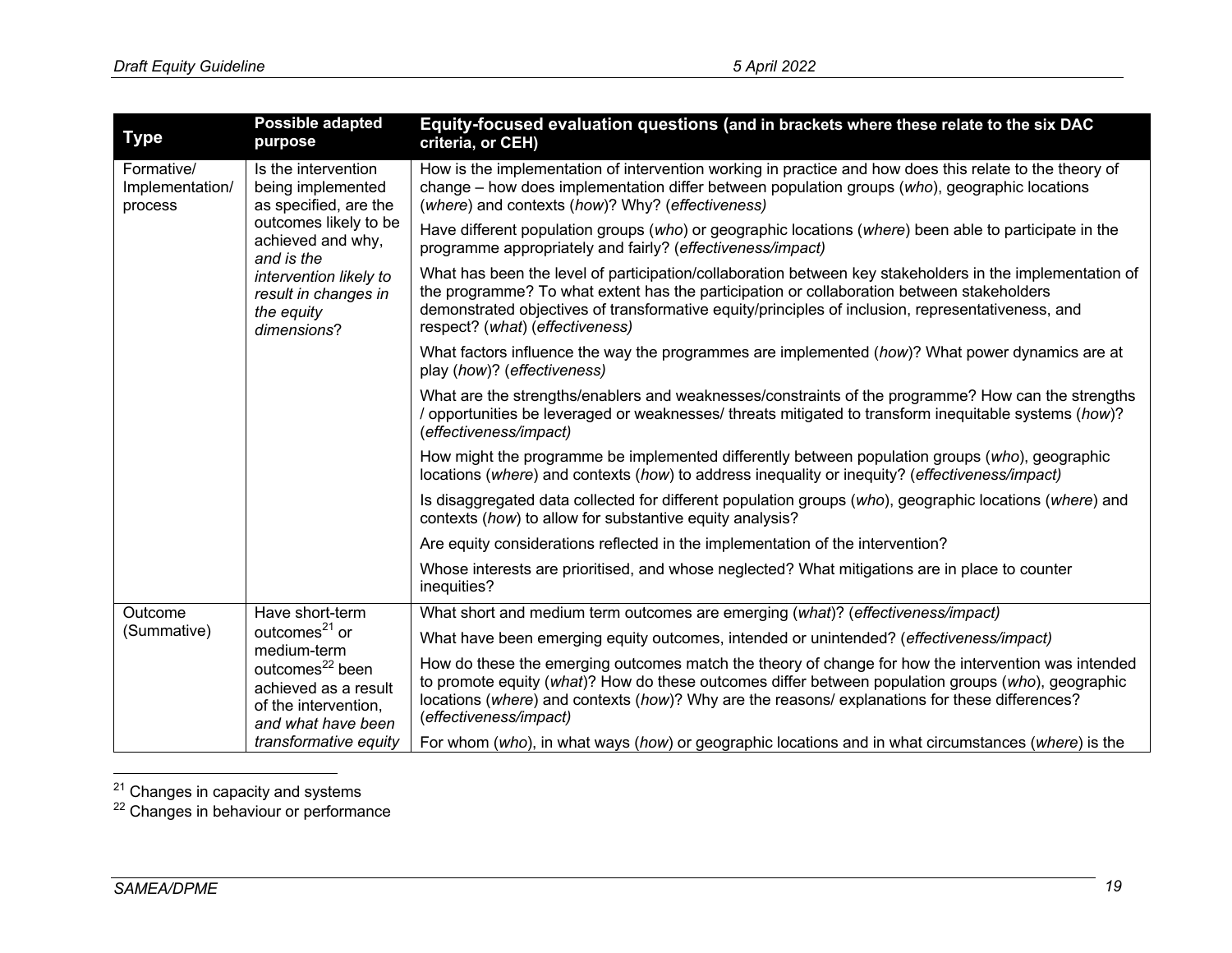| <b>Type</b>           | <b>Possible adapted</b><br>purpose                                                                                                                                                      | Equity-focused evaluation questions (and in brackets where these relate to the six DAC<br>criteria, or CEH)                                                                                                                                                                                             |
|-----------------------|-----------------------------------------------------------------------------------------------------------------------------------------------------------------------------------------|---------------------------------------------------------------------------------------------------------------------------------------------------------------------------------------------------------------------------------------------------------------------------------------------------------|
|                       | outcomes, intended<br>or unintended?                                                                                                                                                    | intervention working? For whom did the intervention not produce the intended results (who) and why?<br>(effectiveness/impact)                                                                                                                                                                           |
|                       |                                                                                                                                                                                         | How much did intended and unintended beneficiaries benefit (who)? Which population groups (who),<br>geographic locations (where) and contexts (how)? (impact)                                                                                                                                           |
|                       |                                                                                                                                                                                         | Are these systemic, in that will they make a lasting change to these root causes of inequality and<br>inequity? (Appropriate for systemic evaluations only) (effectiveness/impact/sustainability)                                                                                                       |
|                       |                                                                                                                                                                                         | What are the unintended outcomes/consequences that have emerged (positive and negative), if any?<br>(what), Did the programme unintentionally/ indirectly benefit/disadvantage one group or location over<br>others? (who) (effectiveness/impact)                                                       |
|                       |                                                                                                                                                                                         | How much of the impact can be attributed to the intervention across different components, population<br>groups (who), geographic locations (where) and contexts (how)? (impact)                                                                                                                         |
| Impact<br>(Summative) | How have<br>beneficiaries' lives<br>changed as a result<br>of the intervention,<br>and have there been<br>impacts on systemic<br>inequity?<br>What have been the<br>intended/unintended | In what ways are beneficiaries and other stakeholders (including vulnerable individuals, groups or<br>communities) impacted with regard to social, economic or environmental equity considerations? (impact)                                                                                            |
|                       |                                                                                                                                                                                         | To what extent do the outcomes address the symptoms of inequality and inequity (what)? Are they<br>systemic and sustainable, in that will they make a lasting change for the beneficiaries of intervention?<br>(Appropriate for evaluation of individual interventions) (sustainability)                |
|                       |                                                                                                                                                                                         | To what extent do the outcomes address the root causes of inequality and inequity (what)? Are they<br>sustainable, in that will they make a lasting change to these root causes of inequality and inequity?<br>(Appropriate for systemic evaluations only) (effectiveness/impact)                       |
|                       | impacts of the<br>intervention on the                                                                                                                                                   | In what way has the social system changed as a result of the intervention?                                                                                                                                                                                                                              |
|                       | intended beneficiary                                                                                                                                                                    | What further transformative equity impacts can we foresee happening?                                                                                                                                                                                                                                    |
|                       | organisation(s), and<br>how do these relate<br>to transformational<br>equity?                                                                                                           | Is it possible to identify a counterfactual (a comparable population that did not benefit from the<br>intervention)? Using this, how much of the impact can be attributed to the intervention across different<br>components, population groups (who), geographic locations (where) and contexts (how)? |
| Economic              | What are the costs in<br>relation to the<br>benefits? What are<br>the social costs of<br>inaction? Is the<br>programme providing<br>value for money?                                    | What is the social/benefit-cost ratio for different options (in social/monetary terms)? Is it different for<br>different population groups (who), geographic locations (where), and contexts (how)? (impact)                                                                                            |
|                       |                                                                                                                                                                                         | What proportion of the expenditure on a programme is going to services to final beneficiaries (who,<br>how)? (efficiency) To what extent does it differ for population groups (who) or geographic location<br>(where)? (effectiveness/efficiency)                                                       |
|                       |                                                                                                                                                                                         | What is the net social benefit resulting from a programme (what/how)? How should this be viewed from<br>an equality and equity lens? (impact)                                                                                                                                                           |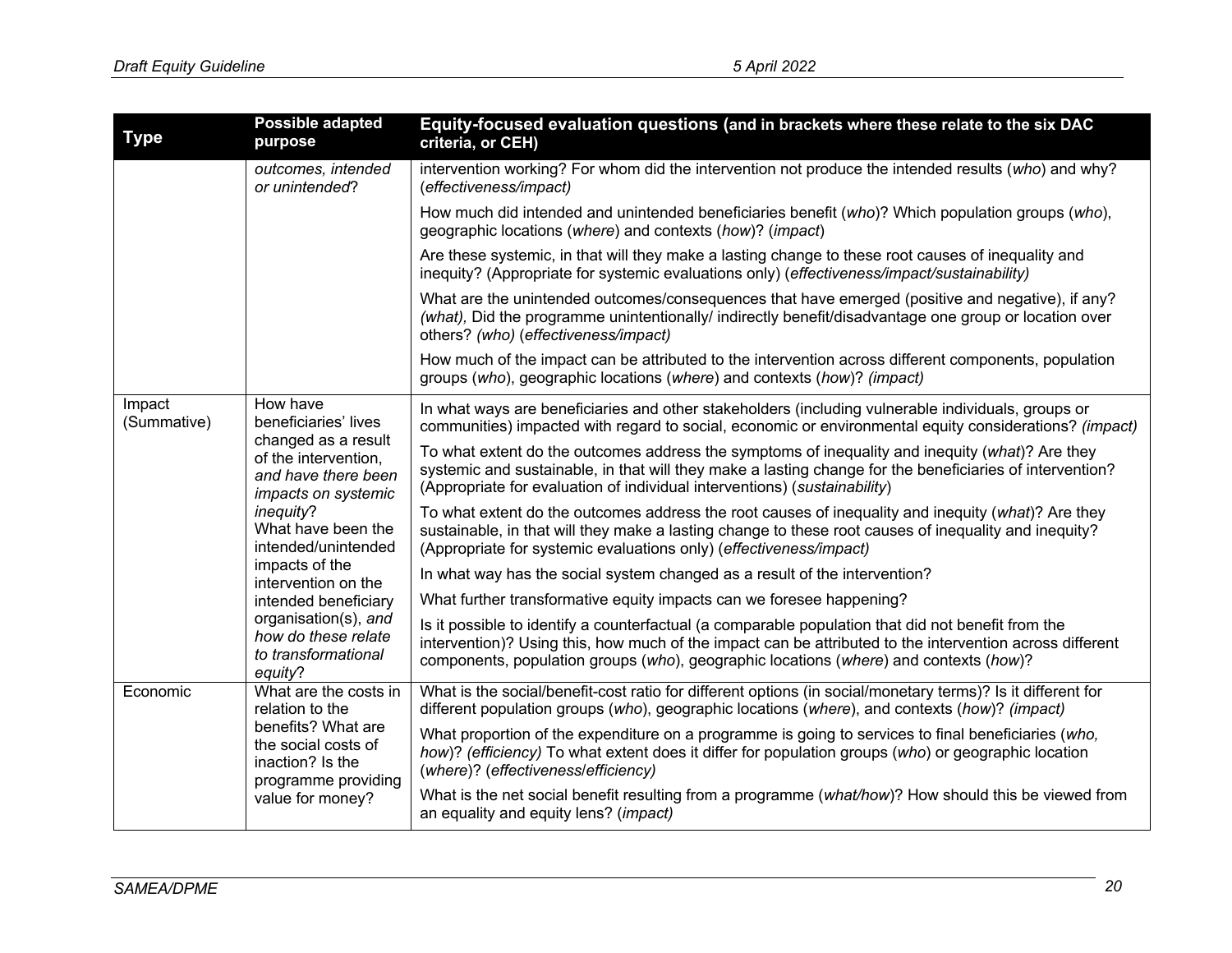### **7.3.4 Evaluation design**

As per the DPME TOR guidelines, a TOR should provide sufficient information about the expected evaluation design to properly enable the service provider to draft a viable proposal and later a detailed methodology. When applying the equity criterion to evaluation planning and implementation, commissioners, the TWG, and evaluators should ensure that the evaluation design is inclusive, representative and responsive; looks at system effects; and takes care to manage the power dynamics between groups which may emerge in the evaluation.

The evaluation design must enable the evaluator to accomplish the purpose of the evaluation, and in the process to assess the nature and extent of the intervention's impact on equity. It should also enable evaluators to identify which practices or activities can be strengthened in light of their positive or negative impacts on equity and those which need to be adapted or phased out. Key elements of design include whether the evaluation is mixed method/quantitative or qualitative; case study<sup>23</sup>; ethnographic; empowerment<sup>24</sup>; realist<sup>25</sup> or whether a theory-based approach<sup>26</sup> will be used (testing out the theory of change).

The design part of the TOR should specify the extent of participatory methods expected and should allow for and state expectations for intentional inclusion of diverse stakeholders and take account for historical inequities of power and access to resources.

Therefore, in determining the proposed methodology, commissioners and the TWG ought to take the following considerations:

- How will system issues of empowerment and disempowerment be analysed?
- How will different populations be included in the data collection process? Are we including people with diverse abilities, ages, classes, cultures, ethnicities, families, incomes, languages, locations, races, and sexualities?
- How will power differentials between different groups be managed so that inclusivity and fairness are achieved?
- Are we erecting barriers that may exclude a diversity of people? How do we ensure against such exclusionary actions?
- Are our data collection strategies appropriate for diverse groups and diverse contexts, including providing for preferred modes of communication? This question requires consideration of issues such as language, accessibility and technical literacy.
- How will the power differentials between evaluators and participants be managed so that bias is minimized? Specifically, consideration should also be given to the different manner in which respondents may respond to being interviewed by male or female, younger or older, black or white interviewers. This potential bias underscores why it is critical for evaluation teams to be diverse, and for evaluation teams to engage in on-going self-reflection of their own biases and assumptions.

As part of the specifications for the evaluation design, the TOR provides guidance on the expected sample and the data collection and analysis approaches. When applying the equity criterion to

 $23$  Eg see Yin, (1994)

<sup>24</sup> https://www.betterevaluation.org/en/plan/approach/empowerment\_evaluation

<sup>25</sup> https://www.betterevaluation.org/en/search/site/realist

<sup>26</sup> https://www.betterevaluation.org/en/search/site/theory-based%2520evaluation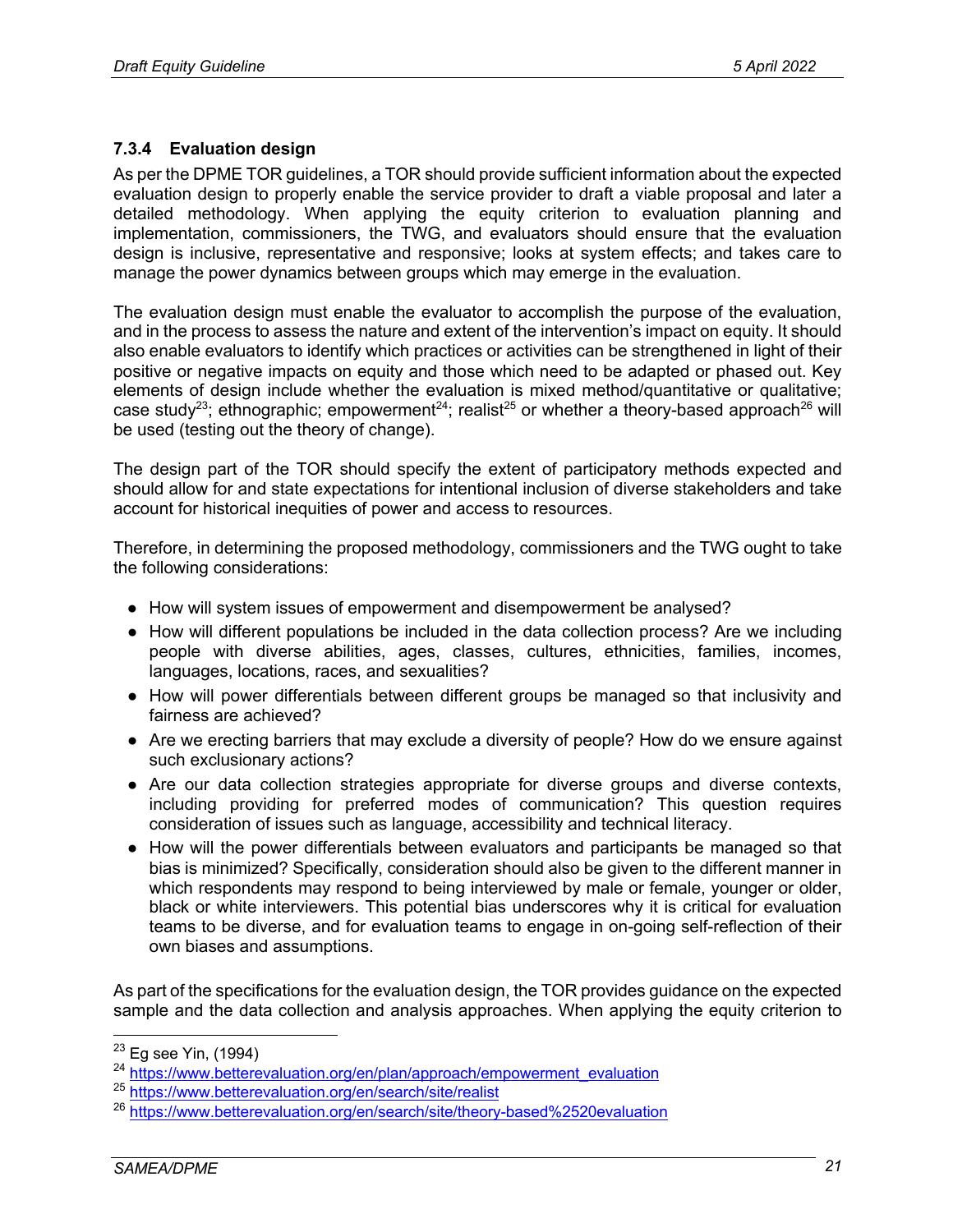the sample, the TOR ought to state the expectations for including representatives from targeted beneficiaries as well as other stakeholders or groups that may be affected parties, even if not directly benefitting from the intervention. To the extent possible, all evaluations should include key target populations as part of sample, including women, young people, persons with disabilities, and those from historically disenfranchised communities. In addition, the evaluation design should specify expectations regarding the potential need for multiple data collection approaches and tools to ensure that all stakeholder groups are equally and meaningfully engaged.

#### **7.3.5 Methodology issues**

Table 5 explores how the basic research methods may be adapted to cover elements related to transformational equity.

| <b>Method</b>                         | <b>Potential application</b>                                                                                                                                                                                                                                                                                                                                                                                                                                                                                                                                                                                      |  |
|---------------------------------------|-------------------------------------------------------------------------------------------------------------------------------------------------------------------------------------------------------------------------------------------------------------------------------------------------------------------------------------------------------------------------------------------------------------------------------------------------------------------------------------------------------------------------------------------------------------------------------------------------------------------|--|
| Literature<br>review                  | The inclusion of equity-related references into the broader literature review for the<br>evaluation should include well-selected resources that provide research evidence<br>about the impacts of/link between the type of intervention and equity dimensions. This<br>should serve to contextualise and legitimise the equity dimension of the evaluation. If<br>a synthesis is being done then this element becomes more formalised in terms of<br>method, especially if the results of many studies are to be included, in which case a<br>systematic searching and screening process is needed. <sup>27</sup> |  |
| Document<br>review                    | As with the literature review, key national/provincial/local equity-related policies, plans<br>and strategies should be highlighted briefly in order to contextualise/legitimise the<br>equity component of the evaluation, to assist with understanding policy context, and<br>later to determine policy relevance and appropriateness when evaluation analysis is<br>undertaken and conclusions reached.                                                                                                                                                                                                        |  |
| Content<br>analysis                   | As part of the document review during the inception phase, intervention documents -<br>e.g. project/programme proposal, ToR, progress reports - can be searched for any<br>terms relating to equity, inequality, power relations, spatial differentiation, marginalised<br>groups, etc. in order to ascertain the nature and extent of any reference to equity-<br>related considerations.                                                                                                                                                                                                                        |  |
| Secondary<br>data                     | It is key to have disaggregated data by gender, age, ethnicity, location etc which allow<br>for a differentiated view on who is benefiting and who is losing. This might include<br>population data, e.g. from the census, as well as intervention-produced data.                                                                                                                                                                                                                                                                                                                                                 |  |
| Development<br>of theory of<br>change | Developing the theory of change of the intervention is a key moment to explore how<br>this takes equity issues into account, or not, and to explore what assumptions and<br>linkages may need to be considered to cover equity issues. This is critical if a theory-<br>based evaluation design is considered                                                                                                                                                                                                                                                                                                     |  |
| Stakeholder<br>analysis               | It may be useful to conduct a stakeholder analysis, to analyse different stakeholders,<br>the power and influence they have, their interests, and potentially how they are                                                                                                                                                                                                                                                                                                                                                                                                                                        |  |

#### **Table 5: How different methods can be used to explore transformational equity aspects**

 $27$  As is used for systematic reviews. Look at DPME guideline on synthesis http://evaluations.dpme.gov.za/images/gallery/Guideline%202.2.15%20Evaluation%20Synthesis%20acce pted%2014%2003%2020.pdf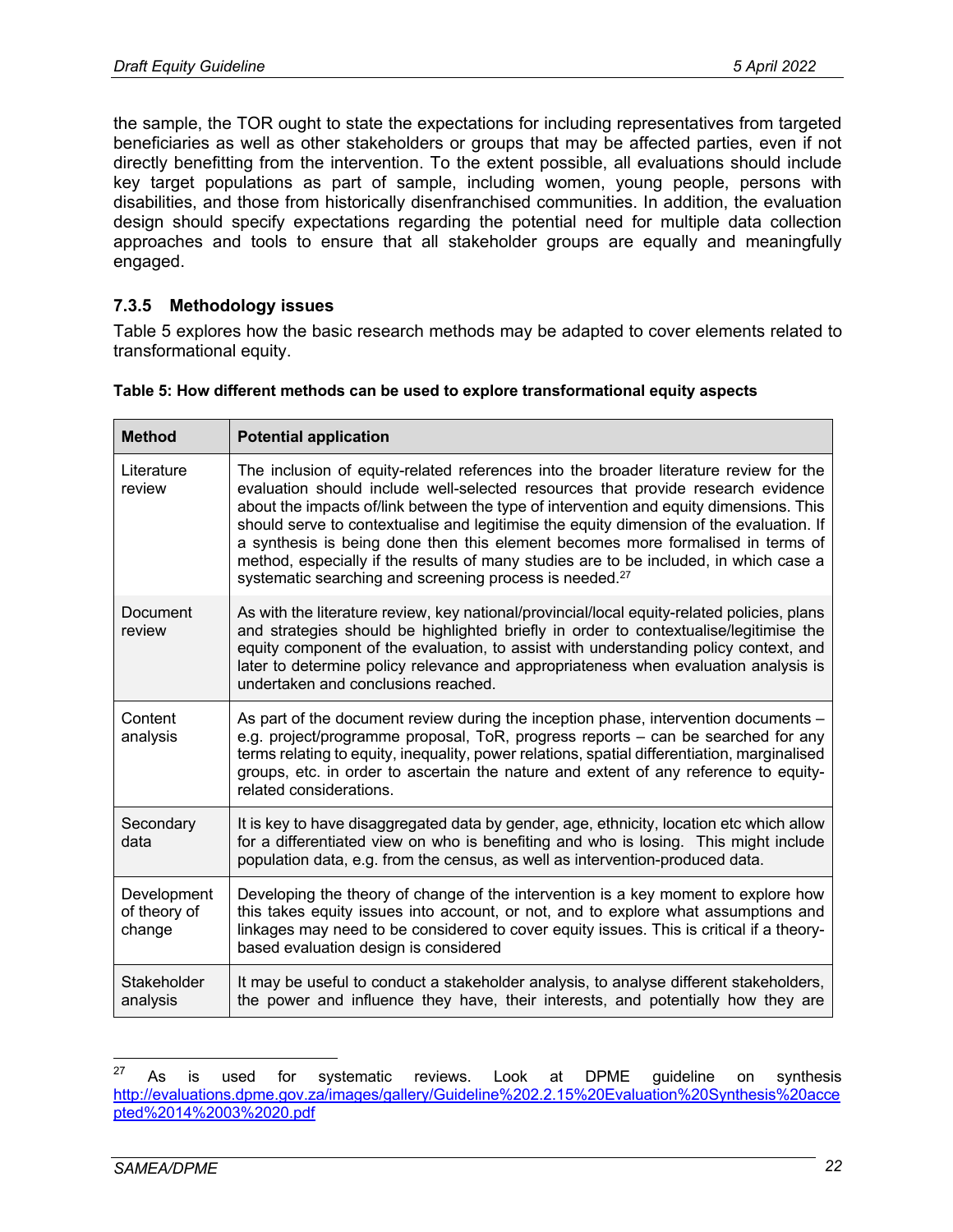| <b>Method</b>                            | <b>Potential application</b>                                                                                                                                                                                                                                                                                                                                                                                                                                                                                                                                                                                                                                                                                                                                                                                                                           |
|------------------------------------------|--------------------------------------------------------------------------------------------------------------------------------------------------------------------------------------------------------------------------------------------------------------------------------------------------------------------------------------------------------------------------------------------------------------------------------------------------------------------------------------------------------------------------------------------------------------------------------------------------------------------------------------------------------------------------------------------------------------------------------------------------------------------------------------------------------------------------------------------------------|
|                                          | affected or affect equity. <sup>28</sup> This would include establishing who the<br>key<br>policy/programme/project/service delivery informants are - these are usually the<br>custodians, managers, implementers, and major stakeholders who are involved in day-<br>to-day oversight and implementation.                                                                                                                                                                                                                                                                                                                                                                                                                                                                                                                                             |
| Key informant<br>interviews              | Key informants should be able to provide valuable insights into the nature and extent<br>of equity-related awareness within the intervention sphere/among intervention actors,<br>and whether any equity considerations form part of the official intervention design<br>and/or informally as part of intervention activities and practices. This assessment<br>should go beyond simple ethnic issues to look at deeper systemic issues. These<br>informants could also help to begin to identify which stakeholders/beneficiaries are or<br>are likely to be impacted by equity considerations, those who are in a position to<br>facilitate or obstruct changes in relation to CEH, etc.                                                                                                                                                             |
| Focus<br>group<br>discussions            | Aside from the fact that group discussions can be very helpful as a way of discussing<br>with several stakeholders at once, they can also provide the evaluator with insight into<br>dynamics and power relations within a particular stakeholder/beneficiary grouping.                                                                                                                                                                                                                                                                                                                                                                                                                                                                                                                                                                                |
| Workshops/<br>participatory<br>exercises | methods for working<br>used<br>with<br>These<br>be<br>as<br>core<br>intervention<br>can<br>implementers/managers as well as beneficiary groups during the inception phase of<br>the evaluation to ascertain (1) levels of awareness/understanding about equity-related<br>issues; (2) who has power or not in influencing the intervention activities; (3) what<br>practices have been implemented to address this; 4) what equity outcomes are being<br>experienced or anticipated. At a later stage of the evaluation (e.g. as part of<br>communicating findings), workshops could be held with the same groupings again in<br>order to communicate recommendations, brainstorm ideas, provide training around<br>what practices/changes could be introduced in order to reduce/mitigate negative equity<br>impacts and make positive contributions. |
| Participatory<br>research<br>exercises   | These could be undertaken with community members/beneficiary groups to<br>understand how equity and power-related issues affect their lives, where these are<br>occurring, and to build community ownership of the research process. <sup>29</sup>                                                                                                                                                                                                                                                                                                                                                                                                                                                                                                                                                                                                     |
| <b>Direct</b><br>observation             | Directly observing day-to-day activities of the intervention could provide very useful<br>insights and data about equity-related activities and practices.                                                                                                                                                                                                                                                                                                                                                                                                                                                                                                                                                                                                                                                                                             |
| Surveys                                  | Additional questions could be included in surveys to cover questions such as are equity<br>considerations considered, happening or anticipated, as well as changes in power<br>relations. Surveys also allow for data collection on broader demographic data which<br>can be useful in analysing data in relation to the who dimension.                                                                                                                                                                                                                                                                                                                                                                                                                                                                                                                |
| Cost analysis                            | All too often evaluations do not pick up cost data, while they may pick up benefit data.<br>Both are needed if cost-benefit or cost-effectiveness considerations will be included. <sup>30</sup>                                                                                                                                                                                                                                                                                                                                                                                                                                                                                                                                                                                                                                                       |

<sup>&</sup>lt;sup>28</sup>Some resources on stakeholder analysis are here

https://www.betterevaluation.org/en/search/site/stakeholder%20analysis

 $^{29}$  The International Institute for Environment and Development (IIED) has published many articles around this, including toolkits.

 $^{30}$  Tulloch (2019) explores identifying costs.  $\frac{\text{https://doi.org/10.1080/19439342.2019.1684342}}{\text{Theo}}$  . There is also a DPME guideline on economic evaluation

http://evaluations.dpme.gov.za/images/gallery/Guideline%202.2.15%20Economic%20Guideline%20%201 4%2003%2020%20docx%20%20-%20Copy.pdf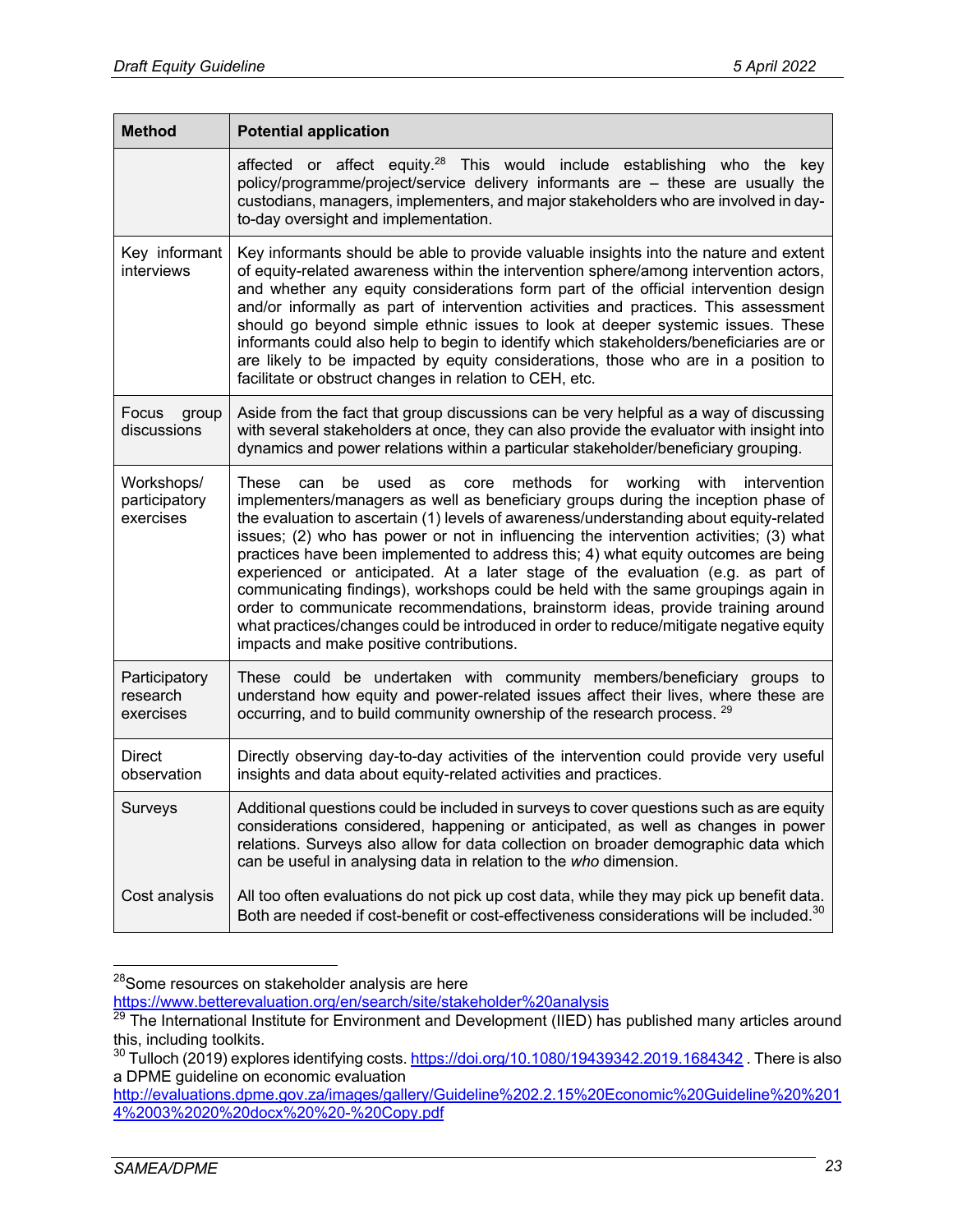It is quite possible that the intervention being evaluated has not collected relevant equity-related data, which affects the evaluability of these aspects. If widespread data is not available there may need to be purposive sampling, for instance to identify examples where positive/zero/negative equity consequences have been found, and to explore what has happened and the causal factors in those instances. This would be useful in a formative way to suggest why particular equity effects may be happening, or point to how designs can be improved, but would not be quantitative data saying 'overall this intervention is having a negative impact of X% on Y'.

#### **7.3.6 Budget considerations**

Adding an equity lens to evaluations may come with additional costs due to the need to engage a broader range of stakeholders, and the need to translate data collection tools and evaluation products into multiple formats and languages so as to be inclusive and responsive.

In the TOR it is therefore critical to specify the required processes that integrate the equity criterion into the evaluation and those processes that are preferred. In addition, the scope, overarching evaluation design, and plans for post evaluation community engagement should match the available budget.

#### **7.3.7 Service provider competencies**

The description of the desired evaluation team should clearly state the types of competencies, experience and diversity needed on the team so that the evaluation team is representative and able to understand system dynamics and respond effectively to the issue at hand.

Ideally, to best support the integration of the equity criterion to evaluation, the evaluation team should demonstrate a keen understanding of the equity dynamics present in the intervention and context and take intentional steps to ensure inclusivity, representation, and responsiveness in the different evaluation steps. To ensure an equity-focused evaluation, at least one sector specialist should come from a human-rights based approach.

Evaluation teams can respond to equity in the following ways:

- *Project manager*: Responsible for overall project management, quality control and client liaison. It is important that this person has a strong understanding of equity-focused evaluations and demonstrates self-awareness of their power in relation to the evaluand and evaluation participants, as well as their own values in relation to the issue at hand.
- *Evaluation specialist*: A person with strong knowledge of evaluation theory and practice; ideally this person has experience in responsive evaluation approaches that ensure inclusivity and representativeness, and that are insightful in exploring issues of power and access to resources.
- *Sector Expert*: A person or persons with strong sector knowledge and experience; ideally sector experts have experience in engaging with diverse stakeholders, and in understanding how issues of power play out in the sector, who benefits and who loses.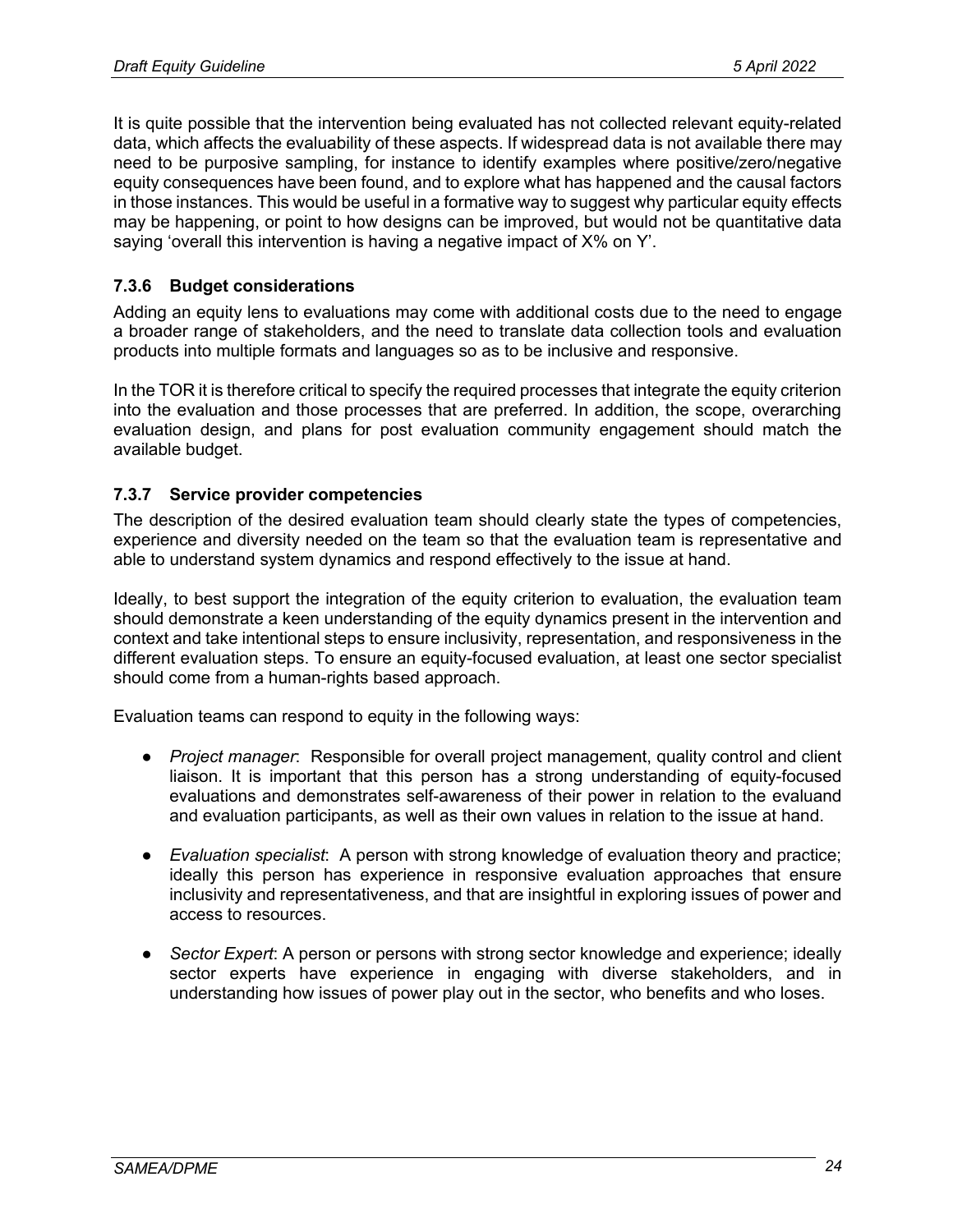## **8 Evaluation management and implementation**

### **8.1 Managing evaluations**

As noted above, the evaluation is managed by a technical team and the Steering Committee, which have different roles and responsibilities guided by the TOR. The technical team aims to address the technical aspects of the assessment and reports to the Steering Committee. The Steering Group is key for the governance and approving of all key deliverables for the project. It is ultimately the responsibility of the Steering Committee and technical team to ensure that evaluations incorporate a transformational equity lens. The evaluation service provider is responsible for developing an evaluation plan and methodology that responds to the specifications of the commissioner, but also, regardless, upholds the principles of transformative equity.

## **8.2 Evaluation plan**

The inception phase is the key initial phase of the evaluation process as it serves as a road map for the entire evaluation process. The inception phase is an opportunity to further clarify the ToR and any areas of uncertainty in relation to the scope. The inception phase also provides an opportunity to clarify the process, technical concerns, resource requirements and time frame for deliverables. It is also important to discuss the accessibility of the information and the data, and alternative methods if data is unavailable. The expected output from this phase is an inception report and expanded evaluation plan.

Under methodology, special consideration of data collection instruments and protocols is required so that they promote the equity principles of inclusivity, respect, fairness and awareness of power. Integrating equity into data collection tools requires an examination into the way questions are presented, to ensure that the language is accessible and respectful. For example, questions on a data collection tool should use locally recognised symbols or terminology and be sensitive to potentially different meanings that males and females, younger or older people might ascribe to the same terms. Additionally, data collection protocols will need to reflect local contexts and be designed so that less-empowered groups feel empowered to speak freely. Consideration of data collection processes should also account for location and methods, e.g. interviews vs. online surveys. Such considerations include whether it is best to collect data individually or in groups, whether groups should include only people of the same sex or mixed-sexes, same age or mixed age groups, or whether groups should also be stratified by age, geographical location, economic status etc. In the case of using online methods for data collection, such as online surveys, evaluation teams must consider how to include those with limited access to ICT, those who with low literacy, or who would otherwise be excluded from the chosen methodology.

### **8.3 Field work**

The way in which the data collection process is implemented in the field has great implications for the quality of data obtained. Evaluators will need to be attuned and responsive to factors that might influence involvement of different groups in the evaluation process due to their access of resources and perceived position of power. Socio-cultural norms may also affect the engagement of different groups, e.g. persons in a community discussion may not want to contradict the opinion voiced by a community elder out of respect for that elder's position in the community.

In the field, the evaluation team requires a range of interpersonal and adaptive skills to ensure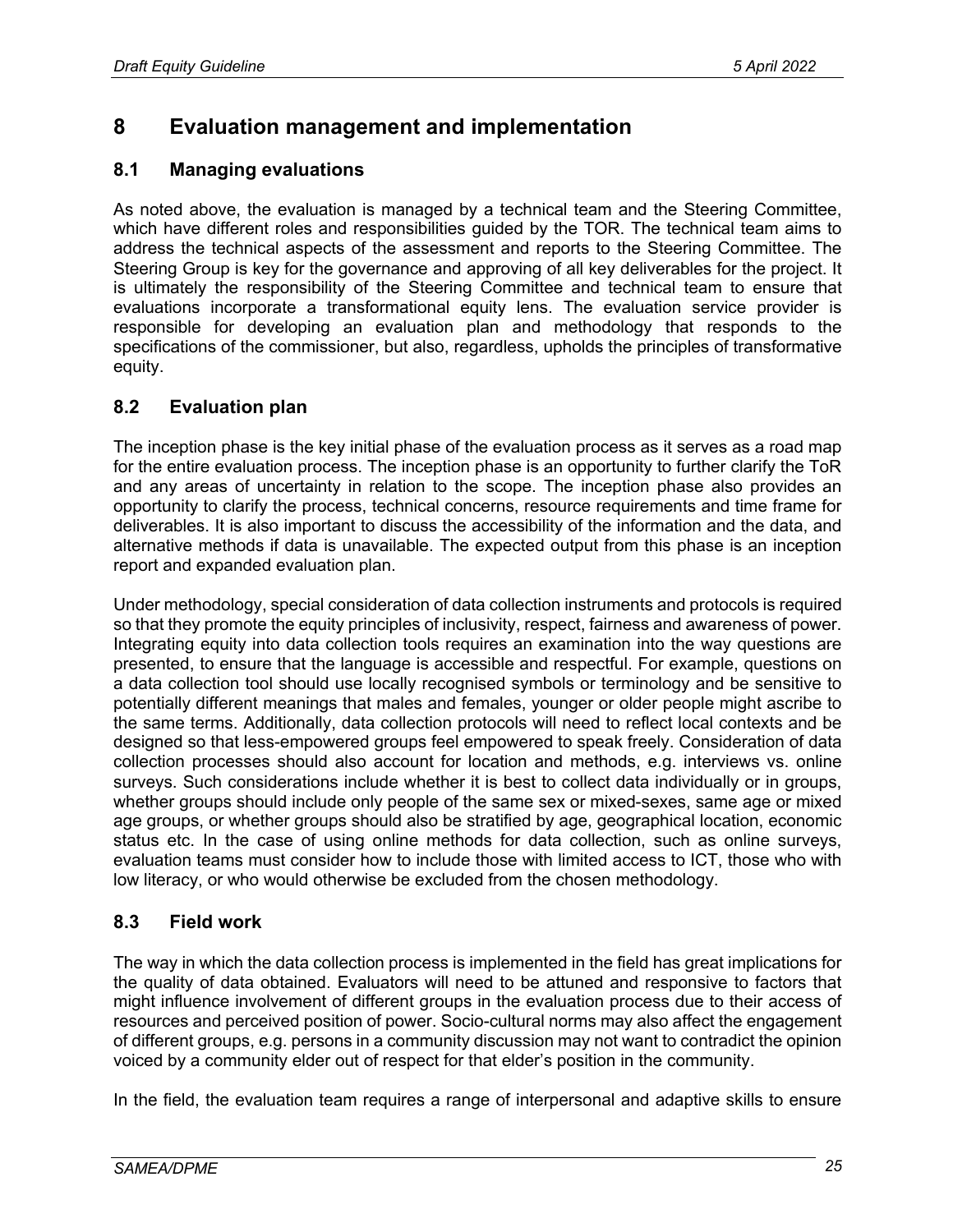that the planned processes are followed and that the principles of inclusivity, fairness and respect are upheld. Therefore, evaluation teams need to consider the extent to which they are providing adequate space for expression of multiple ways of relating and knowing?

Skills required include trust-building and relational skills to foster spaces in which participants feel comfortable to share experiences and perspectives. They also include discernment and flexibility, such that field workers can identify when respondents are withholding information due to social norms of the specific setting and modify the data collection approach (e.g. provide a separate meeting area or time for female farmers apart from males dominating the discussion).

## **8.4 Data Analysis**

When conducting data analysis, the evaluators should ensure that the views of all who participated in the evaluation are well covered and appropriately represented. The lead evaluator should ensure that applied data analysis techniques do not exclude views that are contrary to the objectives of the programme, nor should exclude views of the more marginalised or excluded. The selection of the data analysis techniques and instruments should be inclusive and transparent to all. The lead evaluator should allow the opportunity to be assisted by anyone with a better data analyses technique in the community to utilise their expertise if it could advance objectives of the study and ensuring equity.

Results should be analysed by key disaggregated groups, as dictated by the evaluation questions. This includes analysis by gender, age groupings, regions, income levels or other ways of describing issues of equity.

In the analysis process, the evaluation team can ask themselves the following questions:

- Are you using a transformational paradigm or a positivist paradigm? What are the reasons for the choice? Are we trying to empower the beneficiaries/marginalised in the process?
- Cover the specific dimensions of the criteria:
	- (1) Population/populace: Who benefits, who loses;
	- (2) Cause and effect: How is the intervention responding to inequality;
	- (3) Spatial: Where which areas benefit or lose from interventions;
	- (4) Content and intention: What do interventions actually do in relation to inequality; and
	- (5) Temporal: When is the criterion being applied.
- So for example how are you analysing the needs of different groups? How are you determining the outcomes and how they affect different groups? Do you have explanations as to why there may be difference outcomes?
- Scale of unintended outcomes/consequences discovered (positive/negative), experienced by different groups/location/ circumstances.

Although it is important that the evaluation design, methodology, and analysis remain as rigorous as possible so that findings are evidenced-based. Evaluators and funders should always balance quantitative results with qualitative data in order to reflect and honour the diversity of community perspectives, so that the evidence is as robust as possible.

## **8.5 Validation of findings**

It is important that the evaluation findings and recommendations are validated by stakeholders. This can be in the form of a validation workshop, in which case the participants should be carefully selected to include groups differently affected by the intervention, as well as stakeholders with a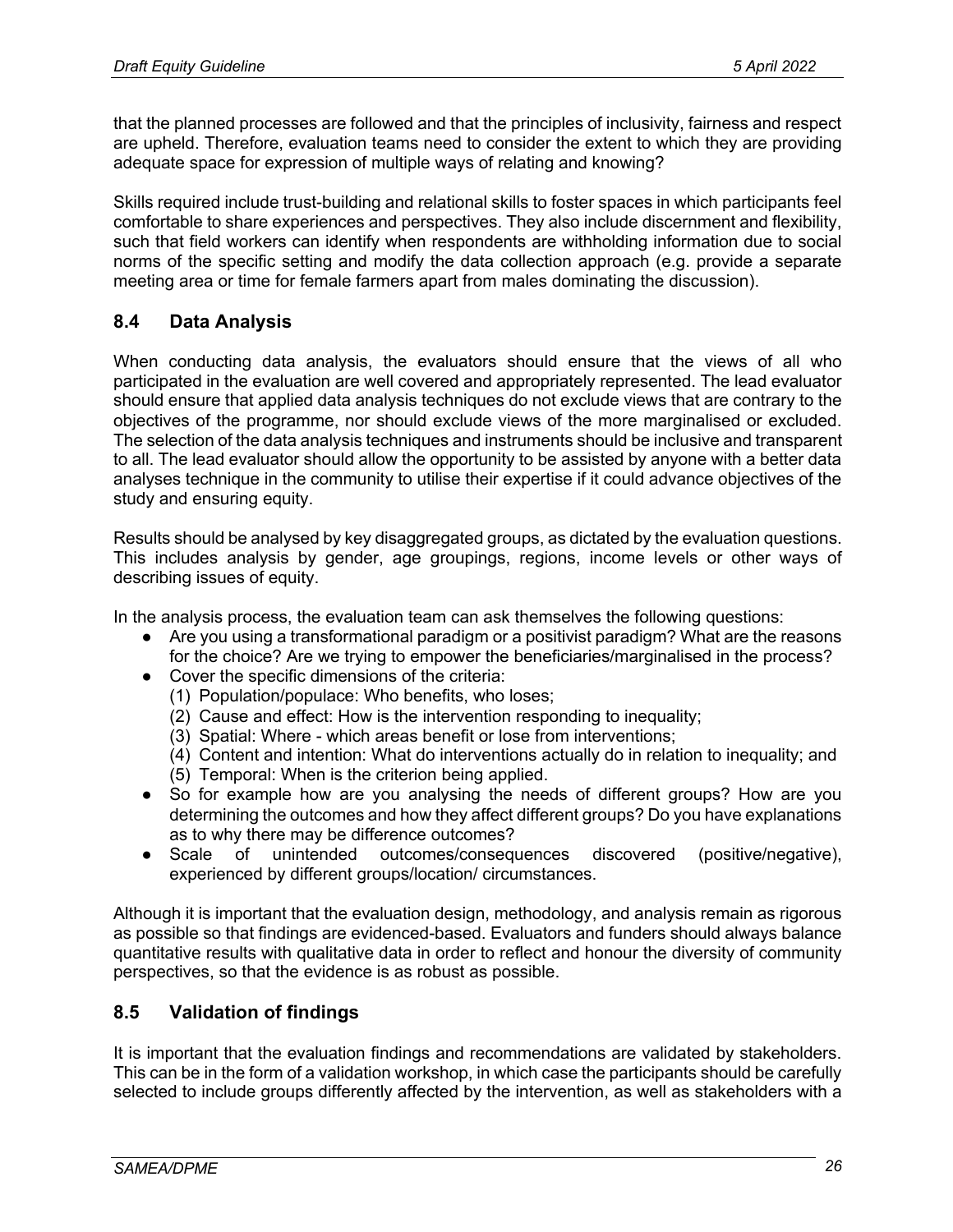diversity of views around this. The process should encourage participation by these groups and meaningful interaction with the findings and potentially making recommendations.

Evaluators often produce generic recommendations, which stakeholders can help to make more pointed and implementable. It is often good practice to workshop the recommendations with the Steering Committee so as to make the recommendations most implementable and actionoriented.

## **9 Bringing equity into the follow-up to the evaluation**

### **9.1 Improvement plan and progress report**

Once the evaluation report is endorsed by the evaluation Steering Committee (which includes the commissioning department), an improvement plan should be developed to ensure the use of the evaluation results and recommendations. This is accomplished through workshopping the findings and recommendations with stakeholders at a planning session to develop the improvement plan. The same considerations of involvement of beneficiaries, stakeholders etc applies to the improvement plan workshop where the proposed actions to address the findings and recommendations are developed. To address power relations, it may also be necessary to convene subgroups to allow for discussions in different languages, and to ensure that representatives of beneficiaries feel empowered to contribute.

The improvement plan must also be context specific and inclusive of actions to address inequity within the boundaries of the intervention. As per the NEPF, the improvement plan should be time bound and tracked for progress. It must be inclusive of information about the activity that needs to be done, by who, how, and by when.

## **9.2 Communicating results of the evaluation**

In keeping with the principles of inclusivity and participation, it is of utmost importance that results from evaluations are shared with the public, particularly beneficiaries and those affected. Therefore, communication of evaluation results should be factored into the evaluation budget. This is often a problem in government evaluations where there is insufficient communication capacity in departments to take on the extensive engagement to get full value from the evaluation.

Communication of evaluation results ought to be conducted in a manner that is accessible and meaningful to stakeholders and provide them opportunity to contribute effectively and provide feedback. Different means of communication can be used with beneficiaries and stakeholders, depending on their location and accessibility to information including virtual and face to face meetings and workshops, print, mass media (particularly local and community radio), and social media platforms for youth. Previous considerations of technological access and literacy apply. Presentations of results ought to be provided to stakeholders in multiple formats, such as briefs, written reports, and presentations, formal as well as informal, so that all participants have the opportunity to learn about what was found as a result of the data collected. For example, evaluation products released online may exclude some key stakeholders due to the digital divide, and long technical report are not necessarily accessible to community groups.

In view of the power dynamics within communities, commissioners and evaluators must also consider the key gatekeepers who will enable or block communication efforts. Community members may be able to take the findings from the data analysis and develop their own follow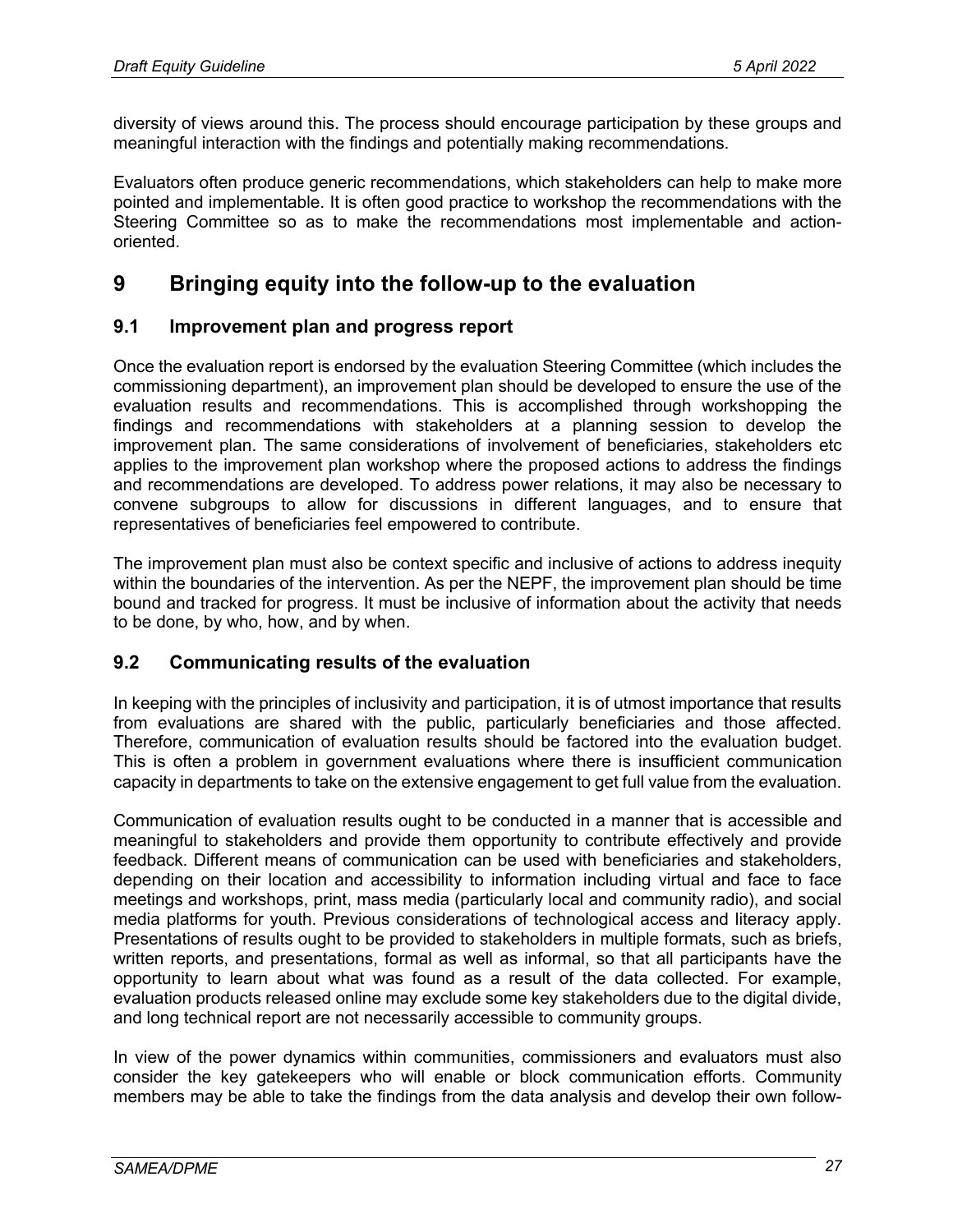up interventions, and this feedback is very useful in refining an evaluation report or preparing an improvement plan.

## **10 Case studies - applying the equity criteria**

These case studies are intended to show how the TORs for an evaluation could be adjusted to take on equity considerations, taking evaluations which have been completed and seeing how the TOR could be adjusted. Note this is not endorsing the basic TOR (for example there were too many questions in the Smallholder evaluation TOR).

We use evaluations of three types of interventions

- An economic intervention which could be transformative from an equity perspective -Smallholder farming;
- A social intervention National School Nutrition Programme;
- And an example of an intervention explicitly targeting equity Social Housing Programme.

The purpose is to draw on what is being proposed above and link back to existing evaluations to demonstrate retrospectively how the equity criterion could have been applied. Note it is not suggested that all these additional questions would be taken on, but they give an idea of the possible questions that could be included in these specific examples.

#### **10.1 Economic intervention - Smallholder farming31**

#### **Table 6: Applying the equity guideline to the Diagnostic Evaluation of the Government Supported Small Holder Farmer Sector**

| <b>Original TOR</b>                                                                                                                                                                             | Possible changes to take on CEH (in italics)                                                                                                                                                                                                                                                                                       |  |
|-------------------------------------------------------------------------------------------------------------------------------------------------------------------------------------------------|------------------------------------------------------------------------------------------------------------------------------------------------------------------------------------------------------------------------------------------------------------------------------------------------------------------------------------|--|
| 1.2 Purpose of the evaluation                                                                                                                                                                   |                                                                                                                                                                                                                                                                                                                                    |  |
| This evaluation will synthesis the lessons from<br>relevant existing evaluations to develop the<br>basis (diagnostic) for a coherent overall policy<br>framework to support smallholder farmers | This evaluation will synthesise the lessons from relevant<br>existing evaluations to develop the basis (diagnostic) for<br>a coherent overall policy framework to support<br>smallholder farmers that strengthens both their<br>productivity and contributes to the development of<br>equitable and sustainable rural communities. |  |
| 2 Focus of the Evaluation                                                                                                                                                                       |                                                                                                                                                                                                                                                                                                                                    |  |
| <b>2.1 Evaluation Questions</b>                                                                                                                                                                 |                                                                                                                                                                                                                                                                                                                                    |  |

 $31$  The TORs, reports and quality assessment are available here https://evaluations.dpme.gov.za/evaluations/520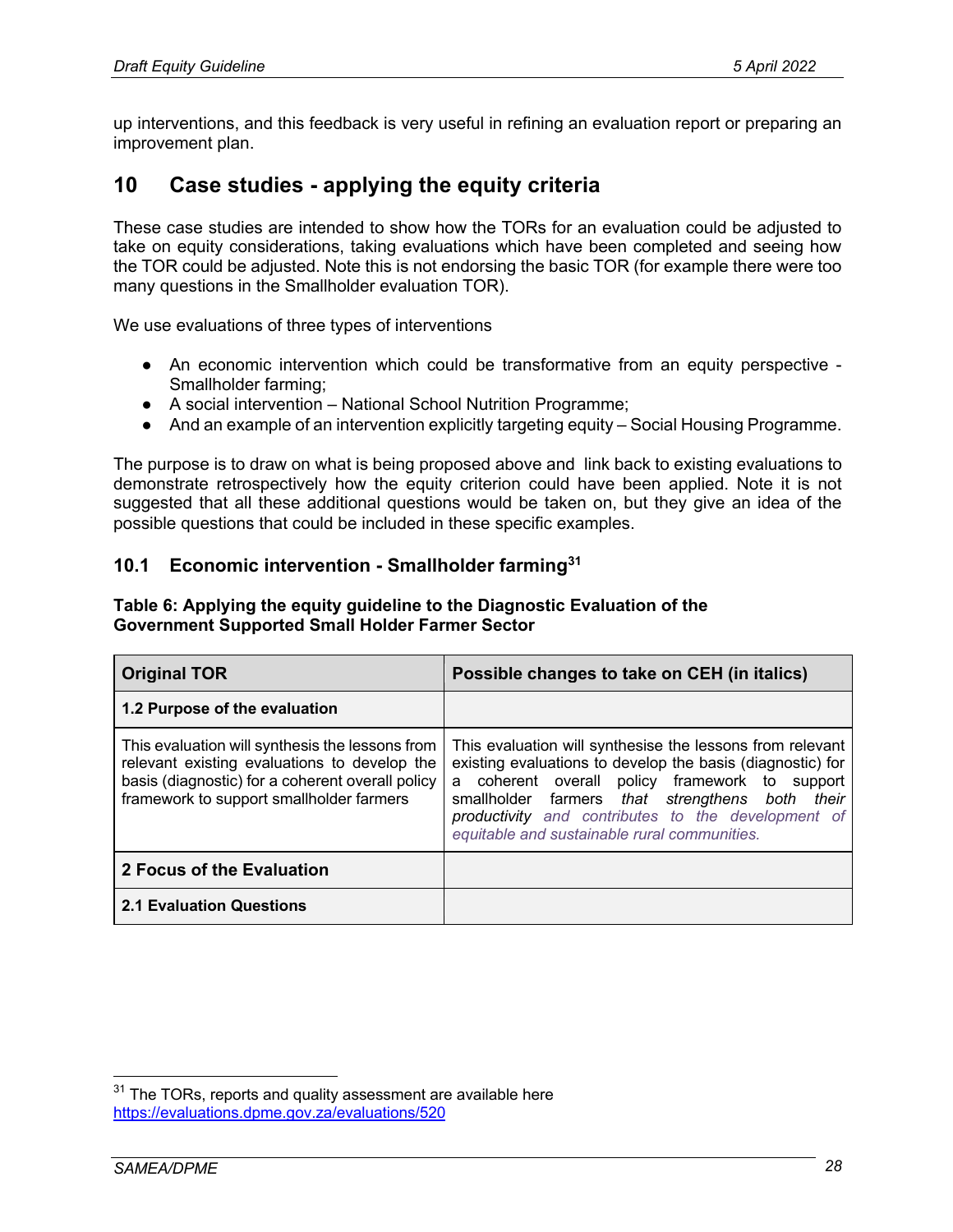| <b>Original TOR</b>                                                                                                                                                                                                                                                                                                                                                                                                                                                                                                      | Possible changes to take on CEH (in italics)                                                                                                                                                                                                                                                                                                                                                                                                                                                                                                                                                                                                                                                                                                                                                                                                                                                                                                                                                                      |
|--------------------------------------------------------------------------------------------------------------------------------------------------------------------------------------------------------------------------------------------------------------------------------------------------------------------------------------------------------------------------------------------------------------------------------------------------------------------------------------------------------------------------|-------------------------------------------------------------------------------------------------------------------------------------------------------------------------------------------------------------------------------------------------------------------------------------------------------------------------------------------------------------------------------------------------------------------------------------------------------------------------------------------------------------------------------------------------------------------------------------------------------------------------------------------------------------------------------------------------------------------------------------------------------------------------------------------------------------------------------------------------------------------------------------------------------------------------------------------------------------------------------------------------------------------|
| 2.1.1 Focus - How are smallholder farmers<br>defined within these programmes? How has<br>affected the design, development,<br>this<br>implementation, and coordination of these<br>programmes (positively or negatively)? What<br>definitions of smallholder farmers should we<br>use going forward (ranging from household<br>gardening to small-scale commercial)?                                                                                                                                                     | 2.1.1 <b>Focus</b> - How are smallholder farmers defined within<br>these programmes? Who is considered a smallholder<br>farmer, and who is not? What are the gender and power<br>dynamics in these definitions/populations? How have the<br>definitions/categorisation of smallholder farmers affected<br>development,<br>implementation,<br>the<br>design,<br>and<br>coordination of these programmes<br>(positively or<br>negatively)? What definitions of smallholder farmers<br>should we use going forward (ranging from household<br>gardening to small-scale commercial)?                                                                                                                                                                                                                                                                                                                                                                                                                                  |
| 2.1.2<br>Objectives and<br>measures<br>оf<br>effectiveness and sustainability - What are<br>the objectives of the different programmes.<br>How should we view success/impact -<br>sustainable farmers, income, food security,<br>environmental issues? Which smallholder<br>farmers have been addressed, which have<br>been successful, which not and why? What<br>evidence is there of impact on these target<br>groups? How much did this cost per success<br>unit?                                                    | 2.1.2 Objectives and measures of effectiveness and<br>sustainability - What are the objectives of the different<br>programmes? To what extent did the intervention<br>specifically identify transformative equity in<br>their<br>objectives? How should we view success/impact in these<br>programmes - sustainable farmers, income,<br>food<br>security? Which smallholder farmers<br>have<br>been<br>addressed, which have been successful, which not and<br>why? What evidence is there of impact on these target<br>groups in regards to issues of systemic barriers that lead<br>to inequities in wealth? How much did this cost per<br>success unit?                                                                                                                                                                                                                                                                                                                                                        |
| 2.1.3 What evidence was used - To what<br>extent and in what manner has research and<br>development informed the development of<br>these programmes or what alternative<br>approaches is current research suggesting?<br>(Including looking at studies in other African<br>and other middle-income countries with which<br>RSA can compare).                                                                                                                                                                             | No alterations                                                                                                                                                                                                                                                                                                                                                                                                                                                                                                                                                                                                                                                                                                                                                                                                                                                                                                                                                                                                    |
| 2.1.4 Services - What services/interventions<br>are provided and to whom and what is the<br>underlying theory of change? What processes<br>do smallholder farmers follow to access<br>programmes (between<br>and<br>within<br>the<br>departments)? How are services for different<br>commodities addressed (cash crop; livestock,<br>horticulture,<br>forestry<br>fisheries)<br>8.<br>by<br>smallholder farmers? What are the lessons<br>learnt? Should support programmes<br>be<br>customised according to commodities? | 2.1.4 Services - What services/interventions are provided<br>and to whom? How do these services/interventions differ<br>across different groups/regions? What contributes to<br>these variations? What is the underlying theory of change<br>and to what extent does it include systemic-level changes<br>in land distribution, infrastructure, availability of supports<br>etc that would enable greater equity in the sector? Who<br>determined the services/interventions that would be<br>available to smallholder farmers? To what extent has<br>there been inclusive stakeholder engagement in the<br>different interventions? What processes do smallholder<br>farmers follow to access programmes (between and<br>within the departments)? How are services for different<br>commodities<br>addressed<br>(cash<br>crop;<br>livestock,<br>horticulture, forestry & fisheries) by smallholder farmers?<br>What are the lessons learnt? Should support programmes<br>be customised according to commodities? |
| 2.1.5 Success factors - What are the key<br>success factors and shortcomings of current                                                                                                                                                                                                                                                                                                                                                                                                                                  | 2.1.5 Success factors - What are the key success factors<br>and shortcomings of current programmes e.g. market                                                                                                                                                                                                                                                                                                                                                                                                                                                                                                                                                                                                                                                                                                                                                                                                                                                                                                    |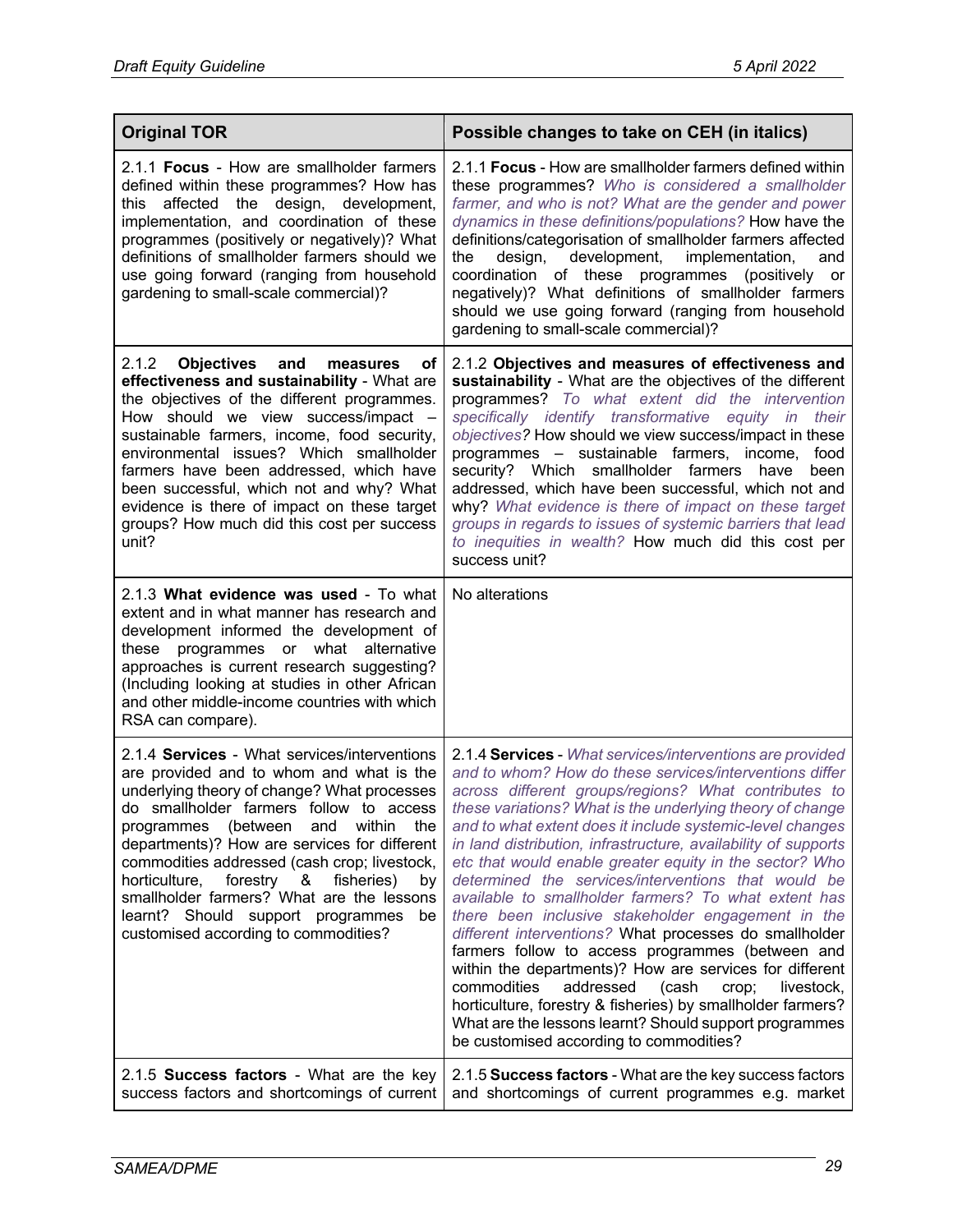| <b>Original TOR</b>                                                                                                                                                                                                                                                                                                                                                                                                                                                                                                                                   | Possible changes to take on CEH (in italics)                                                                                                                                                                                                                                                                                                                                                                                                                                                                                                                                                                                                                                                                                                                              |  |
|-------------------------------------------------------------------------------------------------------------------------------------------------------------------------------------------------------------------------------------------------------------------------------------------------------------------------------------------------------------------------------------------------------------------------------------------------------------------------------------------------------------------------------------------------------|---------------------------------------------------------------------------------------------------------------------------------------------------------------------------------------------------------------------------------------------------------------------------------------------------------------------------------------------------------------------------------------------------------------------------------------------------------------------------------------------------------------------------------------------------------------------------------------------------------------------------------------------------------------------------------------------------------------------------------------------------------------------------|--|
| programmes e.g. market access, insurance.<br>How far did they manage for risks such as foot<br>and mouth, climate change etc.?                                                                                                                                                                                                                                                                                                                                                                                                                        | access, insurance. How far did they manage for risks such<br>as foot and mouth, climate and ecosystems health; high<br>inflation rates affecting costs of production etc.?                                                                                                                                                                                                                                                                                                                                                                                                                                                                                                                                                                                                |  |
| 2.1.6 What support is needed for different<br>target groups? To what extent does<br>everyone who accesses land want/know how<br>to farm? What change is needed in target<br>groups, selection criteria, and services for<br>these target groups? Are different theories of<br>change needed for different groups and what<br>should they be so as to ensure the likelihood<br>of sustained and cost-effective improvements<br>in productivity, income, environmental<br>sustainability and cost-effectiveness of<br>support programmes?               | 2.1.6 What support is needed for different target<br>groups? To what extent does everyone who accesses<br>land want/know how to farm? What change is needed in<br>target groups, selection criteria, and services for these<br>target groups? Are different theories of change needed for<br>different groups and what should they be so as to ensure<br>likelihood<br>of<br>sustained<br>and<br>cost-effective<br>the<br>improvements in productivity, income, promotion of<br>climate and ecosystems health, greater equity and<br>development in rural communities, and cost-effectiveness<br>of support programmes                                                                                                                                                    |  |
| 2.1.7 Institutional arrangements - What<br>coordination<br>structures<br>exist to<br>ensure<br>integrated support across departments and<br>stakeholders including the private sector?<br>What lessons emerge around the strengths<br>weaknesses<br>of<br>the<br>institutional<br>and<br>arrangements, administrative processes and<br>procedures?                                                                                                                                                                                                    | 2.1.7 Institutional arrangements - What coordination<br>structures exist to ensure integrated support across<br>departments and stakeholders including the private<br>sector? What lessons emerge around the strengths and<br>the<br>institutional<br>weaknesses<br>of<br>arrangements,<br>administrative processes and procedures? To what extent<br>do these structures ensure inclusivity and awareness of<br>differential power dynamics at play between smallholder<br>farmers and others in the agricultural sector?                                                                                                                                                                                                                                                |  |
| 2.1.8 <b>Efficiency</b> - What lessons emerge<br>around the effectiveness and efficiency of<br>resources used<br>by these programmes,<br>including the skills of staff and infrastructure,<br>and how this should be revised going forward?                                                                                                                                                                                                                                                                                                           |                                                                                                                                                                                                                                                                                                                                                                                                                                                                                                                                                                                                                                                                                                                                                                           |  |
| 2.1.9 Managing risks - What do we need to<br>do to address risks and improve the resilience<br>of smallholder farmers?                                                                                                                                                                                                                                                                                                                                                                                                                                | 2.1.9 Managing risks - What do we need to do to address<br>risks and improve the resilience of smallholder farmers,<br>including their ability to manage income shocks and<br>climate related shocks?                                                                                                                                                                                                                                                                                                                                                                                                                                                                                                                                                                     |  |
| 2.1.10 Proposed approach going forward -<br>Based on the above what should be the key<br>target groups going forward, and the approach<br>and types of services provided for each? Who<br>provide<br>these<br>services? What<br>should<br>institutional mechanisms will be needed and<br>what resourcing? How should the current suite<br>of interventions be changed to address these?<br>What does this imply for the roles to be played<br>by key actors including DAFF, DRDLR,<br>provincial departments of agriculture, private<br>sector, NGOs? | 2.1.10 Proposed approach going forward - Based on<br>the above, who should be the key target groups going<br>forward, attending to key priority populations and<br>capacity/interest levels; and what approaches and types<br>of services should be provided for each to secure their<br>livelihoods in a manner that supports development of<br>vibrant, equitable and sustainable communities? Who<br>should provide these services? What institutional<br>mechanisms will be needed and what resourcing? How<br>should the current suite of interventions be changed to<br>address these? What does this imply for the roles to be<br>played by key actors including DAFF, DRDLR, DFFE,<br>provincial departments of agriculture/environment, private<br>sector, NGOs? |  |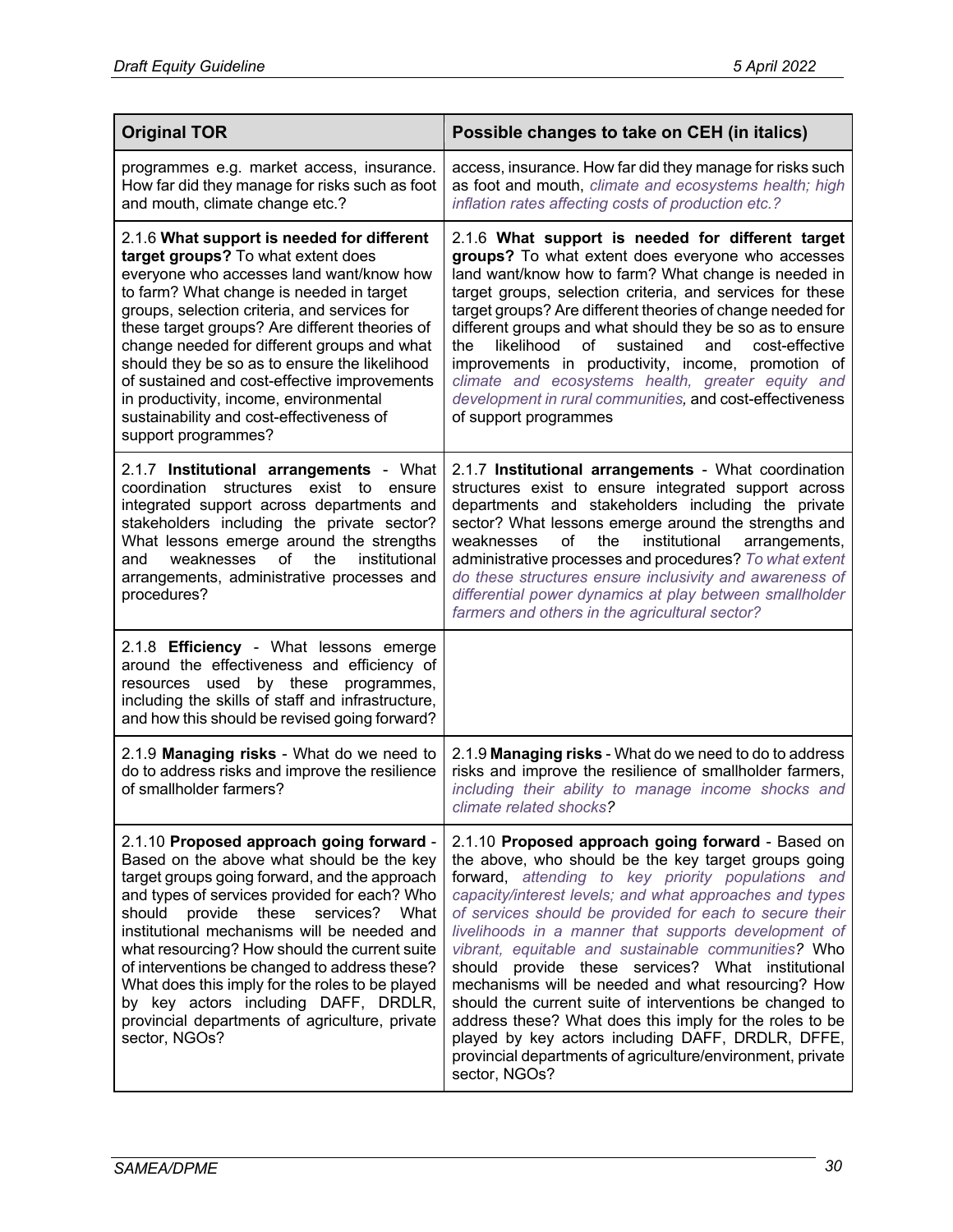## **10.2 Social intervention - National School Nutrition Programme32**

| <b>Original TOR</b>                                                                                                                                                                                               | Possible changes to take on Transformational Equity                                                                                                                                                                                                                                                                                                   |  |
|-------------------------------------------------------------------------------------------------------------------------------------------------------------------------------------------------------------------|-------------------------------------------------------------------------------------------------------------------------------------------------------------------------------------------------------------------------------------------------------------------------------------------------------------------------------------------------------|--|
| 2 Purpose of the evaluation                                                                                                                                                                                       |                                                                                                                                                                                                                                                                                                                                                       |  |
| The main purpose of the evaluation is<br>to assess whether the NSNP is being<br>implemented in a way that is likely to<br>result in significant health and<br>educational benefits to primary<br>school learners. | The main purpose of the evaluation is to examine how the<br>NSNP is being implemented across the country, and the likely<br>health and educational outcomes for school learners, notably<br>for poorer schools and the most vulnerable learners. <sup>33</sup>                                                                                        |  |
| <b>3 Focus of the Evaluation</b>                                                                                                                                                                                  |                                                                                                                                                                                                                                                                                                                                                       |  |
| <b>3.1 Evaluation Questions</b>                                                                                                                                                                                   |                                                                                                                                                                                                                                                                                                                                                       |  |
| 1. Is the programme implemented as planned?                                                                                                                                                                       |                                                                                                                                                                                                                                                                                                                                                       |  |
| 2. Are operational procedures<br>effective to ensure the timely delivery<br>of food?                                                                                                                              | 2. Are operational procedures effective to ensure the timely<br>delivery of food? How do these differ across the different<br>regions of the country and in poorer vs better resourced<br>schools? What are the contextual factors that are at play in the<br>timely delivery of food?                                                                |  |
| 3. Are learners receiving quality<br>meals and services?                                                                                                                                                          | 3. Are learners receiving quality and healthy <sup>34</sup> meals? Does the<br>quality of meals differ across the different regions of the<br>country or by quintile group? What factors are at play that<br>explain variation in the quality of meals served to learners?                                                                            |  |
| 4. What are the variations of<br>implementation at different sites or by<br>different provinces?                                                                                                                  | 4. How does implementation vary at different sites or by<br>different provinces? What are the broader contextual factors<br>that contribute to these variations (e.g. quality of infrastructure,<br>presence of local farms or availability of water resources; what<br>are the differences between schools in urban, peri-urban and<br>rural areas)? |  |
| 5. Is the programme reaching the<br>intended beneficiaries?                                                                                                                                                       | 5. Is the programme reaching the intended beneficiaries? What<br>are the experiences of different beneficiaries in different areas<br>of the country? Who is not benefitting from the programme but<br>should?                                                                                                                                        |  |
| 6. Is there evidence that NSNP enhances learning behaviour? (Likely Impact of the Programme)                                                                                                                      |                                                                                                                                                                                                                                                                                                                                                       |  |
| 7. Are there other spinoffs of the<br><b>NSNP</b>                                                                                                                                                                 | 7. Are there other spinoffs of the NSNP, particularly for<br>disadvantaged learners, schools and provinces?                                                                                                                                                                                                                                           |  |
| 8. Should NSNP be up-scaled? How                                                                                                                                                                                  | 8. How can the NSNP be strengthened to better impact                                                                                                                                                                                                                                                                                                  |  |

<sup>32</sup> https://evaluations.dpme.gov.za/evaluations/528/documents/6f7ea0c6-ce75-4852-b5cf-db83ef46eb65 <sup>33</sup> Note this could be in learning outcomes and in relation to school completion, which is a predictor of further education and employment. For example see Awad. 2020. From school to employment; the dilemma of youth in Sub–Saharan Africa https://doi.org/10.1080/02673843.2020.1778492  $34$  Quality and healthy would need to be defined, and this could include for example food free from pesticides.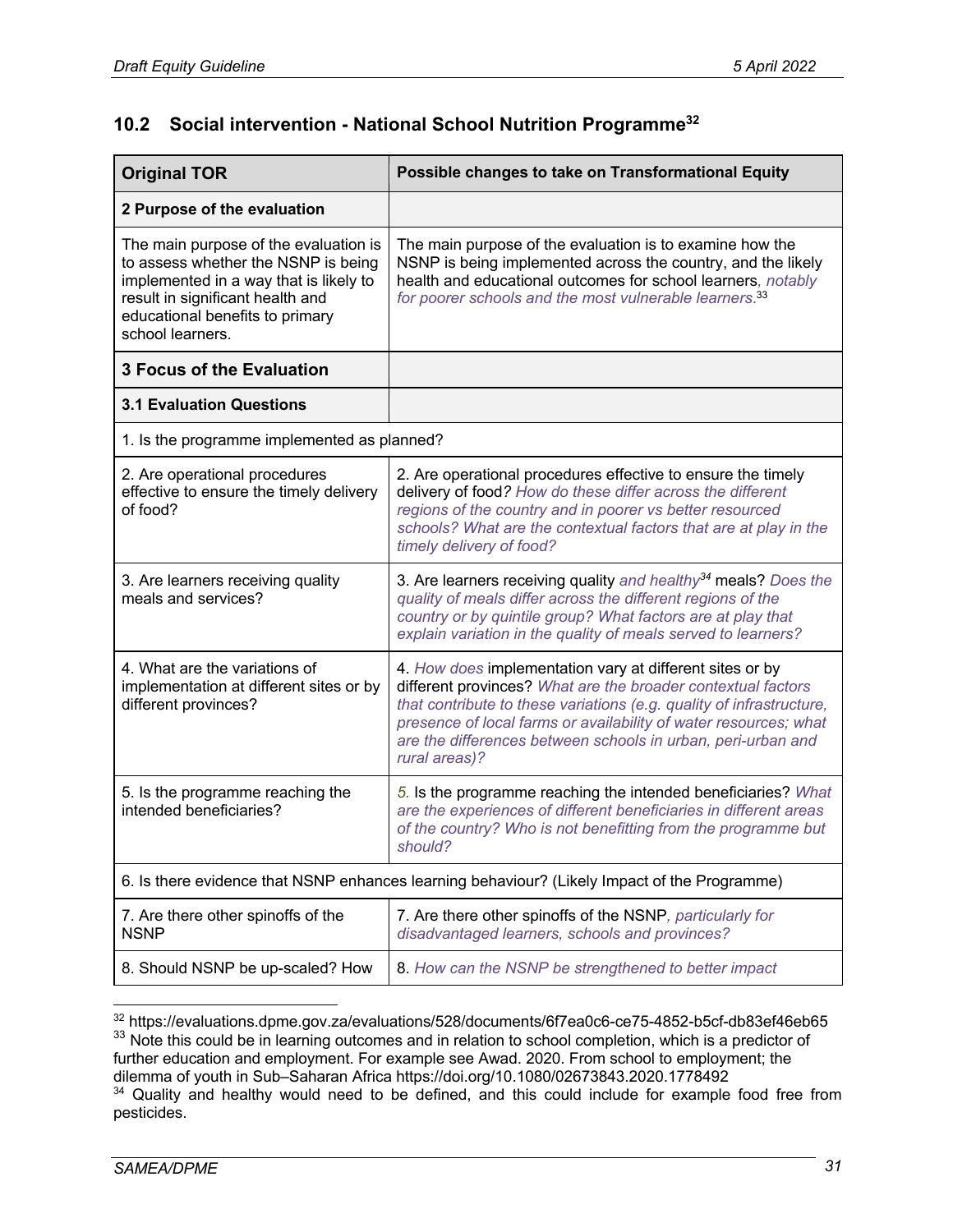| <b>Original TOR</b>                                        | Possible changes to take on Transformational Equity                                                                                                                |
|------------------------------------------------------------|--------------------------------------------------------------------------------------------------------------------------------------------------------------------|
| can it be strengthened and up-scaled<br>for better impact? | learners' health and development? How can the NSNP be<br>expanded while ensuring broader positive impacts on the<br>persistent inequities in the education system? |
|                                                            | 9. How is the NSNP contributing to broader national goals of<br>equitable development?                                                                             |

# **10.3 Equity-focused intervention - Social housing35**

| <b>Original TOR</b>                                                                                                                                                                                                                                                                                                                                                                                                                                                                                    | Possible changes to take on<br><b>Transformational Equity</b>                                                                                                                                                                                                                                                                                    |
|--------------------------------------------------------------------------------------------------------------------------------------------------------------------------------------------------------------------------------------------------------------------------------------------------------------------------------------------------------------------------------------------------------------------------------------------------------------------------------------------------------|--------------------------------------------------------------------------------------------------------------------------------------------------------------------------------------------------------------------------------------------------------------------------------------------------------------------------------------------------|
| 2 Purpose of the evaluation                                                                                                                                                                                                                                                                                                                                                                                                                                                                            |                                                                                                                                                                                                                                                                                                                                                  |
| The purpose of this evaluation is to assess the<br>extent to which the social housing programme is<br>contributing to urban restructuring (integrating and<br>revitalising neighbourhood spatially, socially and<br>economically) and providing affordable quality<br>rental accommodation to the target market and thus<br>generating value for money, and assess the<br>sustainability of the delivery model. The evaluation<br>will<br>contribute to the rental housing policy revision<br>process. |                                                                                                                                                                                                                                                                                                                                                  |
| <b>3 Focus of the Evaluation</b>                                                                                                                                                                                                                                                                                                                                                                                                                                                                       |                                                                                                                                                                                                                                                                                                                                                  |
| <b>3.1 Evaluation Questions</b>                                                                                                                                                                                                                                                                                                                                                                                                                                                                        |                                                                                                                                                                                                                                                                                                                                                  |
| Impact                                                                                                                                                                                                                                                                                                                                                                                                                                                                                                 |                                                                                                                                                                                                                                                                                                                                                  |
| 1.<br>To what extent have the social housing projects<br>that have been implemented contributed to the<br>achievement of spatial, economic and social<br>restructuring policy goals?                                                                                                                                                                                                                                                                                                                   | To what extent have the social housing<br>1.<br>projects that have been implemented<br>contributed to the achievement of spatial,<br>economic and social restructuring policy<br>goals?<br>How does this differ by region?<br>Is there evidence that tenants are able to<br>use social housing as a springboard to<br>improve their livelihoods? |
| <b>Implementation questions</b>                                                                                                                                                                                                                                                                                                                                                                                                                                                                        |                                                                                                                                                                                                                                                                                                                                                  |
| 2.<br>How have Restructuring Zones (RZ) been<br>identified by municipalities and which factors/<br>criteria determine the identification of a RZs and<br>is this in line with the specified criteria?<br>Have the published RZs also been identified as<br>$\bullet$                                                                                                                                                                                                                                   | How have Restructuring Zones (RZ) been<br>2.<br>identified by municipalities and which<br>factors/ criteria determine the identification of<br>a RZs and is this in line with the specified<br>criteria? What equity-related criteria have                                                                                                       |

<sup>35</sup> https://evaluations.dpme.gov.za/evaluations/519/documents/18236361-dc20-4b52-8843-4e61dbaf94b8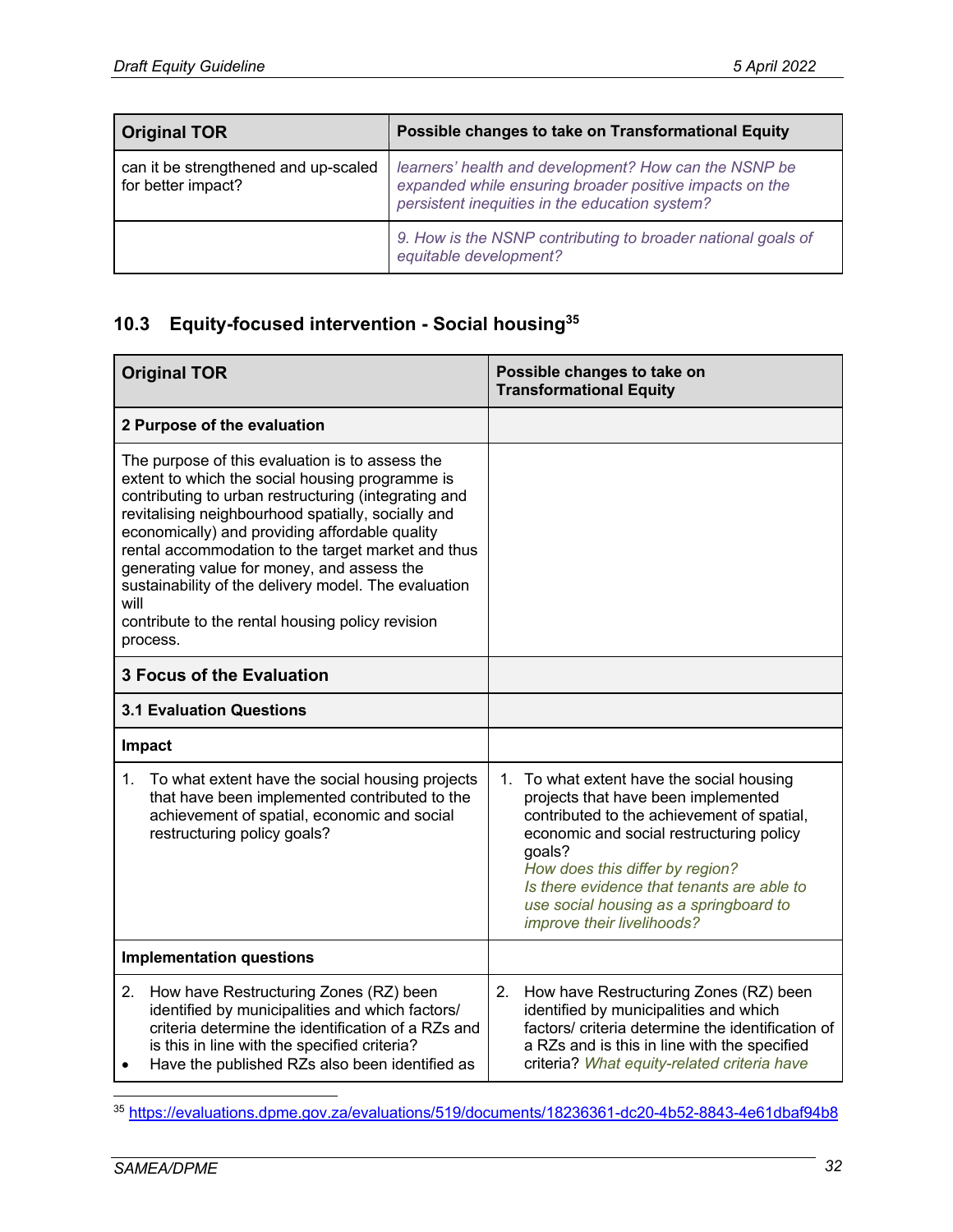|                                                             | <b>Original TOR</b>                                                                                                                                                                                                                                                                                                                                                                                                                                                                                                                                                                                                                                                                                                                                                                                                                             | Possible changes to take on<br><b>Transformational Equity</b>                                                                                                                                                                                                                                                                                                                                                                                                                                                                                                                                                                                            |  |
|-------------------------------------------------------------|-------------------------------------------------------------------------------------------------------------------------------------------------------------------------------------------------------------------------------------------------------------------------------------------------------------------------------------------------------------------------------------------------------------------------------------------------------------------------------------------------------------------------------------------------------------------------------------------------------------------------------------------------------------------------------------------------------------------------------------------------------------------------------------------------------------------------------------------------|----------------------------------------------------------------------------------------------------------------------------------------------------------------------------------------------------------------------------------------------------------------------------------------------------------------------------------------------------------------------------------------------------------------------------------------------------------------------------------------------------------------------------------------------------------------------------------------------------------------------------------------------------------|--|
| $\bullet$<br>$\bullet$                                      | urban restructuring/regeneration/revitalisation<br>areas?<br>How has the structuring of public roles and<br>responsibility and the finance in the agreed<br>restructuring zones offered incentives to private<br>finance?<br>What planning has gone into these areas about<br>tipping markets (getting the right level of<br>investments) such that they produce the<br>desired medium term private commercial and<br>residential investment?                                                                                                                                                                                                                                                                                                                                                                                                   | been used?<br>Have the published RZs also been identified<br>$\bullet$<br>as urban restructuring/<br>regeneration/revitalisation areas? What<br>equity-related criteria have been used?<br>How has the structuring of public roles and<br>$\bullet$<br>responsibility and the finance in the agreed<br>restructuring zones offered incentives to<br>private finance?<br>What planning has gone into these areas<br>$\bullet$<br>about tipping markets (getting the right level<br>of investments) such that they produce the<br>desired medium term private commercial<br>and residential investment and overcome<br>skewed and unequal housing markets? |  |
| 3.<br>$\bullet$<br>$\bullet$<br>$\bullet$<br>$\bullet$<br>٠ | To what extent have SHIs developed capacity<br>to deliver at scale and build a financially viable<br>model?<br>Has the requirements and rigour of the SHRA<br>SHI accreditation been adequate to address<br>their viability?<br>Are SHIs in the RCG subsidised projects<br>building up reserves (maintenance and equity)<br>as<br>required and according to the results of the<br>project viability assessment? What are the<br>reasons in case of deviations?<br>What measures are put in place to support<br>SHIs in the sector and how effective are these?<br>What is the relation with the municipality/local<br>authorities and have annual performance<br>agreements been implemented?<br>What are the average vacancy, rent arrear<br>levels and bad debt write offs over the past 12<br>months and what is the related loss of income? | 3.<br>To what extent have SHIs developed<br>capacity to deliver at scale and build a<br>financially viable model?<br>As to the left plus:<br>$\bullet$<br>How do rent arrears and bad debts relate to<br>$\bullet$<br>socio-economic profiles of renters?                                                                                                                                                                                                                                                                                                                                                                                                |  |
| 4.<br>$\bullet$<br>٠                                        | Is the programme able to respond to the<br>complex and growing need for affordable rental<br>in SA and to what extent are the tenants<br>satisfied with the product?<br>How effective has the programme been in<br>reaching its targeted population? What was the<br>income mix just after the project was<br>implemented and what is the income mix at this<br>point in time?<br>What were the rent levels just after completion<br>and what are the rent levels at this point in<br>time? Which factor(s) determine the rental<br>increase per SHI?<br>What is the turn-over in the RCG subsidised                                                                                                                                                                                                                                            | Is the programme able to respond to the<br>4.<br>complex and growing need for affordable<br>rental in SA and to what extent are the<br>tenants satisfied with the product?<br>As to the left plus:<br>$\bullet$<br>How does this relate to tenants socio-<br>$\bullet$<br>economic profile?                                                                                                                                                                                                                                                                                                                                                              |  |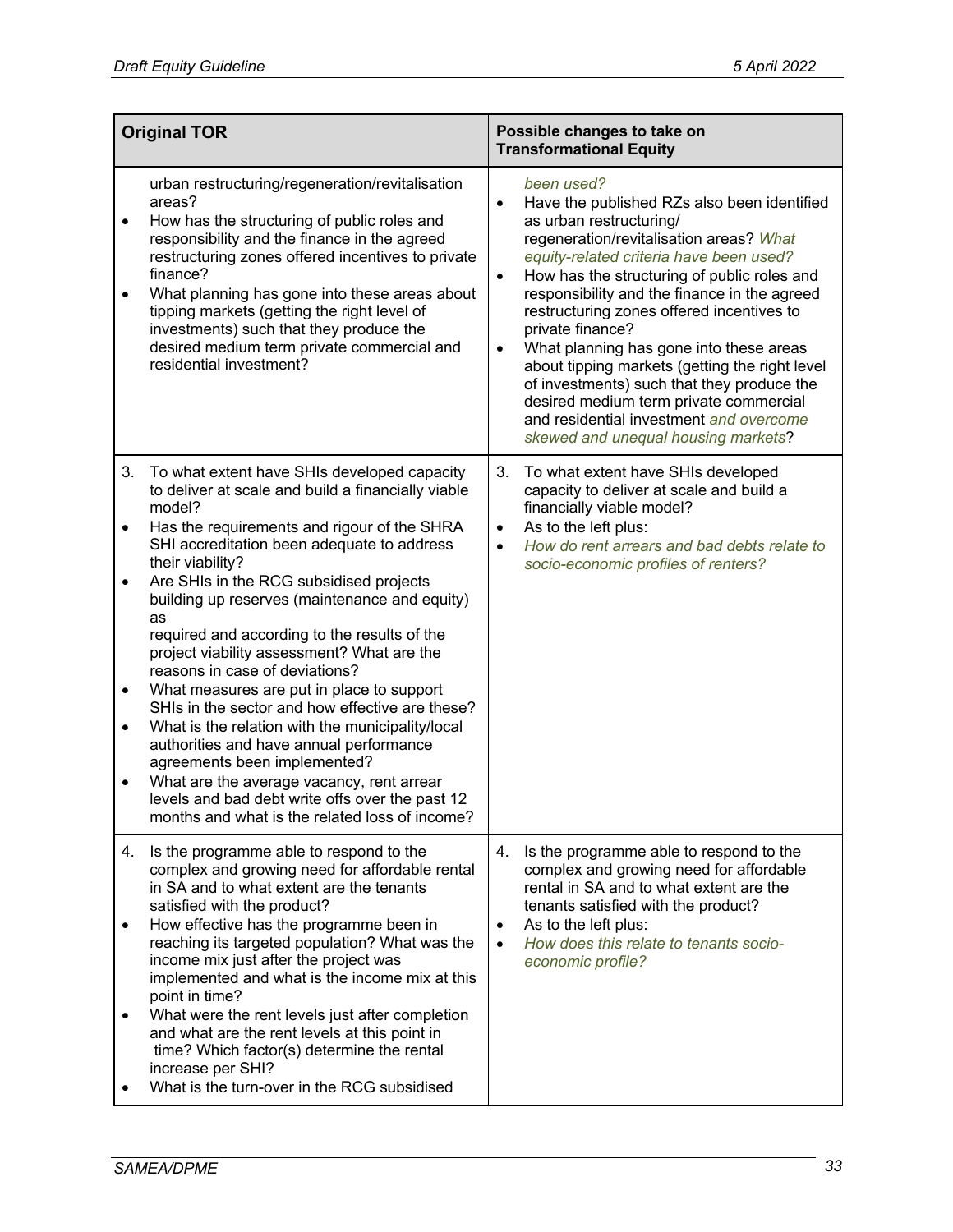| <b>Original TOR</b> |                                                                                                                                                                                                                                                                                          |    | Possible changes to take on<br><b>Transformational Equity</b>                                                                                                                                                   |
|---------------------|------------------------------------------------------------------------------------------------------------------------------------------------------------------------------------------------------------------------------------------------------------------------------------------|----|-----------------------------------------------------------------------------------------------------------------------------------------------------------------------------------------------------------------|
|                     | projects and what are the reasons of former<br>tenants to vacate the units?<br>What is the percentage of tenants paying a<br>different rental price for the same unit?<br>What is the impact of the rental increase on the<br>affordability especially for the primary target<br>market? |    |                                                                                                                                                                                                                 |
| 5.                  | How effective have been the monitoring and<br>oversight system for social housing programme<br>and how can this be strengthened?                                                                                                                                                         |    | 5. How effective have been the monitoring and<br>oversight system for social housing<br>programme and how can this be<br>strengthened? Is this picking up adequately<br>the socio-economic profiles of tenants? |
| Value for money     |                                                                                                                                                                                                                                                                                          |    |                                                                                                                                                                                                                 |
| 6.                  | Is the programme generating value for money?                                                                                                                                                                                                                                             | 6. | Is the programme generating value for<br>money? What are the cost benefits for<br>renters with different socio economic<br><i>profiles?</i>                                                                     |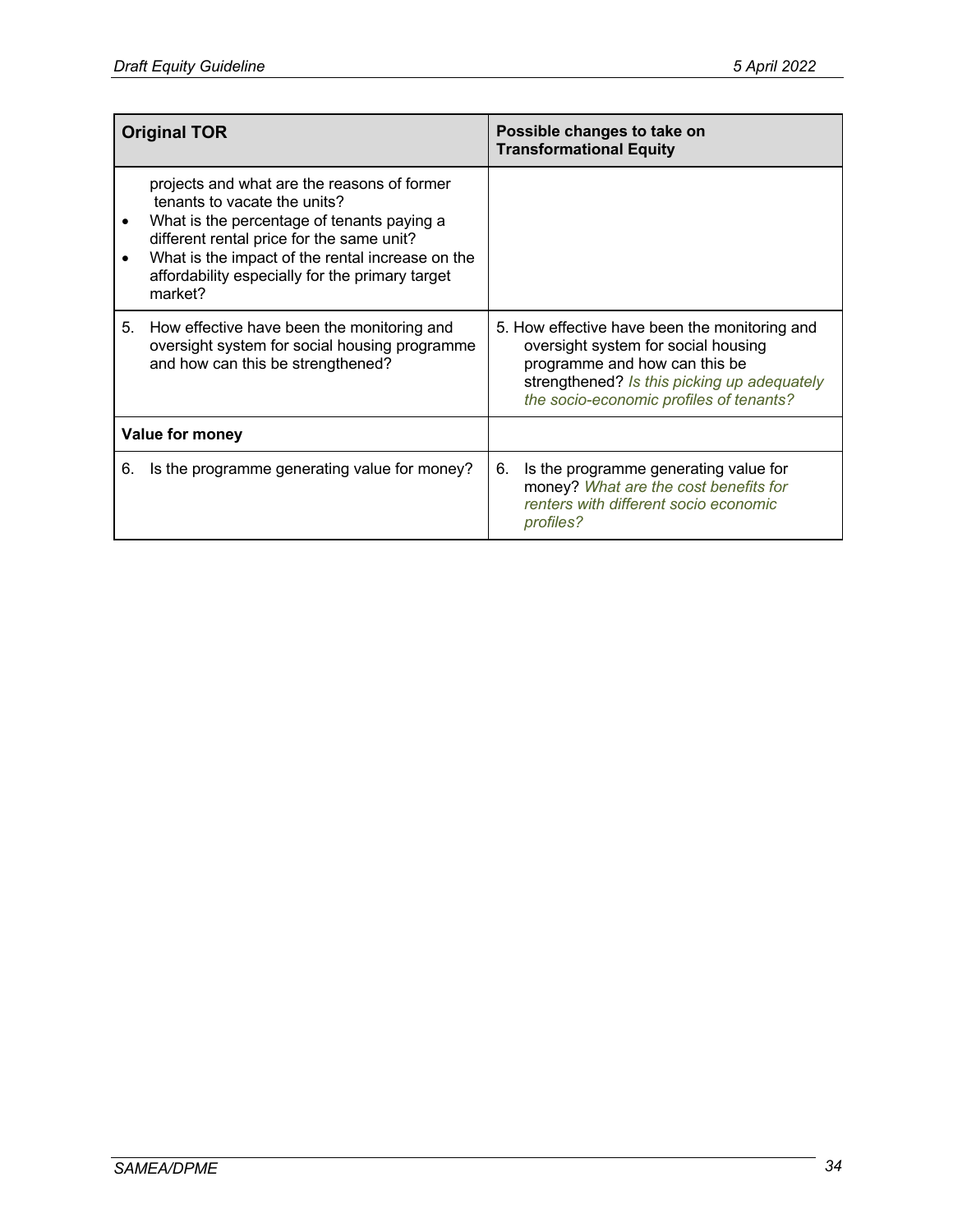## **Annexes**

### **Annex 1: References**

- Billman, J. A. H. 2019. *Tackling wicked problems in the field of evaluation* (Order No. 27546258). Available from ProQuest Central. (2334693674). Retrieved from https://www.proquest.com/dissertations-theses/tackling-wicked-problems-fieldevaluation/docview/2334693674/se-2?accountid=10612
- Chilisa, B. 2015. A Synthesis Paper on Made in Africa Evaluation Concept. Commissioned by AfrEA.
- Christie, C. A. and Alkin, M. C. 2013. An evaluation theory tree. In Alkin, M. C. (ed) 2013. Evaluation Roots: A Wider Perspective of Theorists' Views and Influences. 2<sup>nd</sup> Edition. (pp 11-57). Thousand Oaks. Sage Publications Inc. Chapter available through Research Gate: https://www.researchgate.net/publication/333392751\_AN\_EVALUATION\_THEORY\_T REE - 2012 most updated version
- Department of Planning, Monitoring and Evaluation. 2019. National Evaluation Policy Framework 2019-2024. Office of the Presidency. Pretoria. Available: https://www.dpme.gov.za/keyfocusareas/evaluationsSite/Evaluations/National%20Poli cy%20framework%20Nov%202019.pdf.
- Leibbrandt, M. 2021. The human tragedy of South Africa's inequality. New Frame. https://www.newframe.com/the-human-tragedy-of-south-africas-inequality/ accessed 13 November 2021
- Makgetla, N. 2020. Inequality in South Africa: An Overview. Working Paper. Trade & Industrial Policy Strategies (TIPS). Pretoria.
- National Planning Commission. 2012. National Development Plan 2030: Our future make it work. https://www.gov.za/documents/national-development-plan-2030-our-futuremake-it-work

Ofir, Z. 2012. Forward. African thought leaders forum on evaluation for development Expanding thought leadership in Africa. (pp 6-11). The Bellagio Conference Proceedings.

- Patton, M. Q. 2021. Evaluation Criteria for Evaluating Transformation: Implications for the Coronavirus Pandemic and the Global Climate Emergency. American Journal of Evaluation. 42 (1):53-89. doi:10.1177/1098214020933689
- StatsSA. 2021. Statistical Release P0211. Quarterly Labour Force Survey. Quarter 1: 2021. Available: http://www.statssa.gov.za/publications/P0211/P02111stQuarter2021.pdf
- Yin, R. K., 1994. Case Study Research Design and Methods: Applied Social Research and Methods Series. 2<sup>nd</sup> Edition. Thousand Oaks, CA: Sage Publications Inc.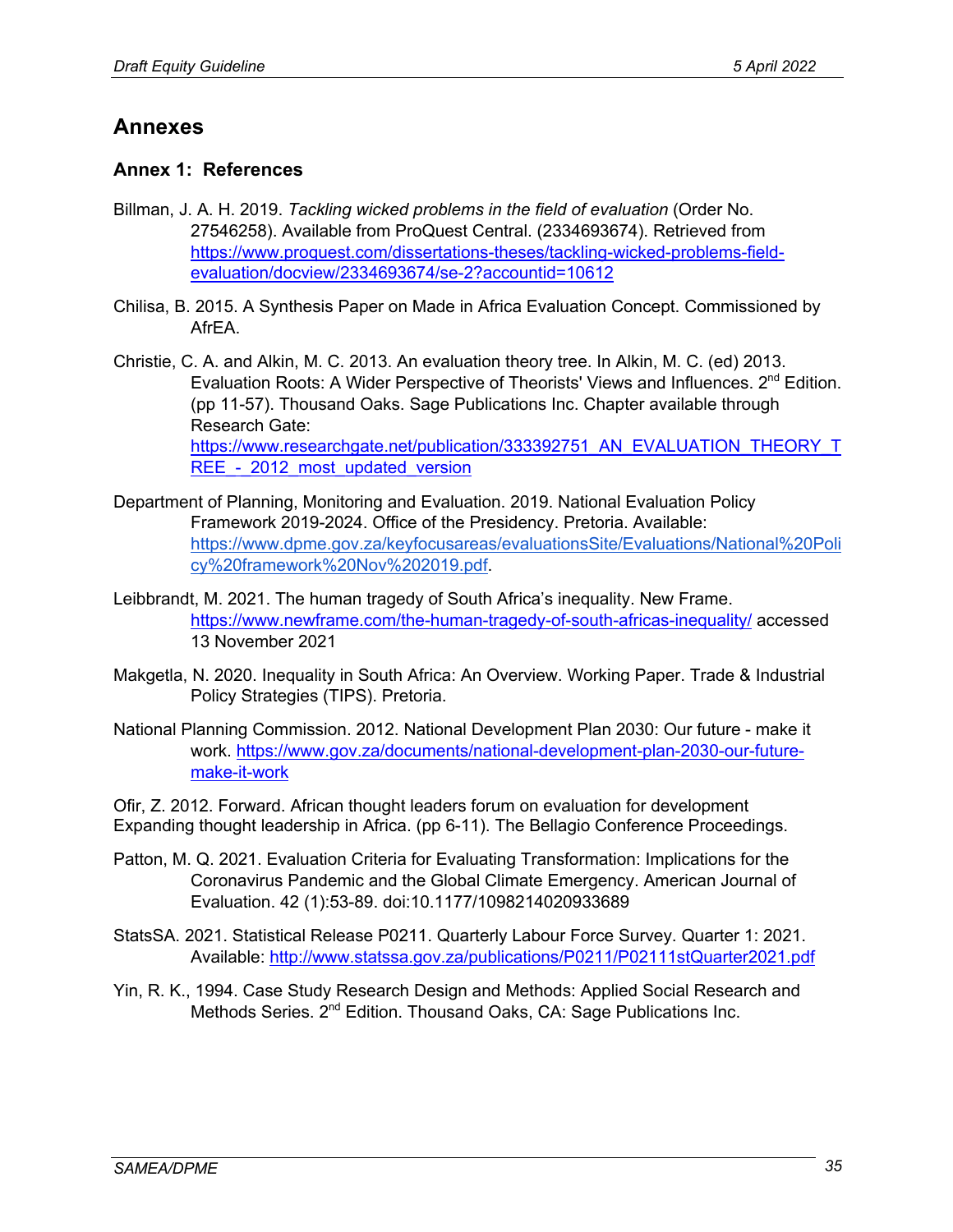# **Annex 2: The purpose of the six types of evaluation**

| <b>Type</b>                | Overview                                                                                                                                                                                                                                                                                                                                                                                                                                                                                                    |
|----------------------------|-------------------------------------------------------------------------------------------------------------------------------------------------------------------------------------------------------------------------------------------------------------------------------------------------------------------------------------------------------------------------------------------------------------------------------------------------------------------------------------------------------------|
| Diagnostic                 | Defined as preparatory research (ex-ante evaluations), these evaluations are<br>conducted when there is an intention to implement an intervention, to direct<br>the design (or redesign) of a policy, project, programme or plan. It explores<br>the current situation, the problems and opportunities to be addressed, the<br>root causes and consequences, including those that the intervention is<br>unlikely to deliver, and the likely effectiveness of different interventions or<br>policy options. |
| Design                     | Design evaluations review the theory of change, inner logic, and consistency<br>of a programme to assess whether the design of the intervention is as robust<br>as possible, and the likelihood maximised that it will make a significant<br>difference to the target beneficiaries, efficiently and sustainably.                                                                                                                                                                                           |
| Implementation/<br>process | An assessment of programme delivery, strategies, procedures and<br>processes, implementation evaluations are an essential part of effective<br>programme management and are used to understand how a policy, plan or<br>programme is working, and how the efficiency and efficacy of operational<br>processes may be improved.                                                                                                                                                                              |
| Outcome/ Impact            | Impact evaluations aim to measure changes in outcomes (and the well-being<br>of the target population) that are attributable to a specific intervention by<br>assessing the causal linkages between an intervention and identified<br>changes, usually comparing with a counterfactual                                                                                                                                                                                                                      |
| Economic                   | This evaluation assess the viability of a project based upon economic and<br>social welfare improvements (not financial viability). It:<br>Identifies which of competing<br>interventions/ components<br>of<br>programmes maximise outcomes;<br>Identifies winners and losers amongst different stakeholder groups,<br>including assessing the equity and pro-poor;<br>Determining efficient budgetary allocations given resource constraints                                                               |
| Synthesis                  | These evaluations focus on synthesizing results of a spectrum of evaluations,<br>in order to generalize findings across government/ programmes etc. It helps<br>explain It can explain how, and under what conditions, what type of<br>programmes do (and do not) work                                                                                                                                                                                                                                      |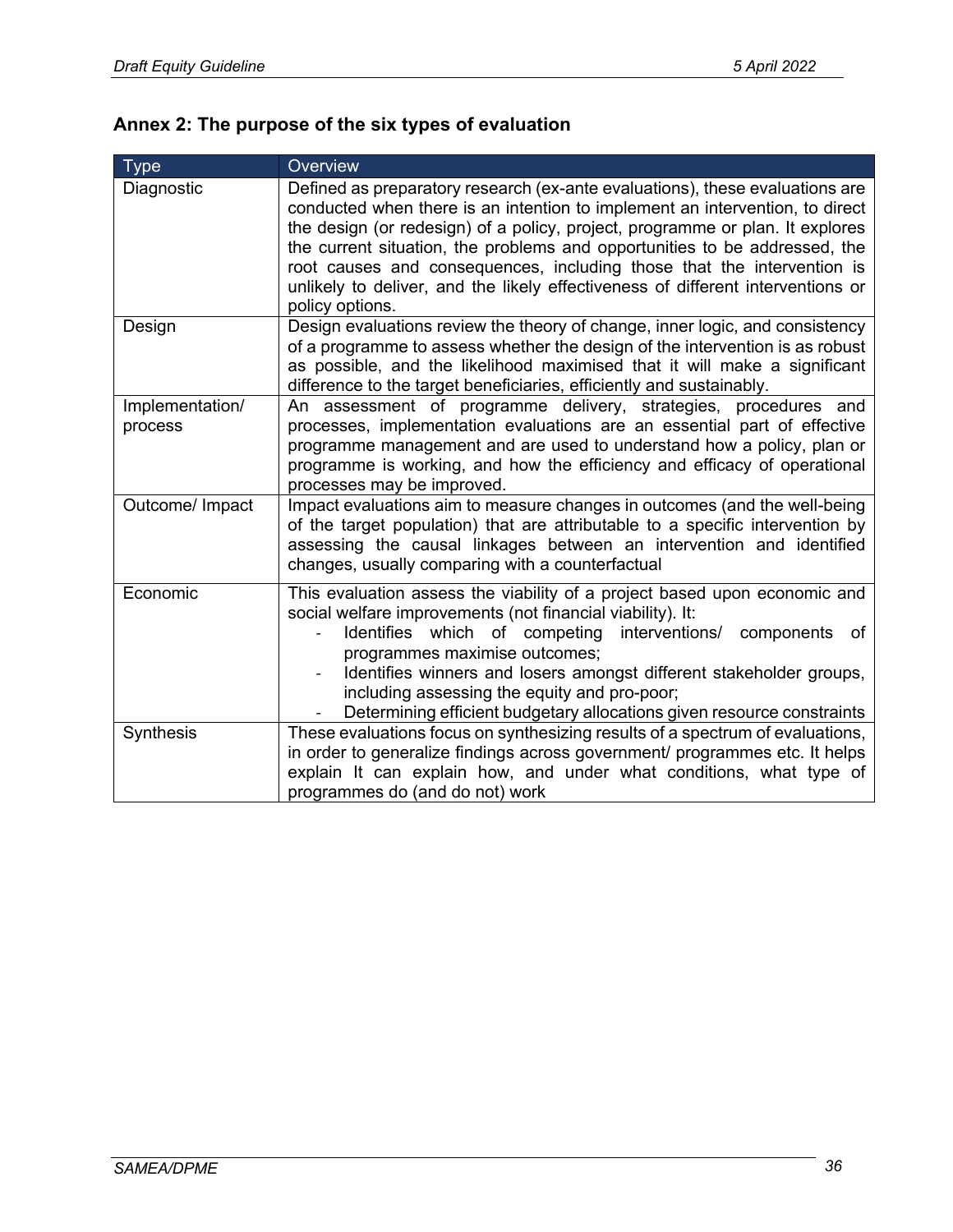### **Annex 3: Possible adjustments to evaluator competences in TORs to address issues of equity36**

#### **Table 3: Proposed adjustments to DPME competences**

| Domain/descriptor                                      | <b>Demonstrated ability to</b>                                                                                                                                                                                                                                                                                             |
|--------------------------------------------------------|----------------------------------------------------------------------------------------------------------------------------------------------------------------------------------------------------------------------------------------------------------------------------------------------------------------------------|
| 1 Overarching considerations                           |                                                                                                                                                                                                                                                                                                                            |
| 1.1<br>Contextual<br>knowledge<br>and<br>understanding | Have knowledge of relevant sectors and government systems in relation<br>to the 14 priority outcomes and can appropriately relate the evaluation to<br>current political, policy and governance environments.<br>Understand how issues of power and equity play out in relation to the<br>sectors the intervention covers. |
| 1.2 Ethical conduct                                    | Understand ethical issues relating to evaluation, including potential or<br>actual conflict of interest, protecting confidentiality/anonymity, and<br>obtaining informed consent from evaluation participants.                                                                                                             |
| 1.3 Interpersonal skills                               | Lead an evaluation and its processes using facilitation and learning<br>approaches, to promote commitment and ownership of stakeholders, and<br>active participation by beneficiaries and where relevant non-beneficiaries<br>and those affected by the intervention                                                       |
| 2 Evaluation leadership                                |                                                                                                                                                                                                                                                                                                                            |
| 2.1 Project management                                 | Lead and manage an evaluation team effectively and efficiently, and<br>manage the project effectively to completion in a way which delivers high<br>quality evaluations and builds trust of stakeholders.                                                                                                                  |
| 2.2 Composition of the team                            | Strong project manager, evaluation specialist, and sector specialist (not<br>necessarily three people) as well as other relevant team members for the<br>specific assignment                                                                                                                                               |
| 2.3 Involvement of PDIs                                | At least 40% of team are Previously Disadvantaged Individuals (PDIs) <sup>37</sup> and<br>they must play a meaningful role in the evaluation (shown in the activity<br>table). The team must also be representative in terms of the groups<br>affected by the intervention.                                                |
| 2.4 Capacity development                               | Meaningful capacity development to departmental staff as agreed with<br>the relevant departments                                                                                                                                                                                                                           |
| <b>3 Evaluation craft</b>                              |                                                                                                                                                                                                                                                                                                                            |
| 3.1 Evaluative discipline and practice                 | Use knowledge base of evaluation (theories, models including logic and<br>theory-based models, types, methods and tools), critical thinking,<br>analytical and synthesis skills relevant to the evaluation, and use evidence<br>appropriately to inform findings and recommendations.                                      |

<sup>&</sup>lt;sup>36</sup> Drawn from the Guideline on Developing TORs

<sup>&</sup>lt;sup>37</sup> By PDIs we mean people of Black, Indian, and Coloured ethnicity. For example if a team consists of 10 members, 3 of them should be PDIs.